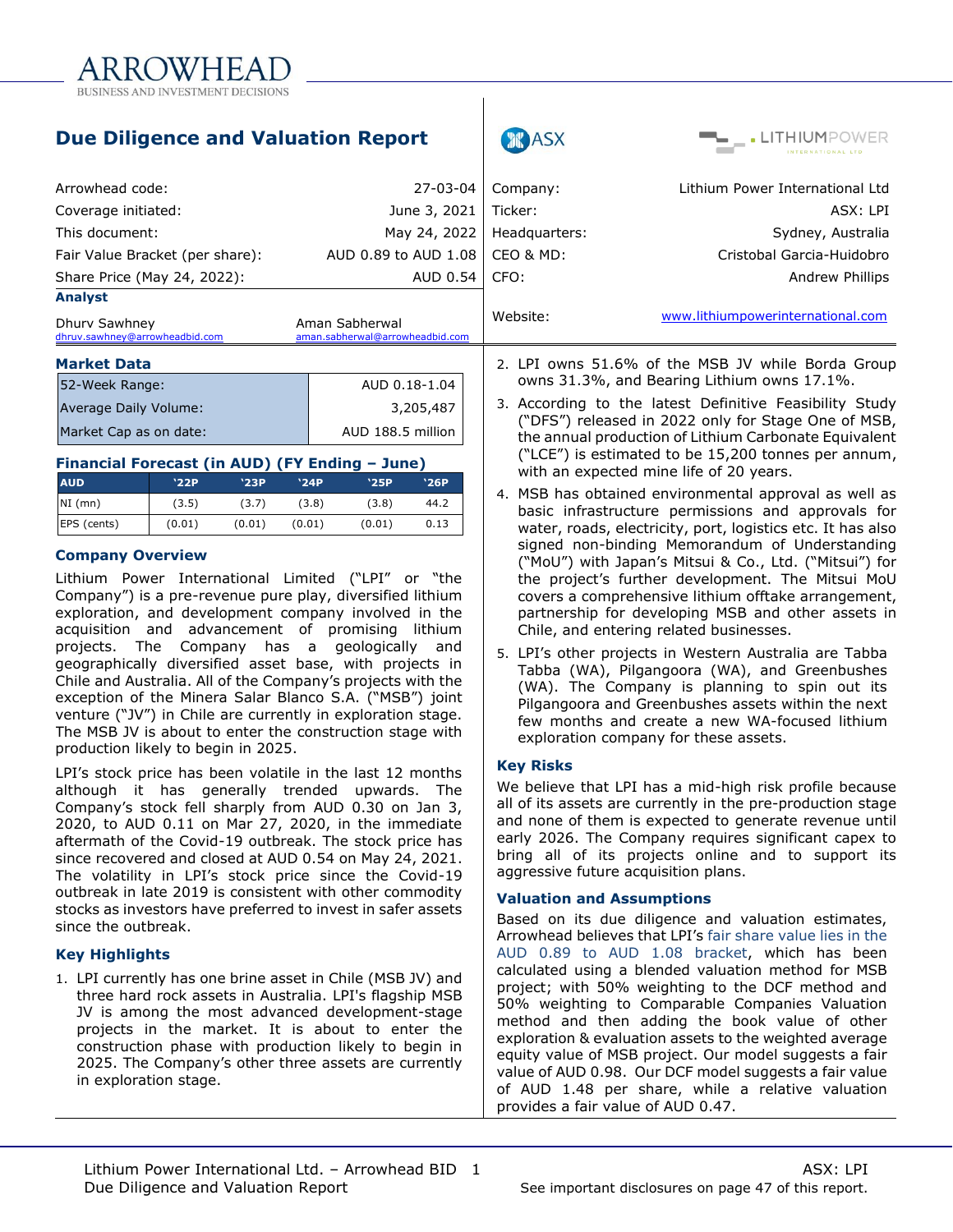

# **Table of Contents**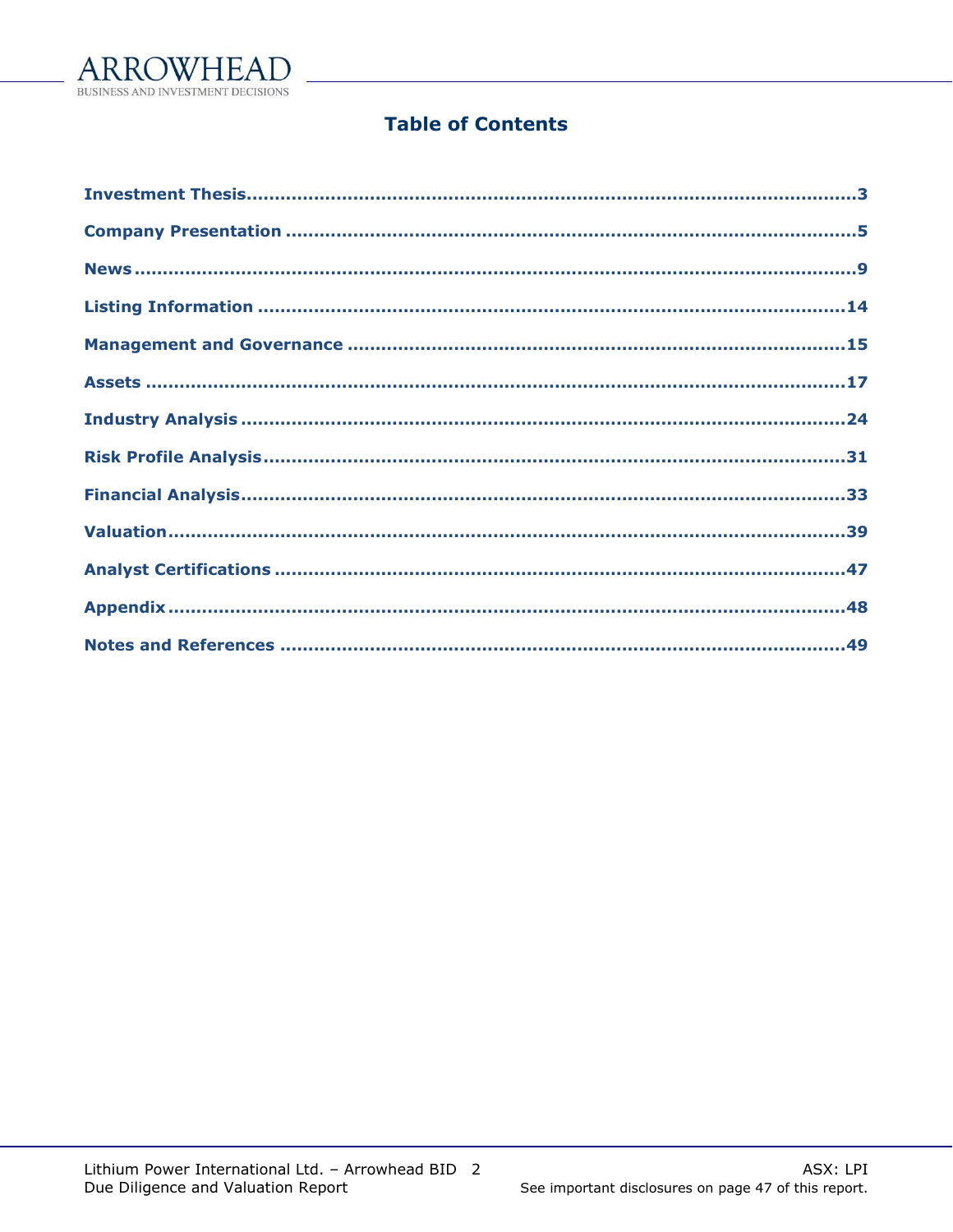

# <span id="page-2-0"></span>**Investment Thesis**

Arrowhead is updating equity research coverage of Lithium Power International Ltd. ("LPI") with the following investment highlights:

#### *Strong demand for lithium-ion batteries to benefit early movers like LPI the most*

Lithium is primarily used for manufacturing lithium-ion batteries used in Electric Vehicles ("EVs"), mobile phones, tablets, grid-level mass storage systems etc. The demand for these batteries has grown significantly in recent years due to the growing demand for these products and is likely to continue growing sharply. The demand growth for battery-grade lithium is expected to exceed its supply growth in the coming years, resulting in a significant lithium shortage by 2025 and could potentially skyrocket lithium prices. According to Macquarie's estimates, lithium prices could almost double over the next four years, especially due to the expected upsurge in EV sales. Many new players are entering the lithium mining space to benefit from these rising prices. Existing players are also trying to aggressively expand by accelerating the development of existing assets, acquiring new assets, and merging or entering JVs with competitors. Companies like LPI that were early to identify the strong growth potential of the lithium market and acquire promising lithium assets are likely to benefit the most from the upcoming lithium boom.

#### *Smooth progress of the high-potential MSB asset a major positive*

LPI's MSB asset is among the most advanced development-stage lithium assets in the market. The development of this asset has been managed commendably, making it among very few assets whose Definitive Feasibility Study ("DFS") has been concluded and all the important approvals and permits, (including EIA and water) have been secured. A DFS released on the project in 2019 supported LCE production potential of 20,000 tonnes per annum over a 20-year period. This DFS was conducted on the complete project including both the Old Code Mining Concessions ("OCC"), known as Stage One and the New Code Concessions, also referred to as Stage Two by the Company.

An updated Resource Report was released by the Company in September 2021, showing a 91% increase in the Measured and Indicated Resources. In January 2022, the Company released the results of an updated DFS, which was conducted only on OCC (Stage One concessions) by engineering consultancy, Worley. As per the latest DFS, the production from OCC is estimated at an average of 15,200 tonnes per annum of battery-grade lithium carbonate for 20 years. This result is based on exploration work carried out to a depth of 400-meters only on Stage One concessions as compared to the previous DFS released in 2019, which was done on the complete asset and was only up to 200-meters. The latest DFS on OCC also provides an estimate of USD 626 million for the CAPEX, which includes project development costs, indirect costs, and contingency costs. The estimate includes all the information contained on the proposals received as part of the international EPC bidding process carried out by the company in 2020, after accounting for the expected inflation on different materials and supplies.

The Company's current goal is to finalize the financing for the project by 2022. LPI is working with both international and Chilean financial institutions to raise capital for the development of the mine. Given the positive results from the latest DFS of Stage One project, the Company is continuing to work on the development of subsequent stages at Maricunga. LPI has entered a non-binding MoU with Mitsui for the Stage One development of MSB, among many other things. If the Company can crystalize this partnership, it would go a long way in maintaining the smooth progress of MSB as it enters its critical construction stage, as LPI is counting on the partnership to bring the capital and technical knowhow that are crucial for the project's success.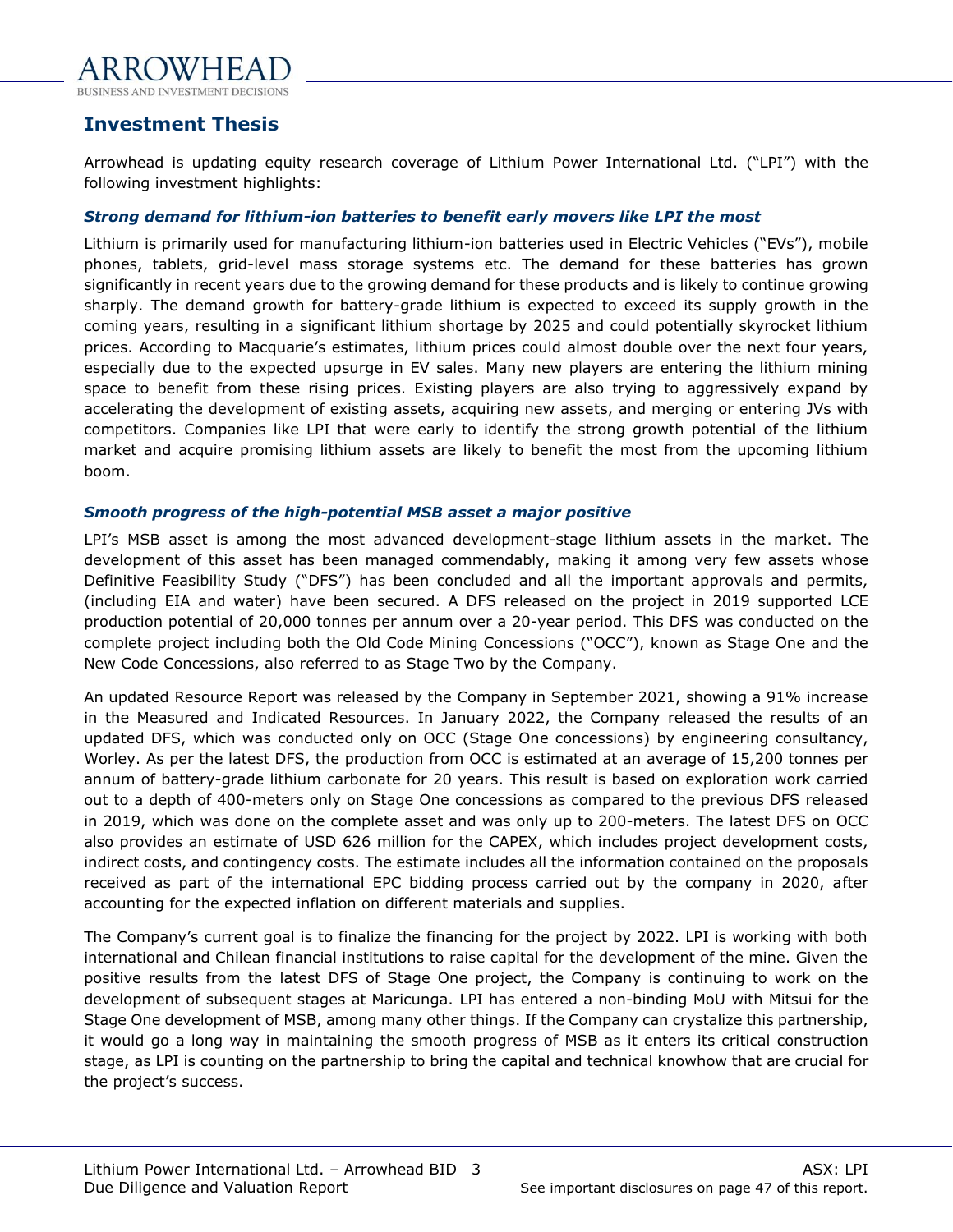

#### *Focus on high-grade lithium properties*

LPI specifically focusses on identifying, exploring, and developing high-grade lithium properties. The Company currently has assets in Chile and Australia, which have the world's largest and highest-grade lithium reserves. It is also exploring tenements in these countries both independently and through strategic partnerships. The Company's flagship MSB JV in Chile has among the world's highest-grade lithium resources at 957 mg/l lithium and 8,500 mg/l potassium concentration. The updated DFS on Stage One of MSB released in January 2022, shows approximately 2x increase in the Measured and Indicated resource of LCE as compared to the resource estimated in DFS released in 2019.

MSB produced its first battery-grade lithium carbonate sample in 2018 with GEA Messo. LPI expects to produce a high purity and a high-quality battery grade lithium carbonate. This will allow the Company to make the most of the expected growth in demand for lithium-ion batteries used in EVs, as well as tablets, mobile phones, and other consumer electronics.

#### *Partnerships with established miners to offset lack of operating experience*

LPI does not have any experience of operating and managing in-production assets since none of its assets have entered production yet. The Company's leadership team have extensive experience of managing inproduction assets at other organizations but have not worked with such assets together, as one team. The Company also has an MoU with Japanese major Mitsui, which could soon culminate into a JV with MSB. This partnership is likely to go a long way in offsetting LPI's lack of operating experience, at least for MSB.

### *Converting Mitsui MoU into a binding agreement and the ability to finance other ambitious growth plans will be critical going forward*

LPI has periodically tapped capital markets to fund its growth plans. After its AUD 8.9 million IPO in 2016, the Company raised an additional AUD 28.3 million and AUD 8.0 million through private placements in 2017 and 2020, respectively. LPI's most recently raised capital in August 2021, bringing in AUD 12.4 million through a placement of its shares to sophisticated and institutional investors. The Company plans to primarily use the proceeds for the development of the MSB project and use the remaining proceeds for renewed exploration programs at the Greenbushes project in Western Australia. The Company is currently in discussions with investors for raising capital required for the next stage of MSB's development. MSB has entered into a non-binding MoU with a Japanese company Mitsui for the further development of the MSB project, including potential off-take agreements and funding rights for the Stage One of the project. Although this is an encouraging first step and the Company expects to convert the MoU into a binding agreement in due course, its financial uncertainty cannot be completely ruled out in the absence of a firm commitment from Mitsui. LPI will also need to raise additional debt and equity capital to finance MSB's further development and the Company's other growth plans that include acquiring new assets and vigorously resuming exploration and drilling work at some of its properties after a Covid-related pause. The ability to convince investors about the viability of the Company's future plans and the management's ability to execute these plans successfully would be critical to raise these funds.

#### *Increasing prices of Potassium Chloride ("KCl") could further lower operating costs*

Along with the production of Lithium on Stage One, LPI also has permits to produce KCl, which is a byproduct during the production of Lithium. Until now, the Company did not plan to process and sell potash due to its depressed prices. The recent recovery of the prices will allow the Company to consider the production and sale of KCl at no additional costs, thus effectively reducing its lithium cash operating costs.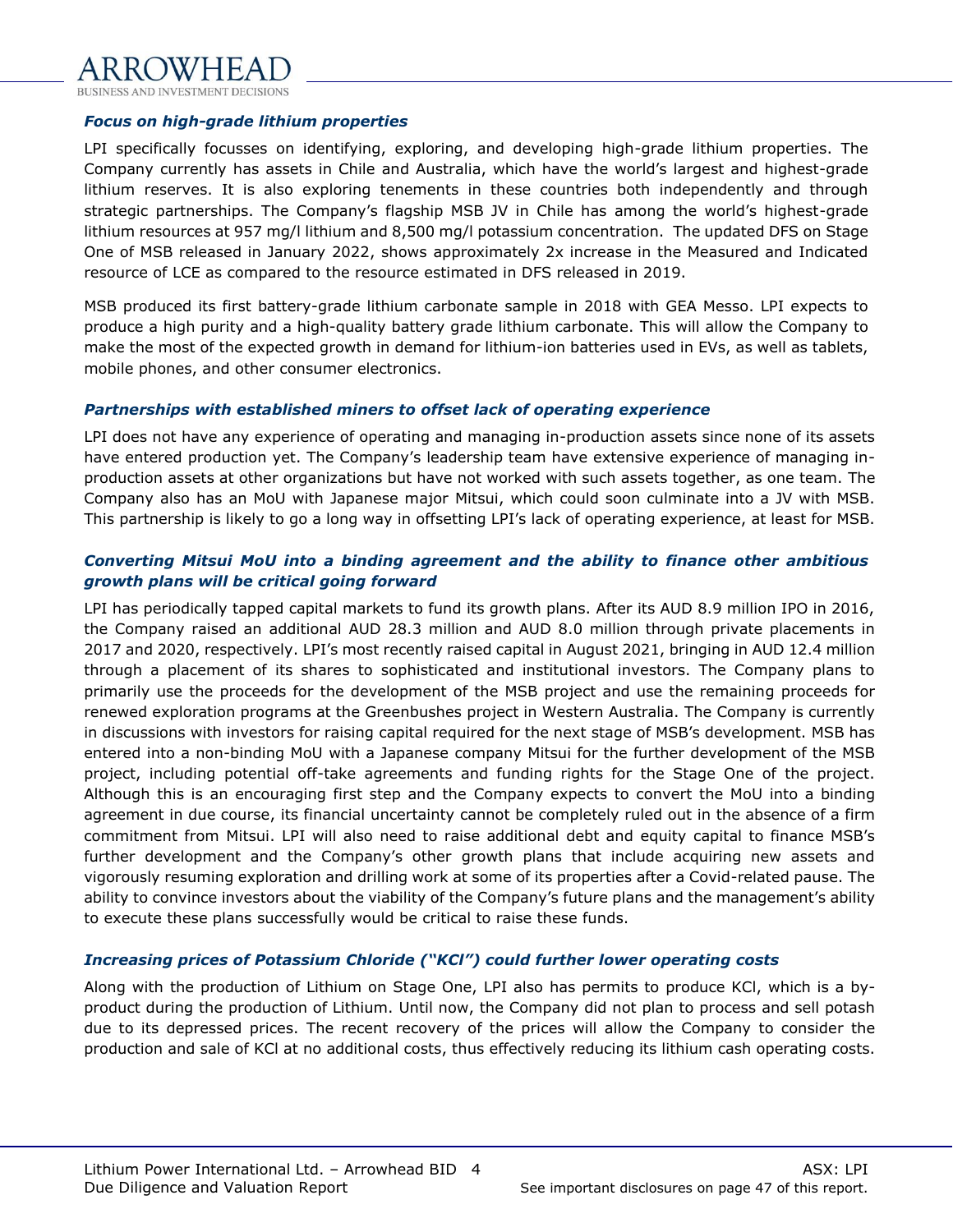

<span id="page-4-0"></span>**Company Presentation**

Lithium Power International Limited (ASX: LPI) ("LPI" or "the Company") was incorporated in 2015 and listed on the Australian Securities Exchange in 2016. LPI is as a pure-play, diversified lithium company that acquires, explores, and develops promising lithium projects.

LPI is currently working in four distinct project regions, consistent with its objective of maintaining a geographically and geologically diverse asset base. The Company has one project in South America's lithium brine region in Chile and three projects in Western Australia's spodumene hard rock areas (one each in Tabba Tabba, Pilgangoora, and Greenbushes). The Company is planning to spin out its Pilgangoora and Greenbushes assets within the next few months and create a new WA-focused lithium exploration company. The Company is targeting to complete the demerger process by Q3'22. The demerger will allow the company to effectively allocate its resources on MSB and maximize the value of its WA assets. The Company further announced that the new demerged entity will be named Western Lithium Ltd ("WLI"). and it has applied to the Australian Securities and Investment Commission to get listed as a public company.

Currently, LPI is primarily focusing on developing its flagship MSB project in Chile, with an objective of becoming one of Chile's lowest-cost high-grade lithium producers. MSB's Stage One project is among the most advanced development-stage asset in the market with all key approvals and licenses in place. It is the only new mining asset to be granted Chile's prized environmental approval in the last five years. LPI is also continuing its exploration work in Western Australia. The Maricunga Salar, the location of the MSB properties, is within South America's "Lithium Triangle" that comprises Chile, Argentina and Bolivia, and hosts approximately half of the world's lithium reserves.

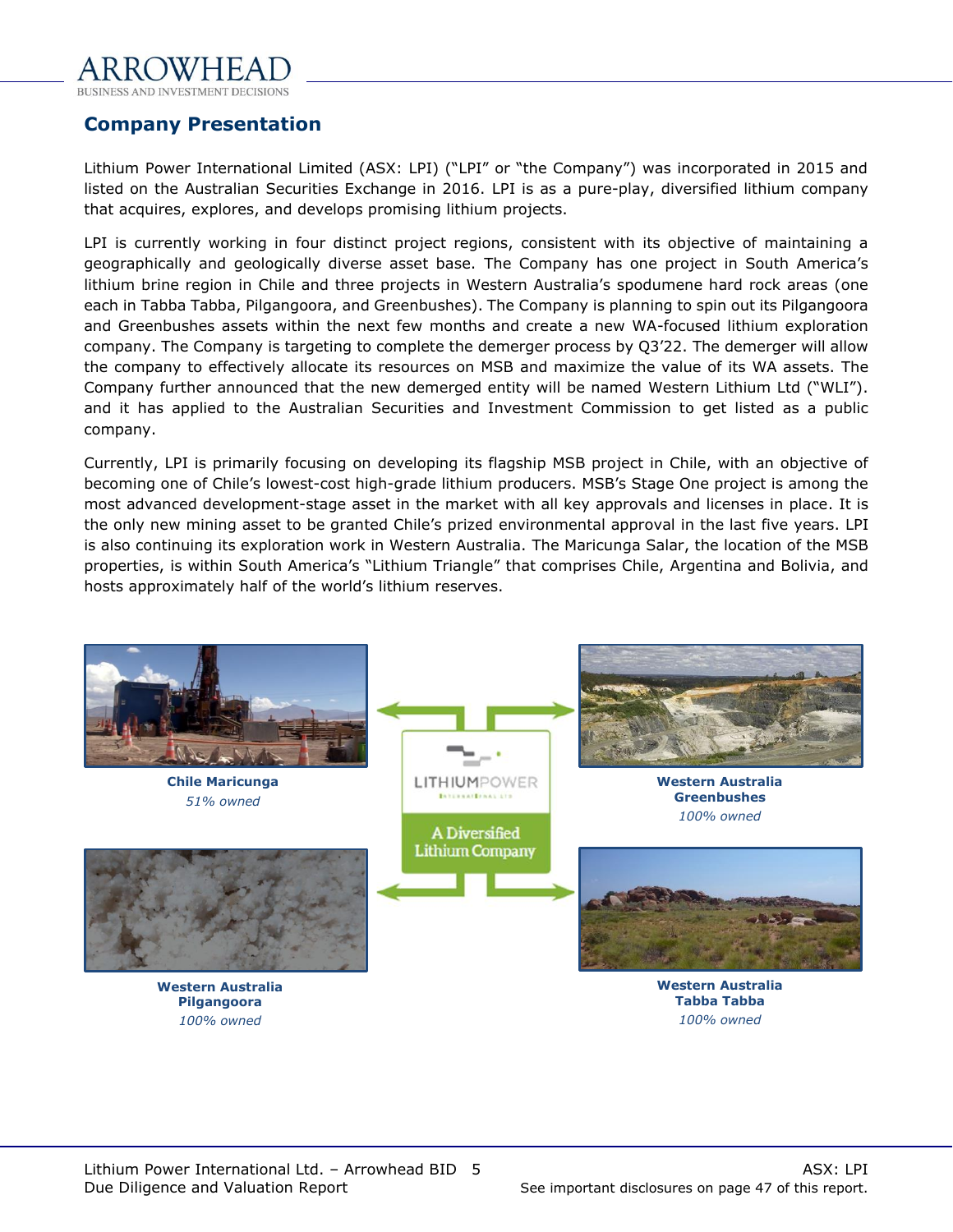## ARROWHEAI ١

BUSINESS AND INVESTMENT DECISIONS

## **Company Milestones**

| Year | <b>Event</b>                                                                                                                                                                    |
|------|---------------------------------------------------------------------------------------------------------------------------------------------------------------------------------|
| 2015 | Incorporated in Sydney, Australia, as Lithium Power International<br>$\bullet$                                                                                                  |
| 2016 | Raised AUD 8.9 million through an IPO and listed on the Australian Stock Exchange<br>$\bullet$                                                                                  |
|      | Acquired several properties in Western Australia's Centenario Salar region<br>٠                                                                                                 |
| 2017 | Formed a JV by acquiring 50% stake in MSB in Chile<br>$\bullet$                                                                                                                 |
|      | Raised AUD 28.3 million equity capital<br>$\bullet$                                                                                                                             |
|      | Acquired assets in Western Australia's Tabba Tabba and Strelley regions.                                                                                                        |
|      | Identified Greenbushes region for exploration through targeted rock and soil sampling<br>$\bullet$<br>programs                                                                  |
| 2018 | Acquired another 1% stake in the MSB JV<br>$\bullet$                                                                                                                            |
|      | Sold 30% stake in the properties acquired in Centenario                                                                                                                         |
| 2019 | Released its first Definitive Feasibility Study for MSB<br>$\bullet$                                                                                                            |
|      | Received environmental permit for MSB<br>$\bullet$                                                                                                                              |
|      | Received approval for Program of Works (POW) for the Greenbushes project<br>٠                                                                                                   |
|      | Sold Strelley tenements to Carnaby Resources Ltd.                                                                                                                               |
| 2020 | Raised AUD 8 million from sophisticated and institutional investors for developing the<br>$\bullet$<br>MSB project and conducting exploration activities at Greenbushes project |
|      | Adopted a staged strategy to continue the development at Maricunga, accelerating the<br>$\bullet$<br>Stage One, based on part of its mining concessions.                        |
|      | Commenced exploration program adjacent to Greenbushes lithium mine owned and<br>$\bullet$<br>operated by Albemarle and Tianqi                                                   |
|      | Completed further resource drilling to the target depth of 400-meters at MSB and<br>confirmed favorable specific yield and permeability characteristics                         |
| 2021 | Signed a non-binding MoU with Mitsui & Co., Ltd. For the development of the MSB<br>project and future developments in Chile                                                     |
|      | Sold remaining 70% interest in Centenario asset to Vertex Lithium Corporation<br>$\bullet$                                                                                      |
|      | Raised AUD 12.4 million from institutional investors<br>$\bullet$                                                                                                               |
|      | Measured and Indicated resource from 200-meters to 400-meters depth at Maricunga<br>$\bullet$<br>Stage One Lithium project is estimated to be 1,905,000 tonnes of LCE           |
| 2022 | Released an updated DFS for the Stage One Maricunga Lithium Brine Project<br>$\bullet$                                                                                          |
|      | Planned to spin out its Western Australian Greenbushes and Pilgangoora lithium assets                                                                                           |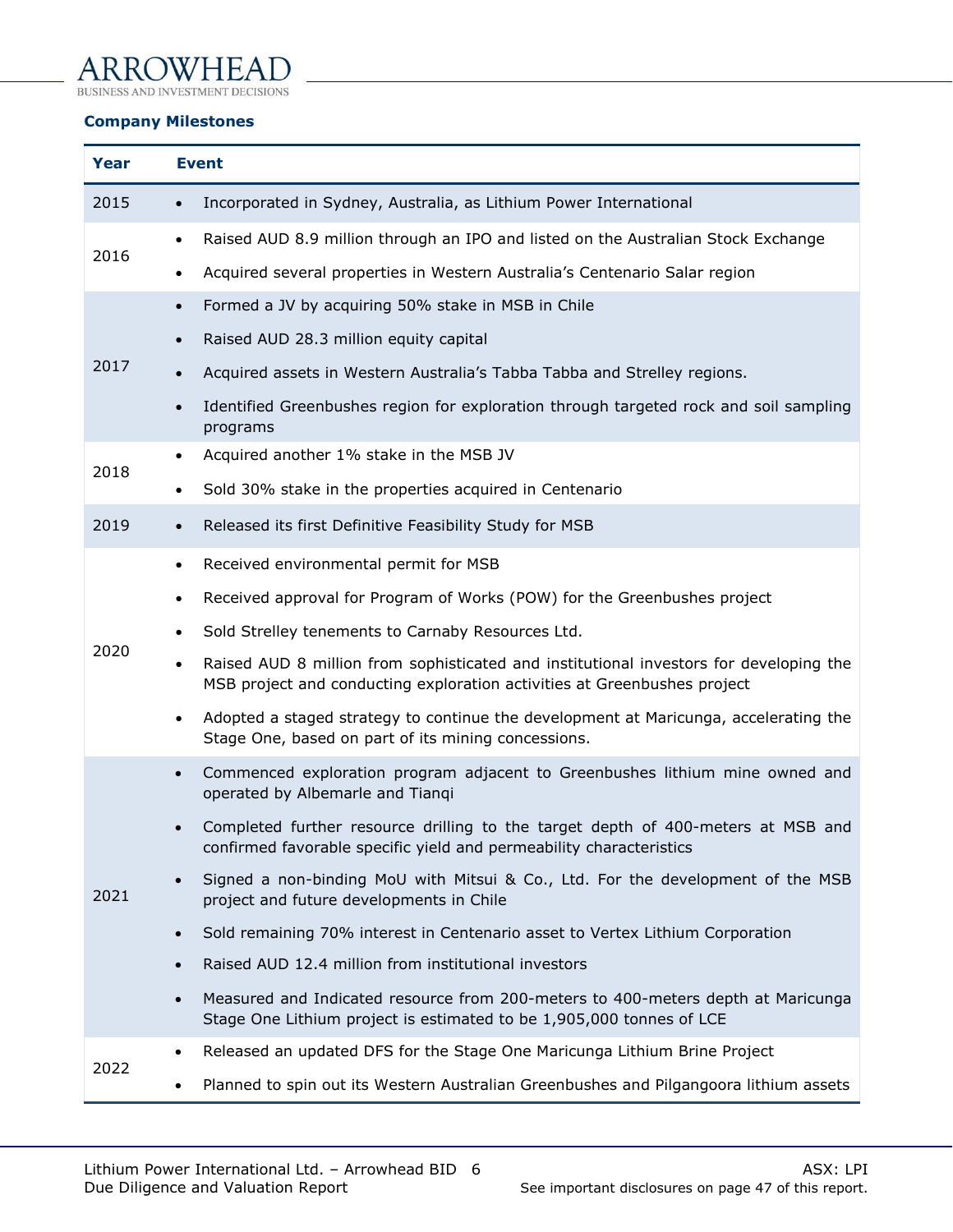

#### **Lithium Properties**

| Asset /<br><b>Project</b>                                 | <b>Project Overview</b>                                                                                                                                                                                                                                                                                                                                                                                                                                                                                                                                                                                                                               | <b>Working</b><br><b>Interest</b> | <b>Stage / Status</b>      |
|-----------------------------------------------------------|-------------------------------------------------------------------------------------------------------------------------------------------------------------------------------------------------------------------------------------------------------------------------------------------------------------------------------------------------------------------------------------------------------------------------------------------------------------------------------------------------------------------------------------------------------------------------------------------------------------------------------------------------------|-----------------------------------|----------------------------|
| <b>Maricunga</b><br><b>Lithium Brine,</b><br><b>Chile</b> | Minera Salar Blanco S.A. is a joint venture that owns the<br>MSB project. LPI has a 51.6% stake in the JV along with<br>Borda Group (31.3%) and Bearing Lithium (17.1%).                                                                                                                                                                                                                                                                                                                                                                                                                                                                              | 51%                               | Advanced<br>Exploration    |
| Tabba Tabba,<br>Western<br><b>Australia</b>               | The project covers a 20 km strike of highly prospective<br>greenstone units identified through mapping and regional<br>magnetic surveys. A 31-hole drilling program was carried<br>out in 2019. Further exploration restarted in Feb 2021.                                                                                                                                                                                                                                                                                                                                                                                                            | 100%                              | Early-Stage<br>Exploration |
| Greenbushes,<br>Western<br><b>Australia</b>               | Tenements include the Balingup project, the Brockman<br>Highway project, the Blackwood prospect, and the East<br>Kirup Prospect. An environmental management plan for<br>exploration and a program of works has been approved for<br>a period of four years. Plans for conducting detailed<br>magnetic and fauna survey at Blackwood and East Kirup<br>have been prepared. A drilling program has also been<br>planned for East Kirup, however, the Company is planning<br>to spin out the asset in the first half of 2022 and operate<br>it through a new WA-focused company that has the<br>technical, human, and financial resources to manage it. | 100%                              | Early-Stage<br>Exploration |
| Pilgangoora,<br>Western<br><b>Australia</b>               | The tenement is situated adjacent to Pilbara Minerals' and<br>Altura Mining's lithium pegmatite deposits. A program of<br>soil sampling has been planned and application for further<br>works has been submitted to the Department of Mines,<br>Industry, Regulation and Safety. The Company is planning<br>to spin out the asset in the first half of 2022 and operate it<br>through a new WA-focused company that has the technical,<br>human, and financial resources to manage it.                                                                                                                                                                | 100%                              | Early-Stage<br>Exploration |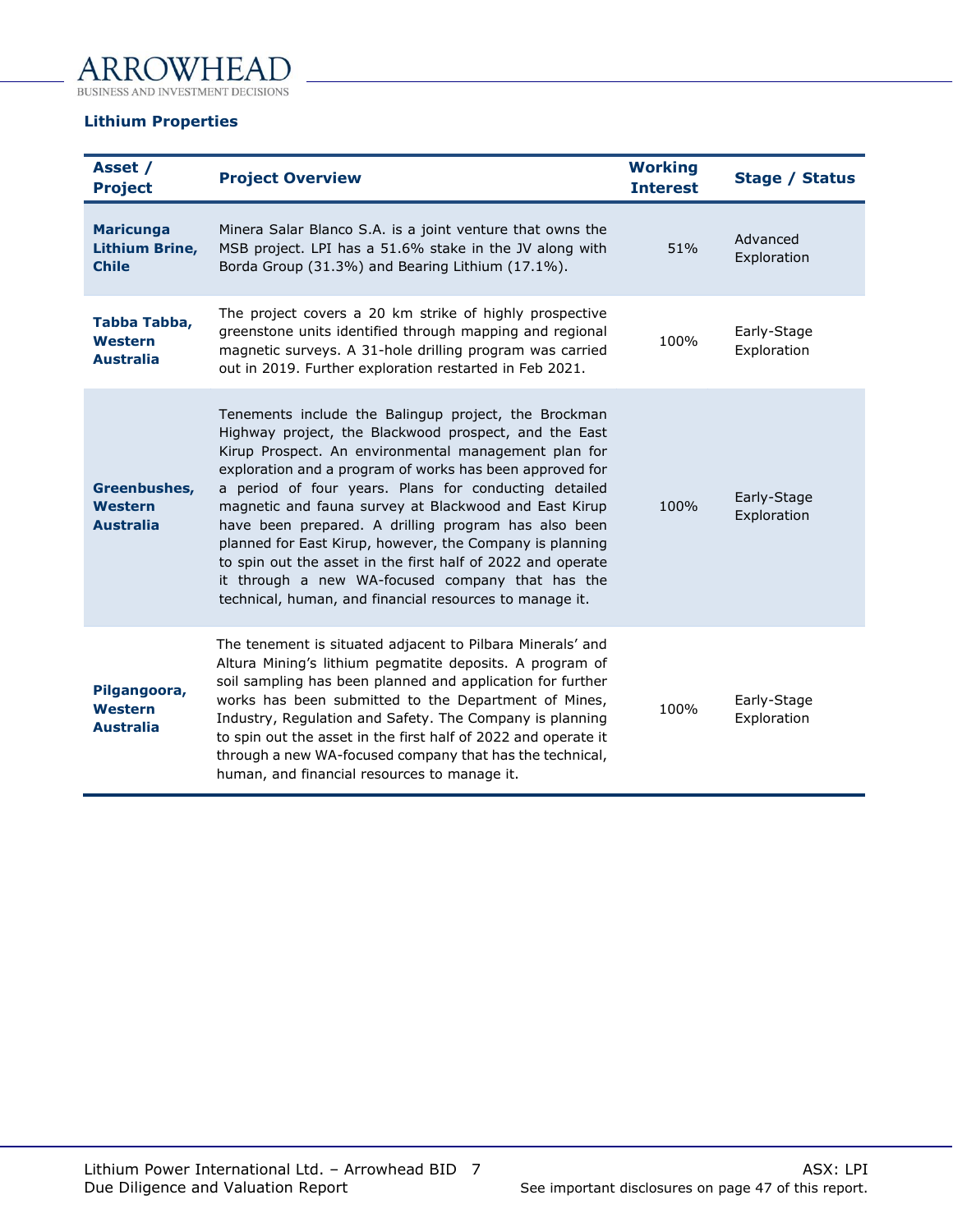

#### **Corporate Strategy & Future Outlook**

LPI's core strategic focus over the next few years will be completing the construction on Stage One of MSB and bringing it into production by 2025. LPI aims to become one of Chile's lowest-cost high-grade lithium producers and an eminent global producer of battery-grade lithium. Signing a non-binding MoU with Japan's Mitsui & Co., Ltd. in May 2021 was a landmark accomplishment towards operationalizing MSB soon and tapping the vast potential of Chile's Lithium industry. LPI and Mitsui have been in partnership discussions for over two years now and are in the process of finalizing the structure of this partnership in the hope of signing a definitive agreement in the coming months.

According to the MoU, Mitsui will have offtake and financing rights for MSB's Stage One development as well as future development. The MoU also lays out a broad framework for collaboration between LPI and Mitsui for future lithium mining projects in Chile as well as for related businesses, such as manufacturing lithium-based products. The MoU also discusses a collaboration for facilitating the development and testing of the Direct Lithium Extraction ("DLE") technology at MSB for the production of lithium hydroxide.

LPI's aims to leverage Mitsui's financial strength to build significant financial capacity for the future development of MSB as well as investments in other lithium assets in Chile. Mitsui will contribute equity capital as well as bring Japan Bank of International Cooperation ("JBIC") and Japan Oil, Gas and Metals Corporation ("JOGMEC") as a senior participant for debt capital. In parallel with finalizing the development of the Stage One, LPI will continue working on the future expansion and growth of Maricunga, with the development of the rest of its mining concessions at the project.

In addition to operationalizing MSB, LPI is likely to continue acquiring more high-grade lithium tenements in the coming years as its Mitsui partnership approaches finalization. However, exploration and development work on these assets is likely to remain slow until MSB's Stage One construction is underway. These new acquisitions are likely to be consistent with the Company's philosophy of acquiring assets that are geographically and geologically diverse so that it can maintain a low risk profile. Pursuant to this strategy, the Company has until now acquired assets in lithium-rich areas of Chile, Australia, and Argentina (LPI recently sold its only asset in Argentina) and is likely to continue focusing mainly on assets in Chile, followed by Australia and other geographies.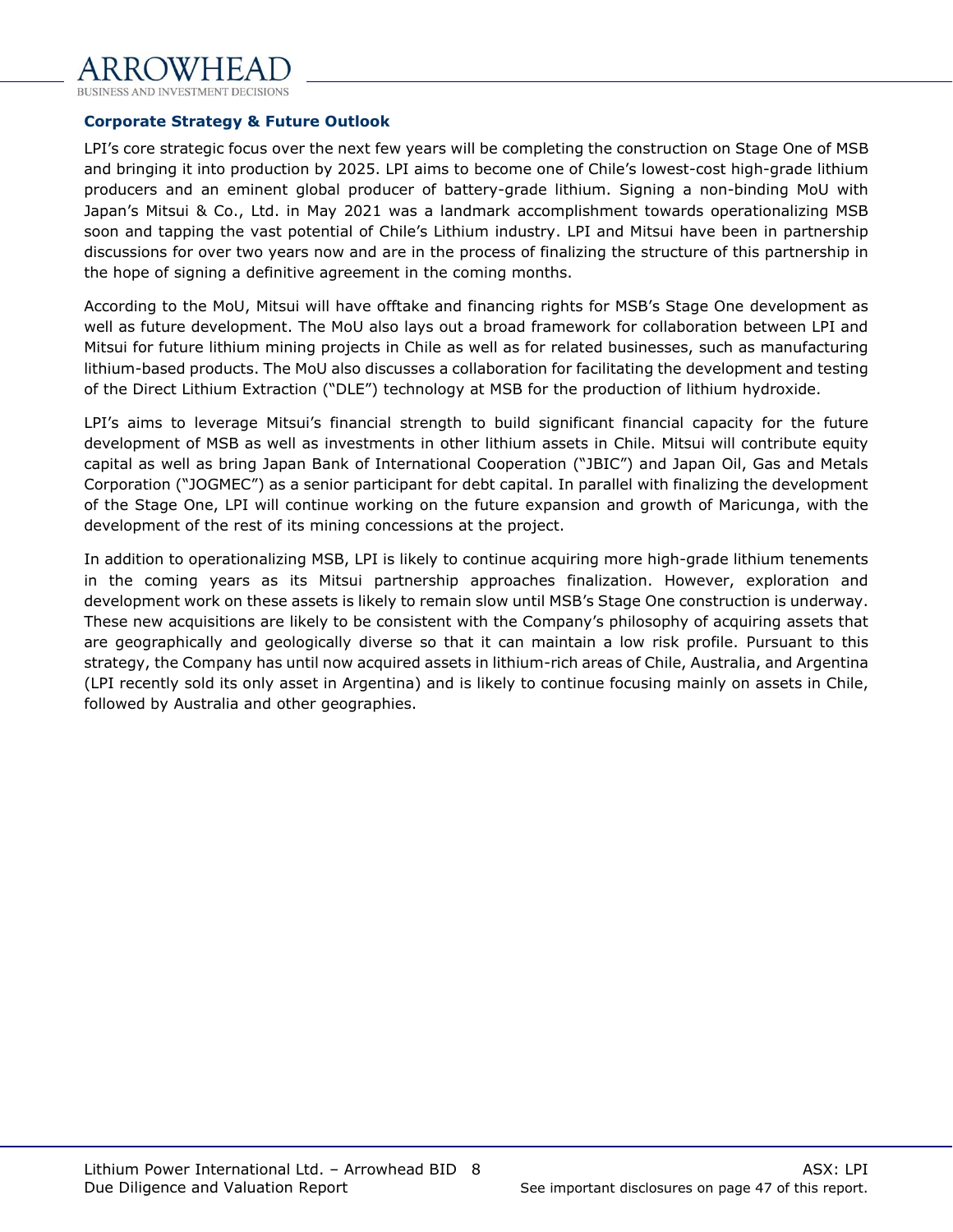

# <span id="page-8-0"></span>**News**

#### LPI releases the updated DFS for the Stage One Maricunga project

#### *January 20, 2022*

The updated DFS results for the State One Maricunga Lithium Brine project shows production of 15,200 tonnes of LCE per annum for 20 years, with a CAPEX of USD 626 million. The project is expected to deliver an after tax NPV of USD 1.4 billion at an 8% discount rate, an IRR of 39.6%, and a 2-year payback period.

#### LPI to spin out its Western Australian assets

#### *January 12, 2022*

LPI announced that it will spin out Western Australian Greenbushes and Pilgangoora lithium assets in the next six months. The demerger will result in the creation of a dedicated, WA-focused lithium exploration company with the management team and resources to realize the value of the WA assets. The Demerger will enable LPI to focus its resources exclusively on developing its Maricunga Lithium Brine Project in Chile.

#### LPI receives payment for sales of the Centenario asset

#### *November 24, 2021*

LPI announced the completion of a share purchase agreement with Vertex Lithium Corporation ("Vertex"), to acquire LPI's 70% of lithium exploration properties on the Centenario Salar (Centenario) in Argentina. The transaction involved a cash payment of USD 700,000 in exchange for 70% shareholding in the asset and USD 40,000 to cover the costs to execute the transaction. LPI has opted for the CAD 250,000 worth of fully paid ordinary shares in Vertex to be paid in cash, due to the delay in the IPO of Vertex on the TXS. Therefore, USD\$200,000 has been received in lieu of shares.

#### LPI's Maricunga Project sees a 90 percent in Measured & Indicated Resources

#### *September 29, 2021*

A new updated report stated a 90 percent increase in Measured and Indicated Resource of Lithium in Maricunga. The new estimate of 1,905,000 tonnes is almost double in number when compared with the "Definitive Feasibility Study" conducted in 2019. The latest drilling for Stage One mining concessions at Maricunga has also been completed, with the five exploration core holes each reaching target depth of 400-meters.

#### LPI Completes AUD 12.4 million Private Placement

#### *August 23, 2021*

LPI has raised AUD 12.4 million through placement of new and fully paid ordinary shares to new and existing institutional investors. The issue was undertaken at a price of AUD 0.26 per share. The placement resulted in an increase of 47.69 million shares. These funds will be used for the in-progress Maricunga Lithium Brine project, and also for Greenbushes project and other possible targets in Western Australia.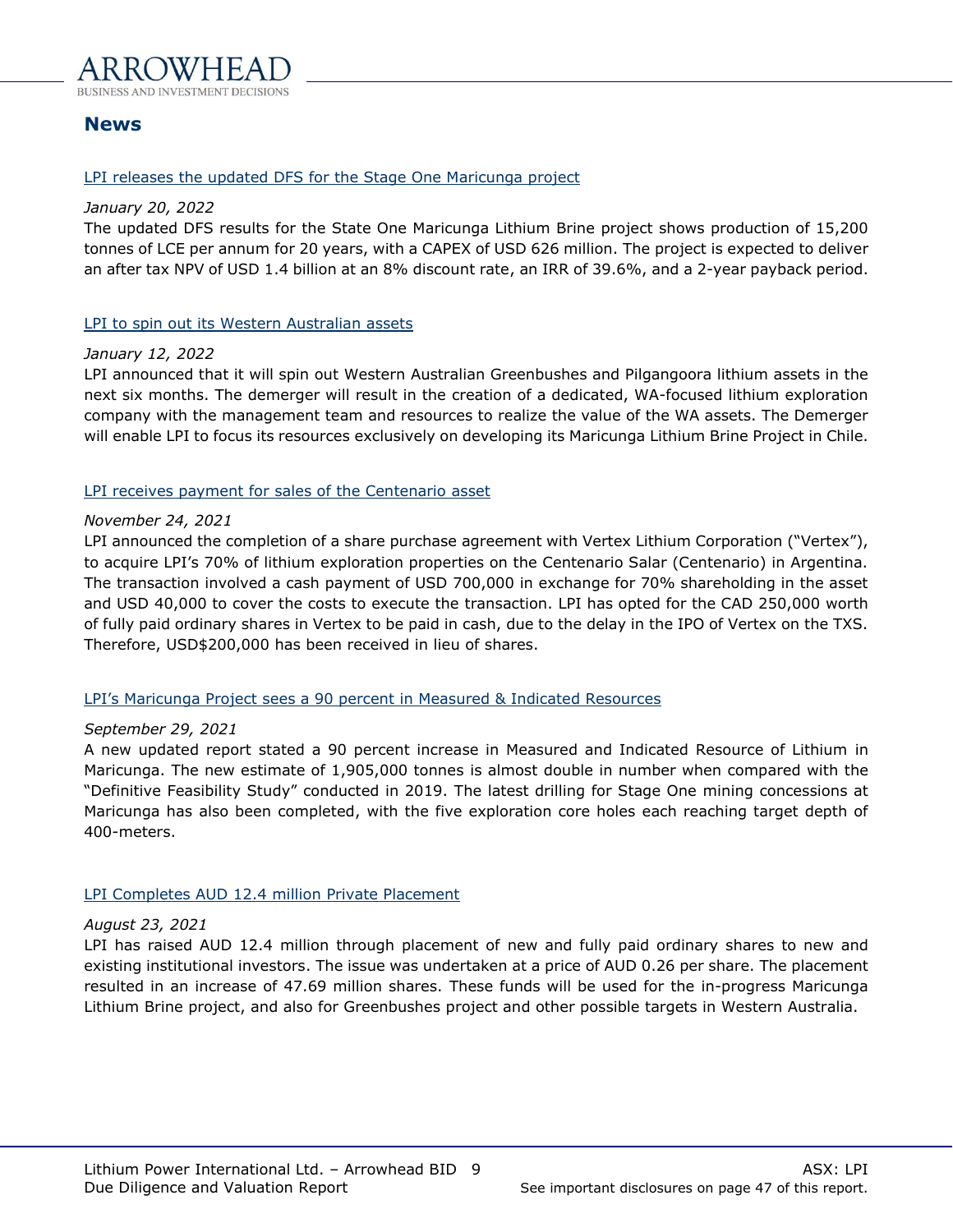

#### MSB Completed Drilling Program with 5 Core Holes

#### *July 8, 2021*

An additional drilling program was initiated on MSB and was completed in July 2021. The drilling program on the Stage One mining concessions involved drilling of five exploration core holes (S-25, S-26, S-27, S-28 and S-29) each reaching target depth of 400-meters. There is a significant resource expansion expected for Stage One from this drilling program that tested the 200-meters to 400-meters mineralized zone. Worley, GEA Messo, and Atacama Waters are working on updating the DFS. Review and certification processes have been initiated for ESG protocols. Proposals from specialized advisors are expected during Q3 2021 to review all project information along with carbon footprint metrics.

#### MSB Completes Sale of Remaining Stake in Centenario Salar Properties

#### *May 19, 2021*

LPI announced the execution of a share purchase agreement with Canada-based Vertex Lithium Corporation to acquire 70% of lithium exploration properties on the Centenario Salar in Argentina. The Company sold 30% of its interest in the Centenario properties to ASX-listed Marquee Resources Ltd in 2019.

#### MSB agrees on a Strategic Alliance with Mitsui for the Development of MSB Project

#### *May 11, 2021*

MSB has signed a non-binding MoU with the Japanese conglomerate Mitsui & Co., Ltd. to advance the development of the MSB project and future developments in the Chilean lithium industry. The alliance will include potential off-take and funding rights for the Stage One of the MSB project.

#### MSB Completed Drilling for the Third Hole and Started Drilling in the Fourth Hole in the MSB Project

#### *April 21, 2021*

MSB has completed resource drilling in three out of five diamond core holes (S-25, S-26, and S-27) to the target depth of 400-meters. The fourth core hole is currently under drilling and all five holes are expected to be completed by early May, which is two weeks ahead of schedule. The first set of 31 undisturbed core samples collected from holes S-25 and S-26 have been sent to Geosystems Analysis laboratories in Tucson, Arizona and the results of drainable porosity and other hydraulic parameters are expected by the middle of May. Of a total of 56 brine samples collected at 12-meter intervals during the drilling, 20 samples have been sent to Andes Analytical Assay for analysis. Preliminary analysis shows average lithium concentrations above 1,000 ppm and positive lithium / calcium / magnesium ratios.

#### Resource Drilling at MSB's Maricunga Project Expected to Expand Current Resource

#### *March 11, 2021*

MSB completed resource drilling in two of the five diamond core holes (S-25 and S-26) to the target depth of 400-meters ahead of schedule. Undisturbed core samples were collected between 200-meters and 400 meters depth and sent for analysis for laboratory measurement of drainable porosity and other hydraulic parameters. Positive brine density from the samples collected at 12m intervals during the drilling and preliminary measurements at the wellhead indicate high lithium concentrations, similar to the ones found on the 0-meters to 200-meters interval. Significant resource expansion is expected.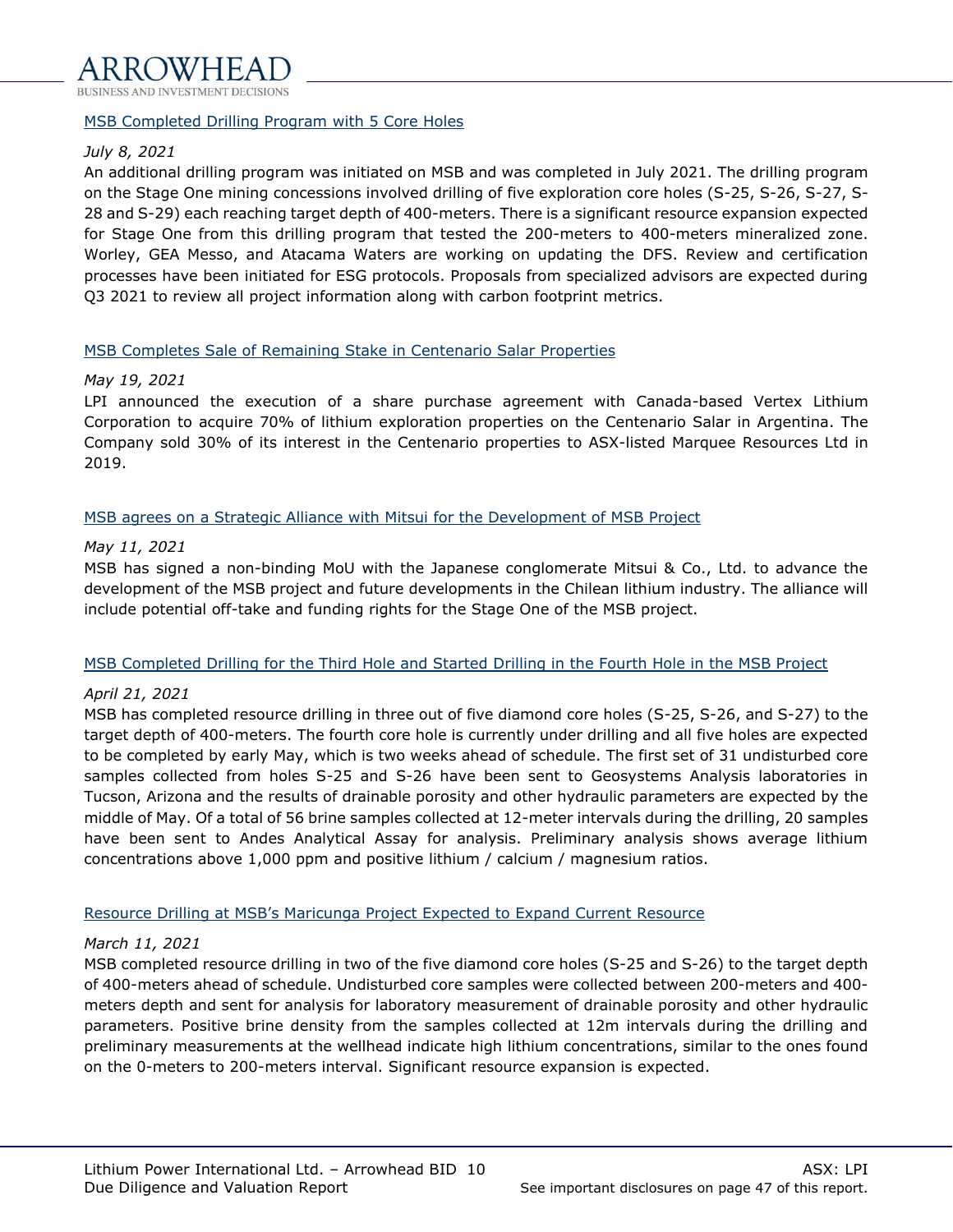#### LPI Commences Lithium Exploration Program Adjacent to Greenbushes Lithium Mine

#### *February 11, 2021*

LPI commenced exploration to define drill targets within the previously identified arsenic lithium anomalies. Regional laterite and rock chip sampling is also commencing in areas that previously were not tested by LPI. The Company's Greenbushes tenements cover approximately 40,000 ha north and south of the Greenbushes mine.

#### LPI to Undertake New Field Program for Maricunga Lithium Brine Project

#### *January 27, 2021*

A new field program will be undertaken from February 2021 to update derailed engineering work to resize and optimize the revised Maricunga Stage One development. The target is to expand the current resource, which is from near surface to 200-meters depth, to include the interval between 200-meters and 400-meters. Drilling contracts have been awarded to international companies Major Drilling and Andinor, and all drilling equipment has been mobilized to the site.

#### LPI to Recommence Exploration Activity Adjacent to the Greenbushes Lithium Mine

#### *January 7, 2021*

LPI has received drilling approval for the Greenbushes tenements and will conduct additional geochemical sampling before drilling commences. 201 surface samples have been taken over 60 km<sup>2</sup>, with further sampling planned to define drill targets. The Company identified further drill targets in the East Kirup area to the north of Balingup, with pegmatite outcrop in the prospective amphibolite unit.

#### LPI Issues New Shares Without a Prospectus

#### *December 22, 2020*

LPI has issued 35,000,000 new fully paid ordinary shares following the capital placement of shares at AUD 0.22 without disclosure to investors. With this notice, the Company has complied with the provisions of Chapter 2M and section 674 of the Act.

#### LPI Completes Placement of AUD 8 million equity

#### *December 16, 2020*

LPI has received firm commitments for placement of AUD 8 million equity from sophisticated and institutional investors. Directors are to participate for AUD 0.3 million in the second tranche of this placement subject to shareholder approval. Funds raised are to be applied to the development of Maricunga Lithium Brine Project and exploration at the Greenbushes Projects in Western Australia.

#### LPI to Proceed with Staged Development of its Maricunga Lithium Brine Project in Chile

#### *December 9, 2020*

LPI has decided to fast-track the first stage development of the low-cost Maricunga Lithium Brine Project. This fast-tracked development will be undertaken alongside the continued development of the original project. The initial development stage will be undertaken in the 'Old Code' concessions of the project. The licenses for these developments have been grandfathered from the current lithium legislation and the Company does not require any further significant permits for lithium production.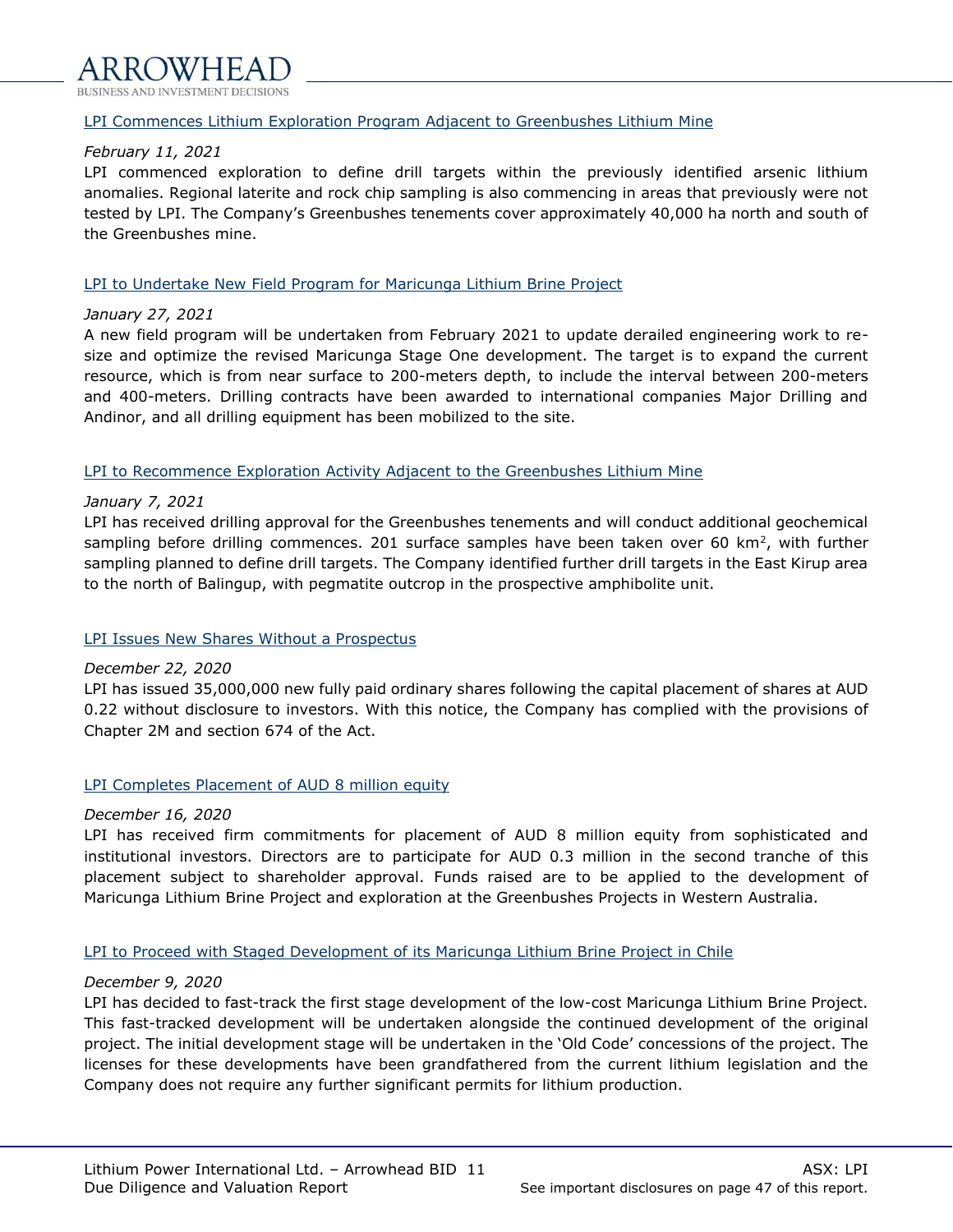#### LPI Completes Sale of Strelley Tenement in Western Australia

#### *July 15, 2020*

LPI has completed a transaction to sell the Strelley tenement in Western Australia to Carnaby Resources Limited (ASX: CNB) in exchange for 1,250,000 fully paid ordinary shares in Carnaby and 1% Net Smelter Return royalty for any gold produced from the Strelley tenement. LPI will also retain all mineral rights for lithium, caesium, tantalum, and tin contained within the tenement. This provides LPI some value realization from this asset, which has not indicated any significant lithium reserves in studies conducted thus far.

#### MSB Receives Environmental Approval for the Maricunga Lithium Project

#### *February 5, 2020*

Chile's Central Environmental Committee has approved the Environmental Impact Assessment (EIA) on LPI's Minera Salar Blanco S.A. (MSB) JV in the Atacama Region of northern Chile. This is among the few EIAs approved in Chile in recent years and makes MSB the third significant lithium operation in the country with an anticipated annual production of 20,000 tonnes.

#### Environmental Impact Assessment Updated for Maricunga Lithium Project

#### *October 16, 2019*

LPI's JV company, Minera Salar Blanco S.A. (MSB) were informed that the Chilean Environmental Service has extended the Environmental Impact Assessment (EIA) evaluation process for 60 days. The Chilean regulations sets a timeframe of 120 business days for the final environmental evaluation of any project submitted in the country. The use of this extension is customary among large and/or complex projects in Chile and was expected by MSB. This request by Environmental Service for an extension is a result of no specific question or query, but rather to grant more time to review the comprehensive data that has already been provided by MSB.

#### LPI & Codelco Sign MoU to Jointly Develop Maricunga Lithium Project

#### *August 1, 2019*

LPI's MSB JV entered a non-binding Memorandum of Understanding (MoU) with the Chilean State-owned mining company, Codelco. The MoU lays down the terms for a definitive JV agreement that might be negotiated at a later stage for MSB's further development. The agreement will be subject to mutual due diligence, detailed documentation, the establishment of a "NewCo" under Chilean corporate law and the finalization of a "NewCo" Shareholders Agreement, among other conditions.

#### Commencement of Drilling Program at Tabba Tabba

#### *July 24, 2019*

LPI has commenced its initial drilling at the Company's 100% owned Tabba Tabba Lithium project. The project is located along the Tabba Tabba shear zone, which has hosted important historical tantalum mineralization and lithium discoveries. 4,000m of RC drilling is planned to test pegmatite targets in three parallel greenstone belts, with pegmatites located within an area of elevated lithium and other geochemistry over 4.3km of strike.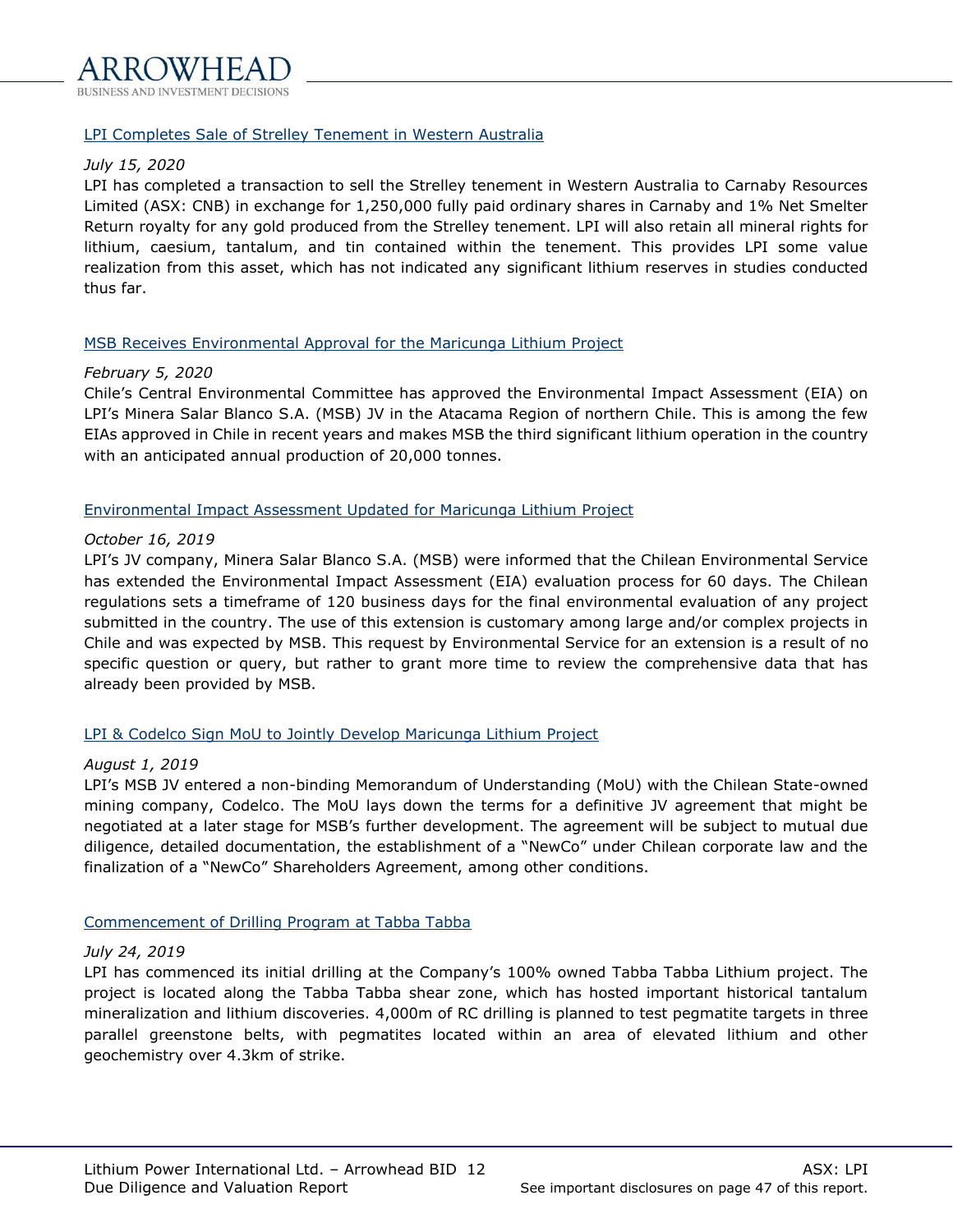

#### Expiry of Listed Options Trading Under LPIOA

#### *June 19, 2019*

LPI advises that the 34,578,947 listed options under the code LPIOA will expire, unless exercised before, on 6 July 2019. Each LPIOA options is exercisable at a price of AUD 0.55 (55 cents) and entitles the holder to subscribe for one fully paid ordinary share of the Company. The options were issued on 7 July 2017 under a prospectus dated 18 May 2017.

#### Marquee Acquires LPI's Argentina JV Partner Centenario

#### *June 13, 2019*

Marquee Resources Limited agreed to acquire Centenario Lithium Limited ("CLL"), which holds a 30% interest in Lithium Power International Holdings (Argentina) Pty Ltd ("LPIH") while LPI holds the remaining 70% interest. LPIH owns 100% of seven leases in Centenario Salar in Northern Argentina. As part of the transaction, Marquee will receive commitments for a capital raise of not less than AUD 500,000 at AUD 0.10 per share from the CLL Shareholders or investors introduced by them.

#### LPI to Start Drilling at Its Highly Prospective Western Australia Assets

#### *April 3, 2019*

LPI will start drilling at its highly prospective lithium pegmatite assets in Western Australia as part of the first stage of these assets' development. Drilling activities will commence in May 2019 and will continue over H2'19. Positive preliminary sampling over the greenstone belts at Tabba Tabba demonstrate elevated concentrations of lithium 9up to 689 ppm in addition to caesium, tantalum, tin, and beryllium – all indicators for productive LCT lithium pegmatites. The objective of these activities is to define an initial resource that can serve as the base for a Scoping Study and PFS preparation.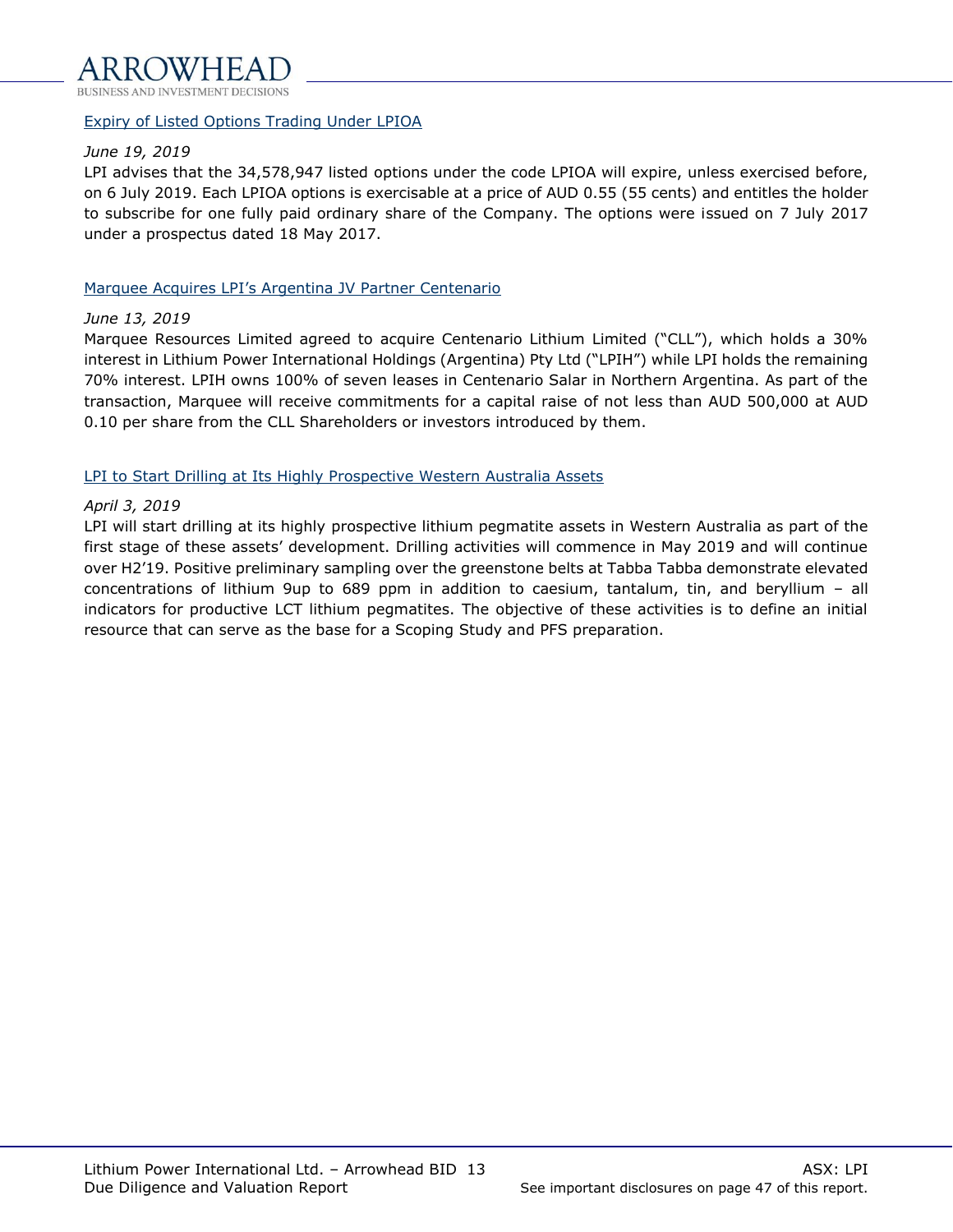

# <span id="page-13-0"></span>**Listing Information**

Lithium Power International, headquartered in Sydney, Australia is listed on the Australian Securities Exchange – (ASX: LPI).

# **Contacts**

| <b>Head office</b> | Level 7, 151 Macquarie Street, Sydney NSW 2000 |
|--------------------|------------------------------------------------|
| <b>Telephone</b>   | +61 2 9089 8723                                |
| E-mail             | info@lithiumpowerinternational.com             |

# **Top Shareholders as on September 9, 2021**

| <b>Equity Holder</b>                                            | No. of ordinary shares held | % Shareholding |
|-----------------------------------------------------------------|-----------------------------|----------------|
| HSBC Custody Nominees (Australia)<br>I imited                   | 39,500,802                  | 11.33%         |
| Citicorp Nominees Pty Limited                                   | 24,114,532                  | 6.91%          |
| Chifley Portfolios Pty Limited (David<br>Hannon Retirement A/C) | 21,485,888                  | 6.16%          |
| ArmaTrust Pty Ltd (Arma A/C)                                    | 18,050,620                  | 5.18%          |
| Treasury Services Group Pty Ltd (Nero<br>Resource Fund A/C)     | 17,219,314                  | 4.94%          |
| Minera Salar Blanco Spa                                         | 16,227,273                  | 4.65%          |
| Nabide Pty Limited (The Griffith Family<br>$A/C$ )              | 11,833,132                  | 3.39%          |
| BNP Paribas Nominees Pty Ltd Acf<br>Clearstream                 | 7,607,416                   | 2.18%          |
| Others                                                          |                             | 55.26%         |
| <b>Total</b>                                                    |                             | 100%           |

*Source – LPI's Annual Report 2021*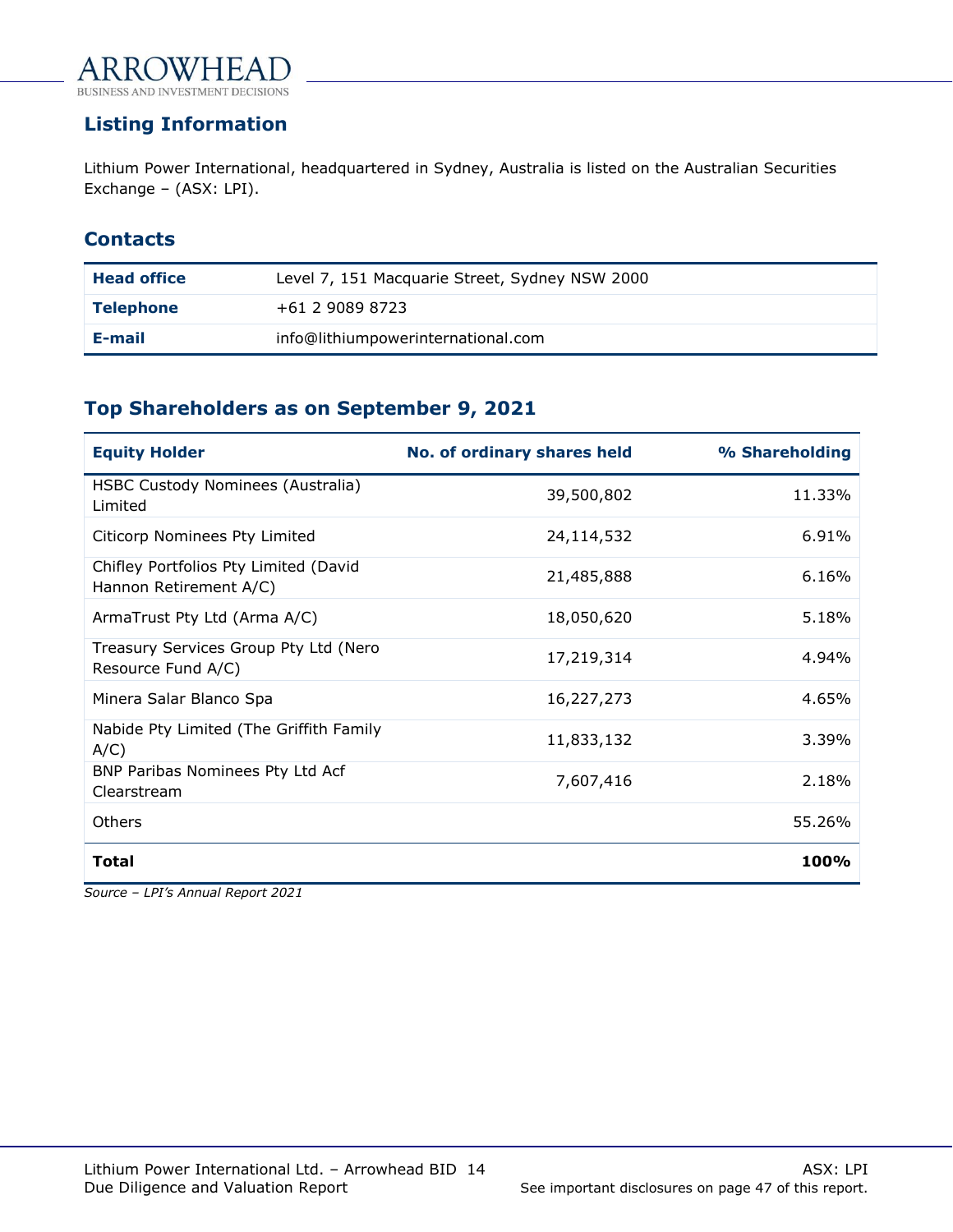# <span id="page-14-0"></span>**Management and Governance**

#### **David R Hannon**

*Chairman*

- Over 30 years of experience in finance industry with a focus on property, mining, and international investing
- Founding Director and former Chairman of Atlas Iron Limited
- Led Chifley Investor Group Pty Limited for over 15 years

#### **Cristobal Garcia-Huidobro R**

*CEO and Managing Director*

- Civil Engineer with over 21 years of experience developing and financing of mining, energy, infrastructure, and property projects
- Led MSB's exploration and development program at Maricunga Salar
- Previously a director and committee member of various mining, property, and agricultural funds in North and South America

#### **Richard A Crookes**

*Executive Director – Corporate Finance*

- Geologist with more than 30 years of experience in mining and finance sectors
- Highly regarded mining and investment professional with deep involvement in all aspects of mining projects including exploration, mineral resource development, operations, project finance, and project management

#### **Andrew G Philips**

*CFO, Company Secretary and Executive Director*

- Over 25 years of international experience in commercial, finance and corporate governance
- Held senior management and board positions at several public and private companies, including multinationals, such as Aristocrat, Allianz, Hoya Lens, and Sequoia Financial Group
- On the board of small cap companies in the Mineral and Resources sector

#### **Russell C Barwick** *Non-Executive Director*

- Mining Engineer with over 43 years of experience globally and specially in Latin America
- Previously COO of Wheaton River Goldcorp, one of the largest gold company in the world by market capitalization
- Also served as CEO of Newcrest Mining and was with Placer Dome Inc. for 16 years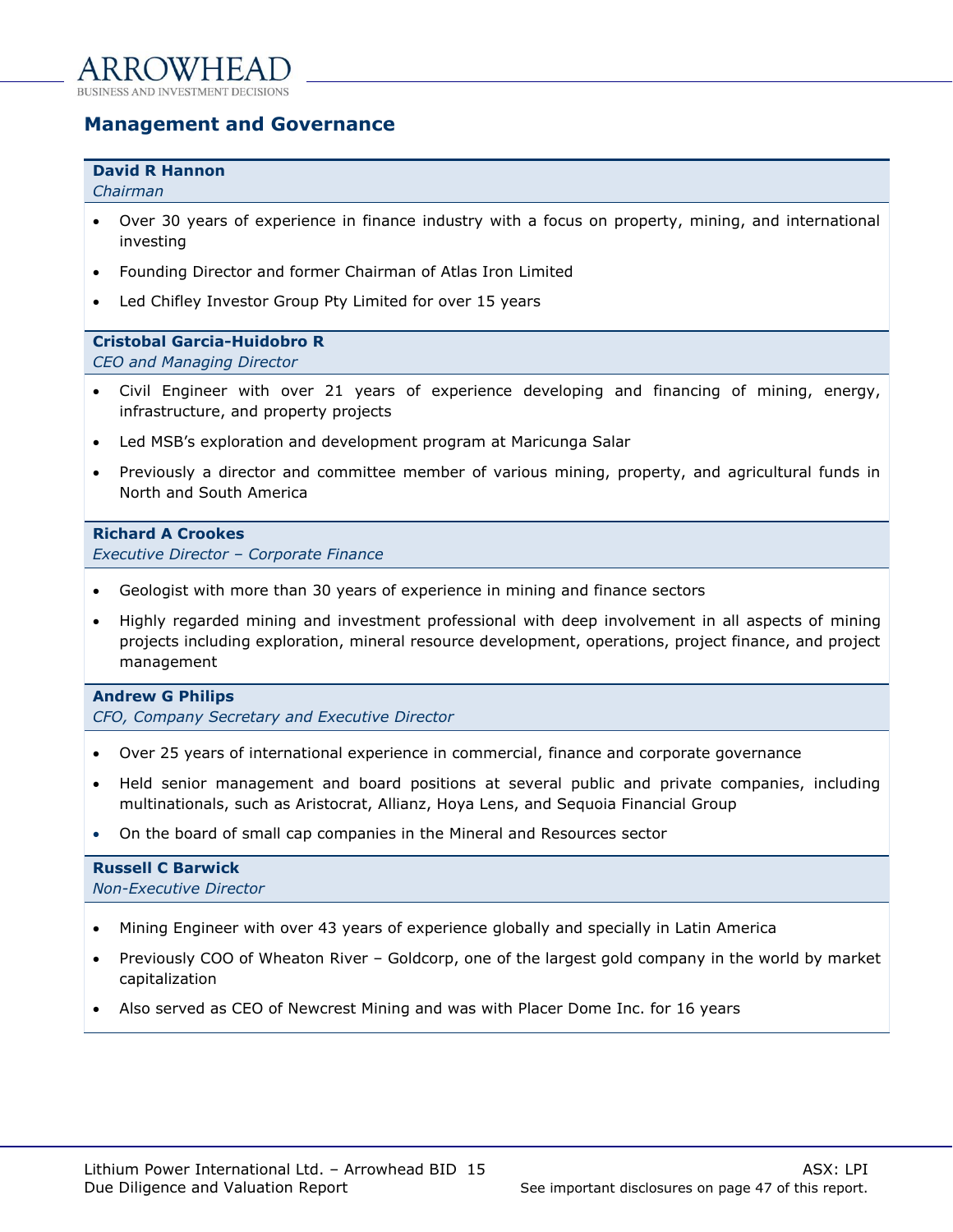**Martin Borda**

*Non-Executive Director*

- An economist with over 40 years of experience in a range of industries in Chile and internationally
- A major stakeholder in the early development stages of the Maricunga Lithium Brine Project which included the establishment of the joint venture company, Minera Salar Blanco S.A., of which he owns 30.98% through a private investment entity. Mr Borda has served on many boards in Chile, including as a Non-Executive of Banco Scotiabank and Compania Molinera San Cristobal.
- Held board positions at many companies in Chile, including as a Non-Executive of Banco Scotiabank and Compania Molinera San Cristobal.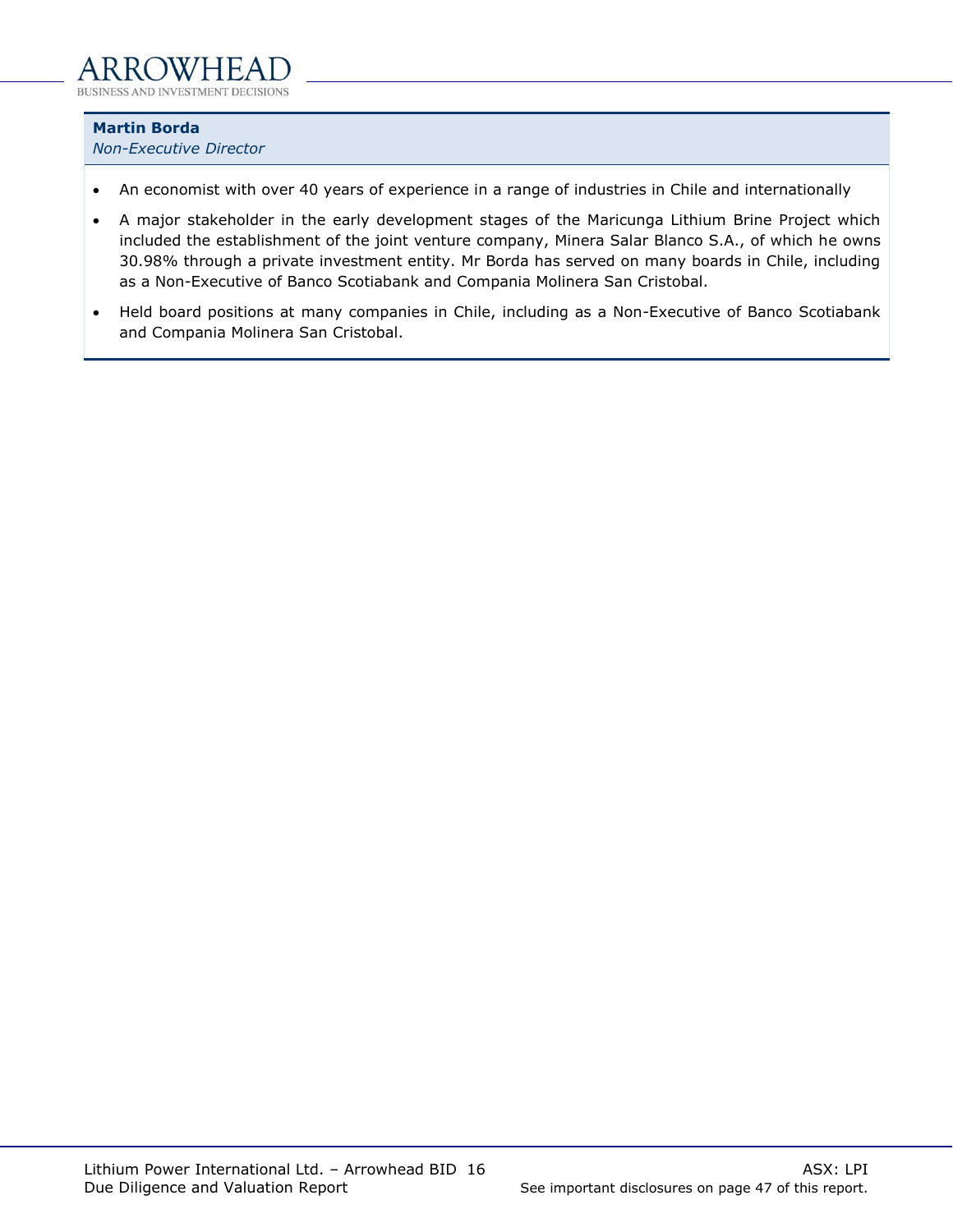

# <span id="page-16-0"></span>**Assets**

LPI currently has four properties in Chile and Australia. The Company owned two other properties – one each in Strelley, Australia, and Centenario Salar, Argentina. The Company sold the Strelley properties in July 2020, but it will receive a 1% Net Smelter Return Royalty for any gold produced and also retains the mineral rights for lithium, caesium, tantalum, and tin. LPI sold 30% of its Centenario property to Marquee Resources in June 2019 and the remaining 70% to Vertex Lithium Corporation in May 2021.

LPI's MSB asset is among the most advanced development-stage lithium assets in the market. It is among very few assets whose DFS has been concluded and all the important approvals and permits, (including EIA) have been secured. LPI has devoted approximately 90% of its resources and efforts towards MSB's development. The Company's MSB asset is about to enter the construction stage with production expected to start in 2025.

LPI's other three assets are in the early exploration stage. Neither of the remaining properties is likely to enter production in the near future since LPI has prioritized MSB over these. Moreover, the Company is planning to spin out two of its properties in Western Australia – Greenbushes and Pilgangoora, to focus its resources exclusively on MSB. A brief overview of all four properties is as follows.

## **Maricunga Lithium Brine – Chile**

**Overview**: LPI's Maricunga Lithium Brine Project ("MSB project") is located approximately 170 km northeast of the mining town of Copiapo, 250 km from the Chilean coast, and adjacent to International Highway 31 which connects northern Chile and Argentina. The Maricunga Salar is regarded as the highest quality pre-production lithium brine project in South America, with characteristics comparable to the world-leading Atacama lithium brine deposit.

LPI is banking on its MSB project to become one of Chile's lowest-cost high-grade lithium producers and an eminent global producer of battery-grade lithium. MSB produced its first battery-grade lithium carbonate sample in 2018 with GEA Messo. This sample was produced using MSB brine from its pilot evaporation ponds operated for more than 2 years at the Salar. LPI expects to produce a high purity and a high-quality battery grade lithium carbonate.

MSB's mining concessions have been divided into two groups – OCC, also referred to as the Stage One concessions and New Code concessions, where future expansions will be based. The primary difference between OCC and New Code concessions is that the OCC were constituted under the 1932 Chilean mining law and do not require any special regulatory permits for lithium exploration. On the other hand, New Code concessions were constituted after 1979 and require additional regulatory approvals to exploit lithium including a Special Lithium Operation Contract ("CEOL") between the state and the Company and environmental permits. Out of the total, the New Code Mining Concessions account for 1,438 hectares and the OCC accounts for 1,125 hectares and contains about 54% of the total resources of the Company. This division of the concessions has helped the Company to reduce the uncertainty of the project due to regulatory approvals and licenses. This will enable the Company to independently start the construction relatively early on Stage One as it does not require any regulatory approvals. If the Company is successful in obtaining the CEOL and other permits and licenses, it will be able to substantially increase production in the future.

The project is under a JV named Minera Salar Blanco S.A. ("MSB") between LPI, Borda Group, and Bearing Lithium (TSXV: BRZ). LPI, Borda Group, and Bearing Lithium hold respectively 51.6%, 31.3% and 17.1% equity interest in this JV. The first DFS was conducted by Worley (previously WorleyParsons) for MSB on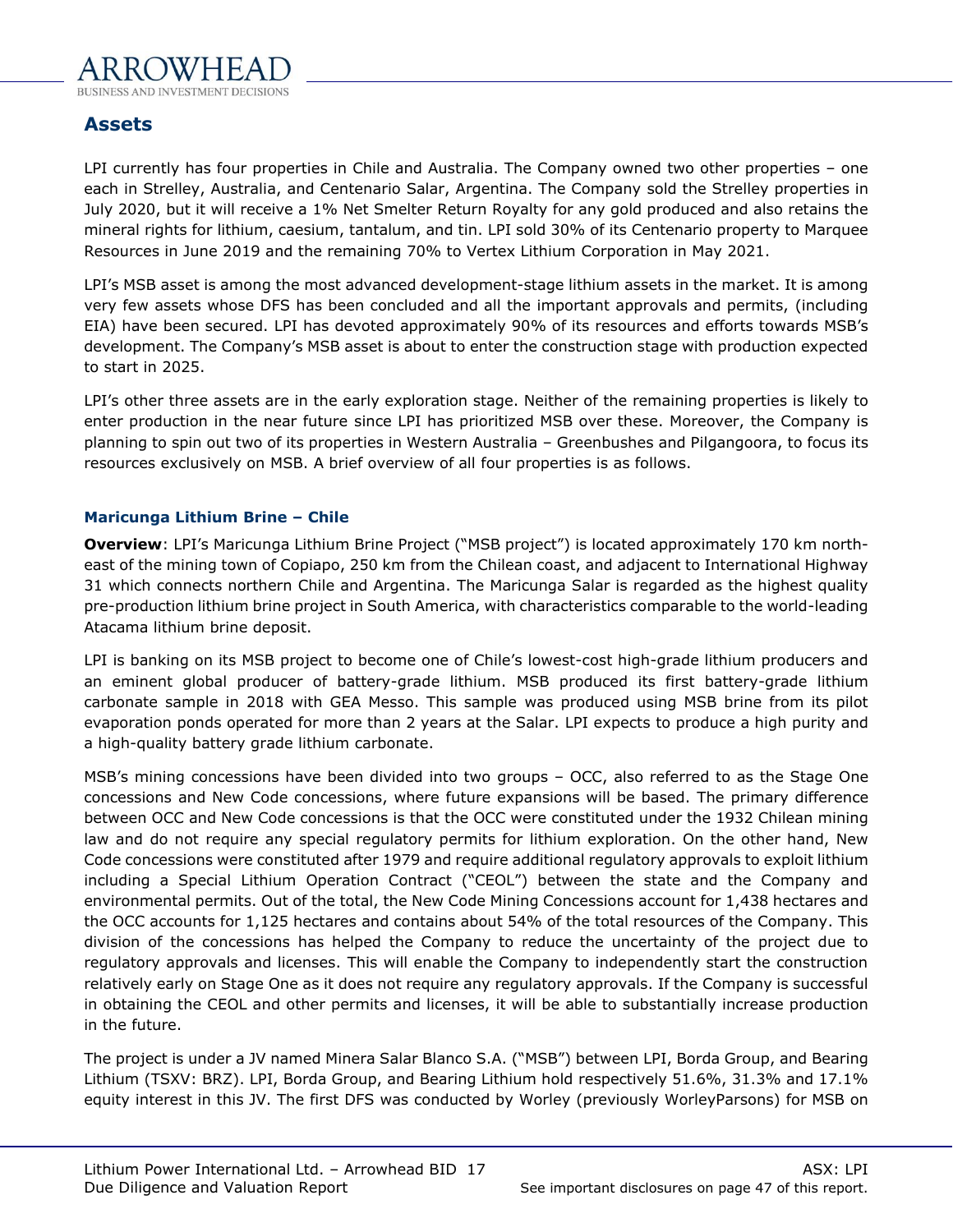

both the New Code Mining Concessions and OCC to a depth of 200-meters (out of the total depth of up to 800-meters in 2018) and was released in early 2019. The 2019 DFS supported LCE production potential of 20,000 tonnes per annum over a 20-year period. The Company has recently released the results of an updated DFS conducted only on the Stage One, which includes just the OCC. As per the revised DFS, the Stage One project will have an annual average production of 15,200 tonnes of battery-grade lithium carbonate for 20 years. This result is based on exploration work carried out to a depth of 400-meters as compared to the previous DFS released in 2019, which was only up to 200-meters. The DFS also estimates the CAPEX for Stage One project at USD 626 million which includes project development costs, indirect costs, and contingency costs. The estimate includes all the information contained on the proposals received as part of the international EPC bidding process carried out by the company in 2020, after accounting for the expected inflation on different materials and supplies.

The Company's current goal is to finalize the financing for the project by 2022. LPI is working with both international and Chilean financial institutions to raise capital for the development of the mine. Given the positive results from the revised DFS of Stage One project, the Company is continuing to work on the development of Stage Two at Maricunga. The tables below show the Measured and Indicated resource estimates only for Stage One as per the DFS released in 2022.

| Mineral Resource Estimate for Lithium Metal (LI) and Potassium (K) only for Stage One |                                                         |                     |             |               |              |       |  |  |
|---------------------------------------------------------------------------------------|---------------------------------------------------------|---------------------|-------------|---------------|--------------|-------|--|--|
|                                                                                       |                                                         | <b>Measured (M)</b> |             | Indicated (I) | $M + I$      |       |  |  |
|                                                                                       | Li                                                      | K                   | Li          | K             | Li           | K     |  |  |
| Area $(Km2)$                                                                          |                                                         | 4.5                 |             | 6.76          | 11.25        |       |  |  |
| Aquifer volume (Km <sup>3</sup> )                                                     |                                                         | 1.8                 |             | 1.8           |              | 3.6   |  |  |
| Mean specific yield (Sy)                                                              |                                                         | 0.09                | 0.12<br>0.1 |               |              |       |  |  |
| Brine volume $(km3)$                                                                  |                                                         | 0.162               | 0.216       |               |              | 0.378 |  |  |
| Mean grade $(g/m^3)$                                                                  | 87                                                      | 641                 | 111         | 794           | 99           | 708   |  |  |
| Concentration (mg/l)                                                                  | 968                                                     | 7,125               | 939         | 6,746         | 953<br>6,933 |       |  |  |
| <b>Resource (tonnes)</b>                                                              | 203,500<br>358,000<br>154,500<br>1,140,000<br>1,460,000 |                     | 2,600,000   |               |              |       |  |  |
| Source: LPI's ASX announcement dated September 29, 2021                               |                                                         |                     |             |               |              |       |  |  |

**Mineral Resource Estimate for Lithium Metal (Li) and Potassium (K) only for Stage One**

*Source: LPI's ASX announcement dated September 29, 2021*

#### **Mineral Resource Estimate for Lithium Carbonate Equivalent (LCE) and Potash only for Stage One**

|                                                         | $M + I$ Resources<br><b>KCL</b><br><b>LCE</b><br>1,905,000<br>4,950,000 |  |  |  |  |  |
|---------------------------------------------------------|-------------------------------------------------------------------------|--|--|--|--|--|
|                                                         |                                                                         |  |  |  |  |  |
| <b>Tonnes</b>                                           |                                                                         |  |  |  |  |  |
| Source: LPI's ASY announcement dated Sentember 29, 2021 |                                                                         |  |  |  |  |  |

*Source: LPI's ASX announcement dated September 29, 2021*

*Note: Lithium is converted to lithium carbonate (Li2CO3) with a conversion factor of 5.32 and Potassium is converted to potash with a conversion factor of 1.91*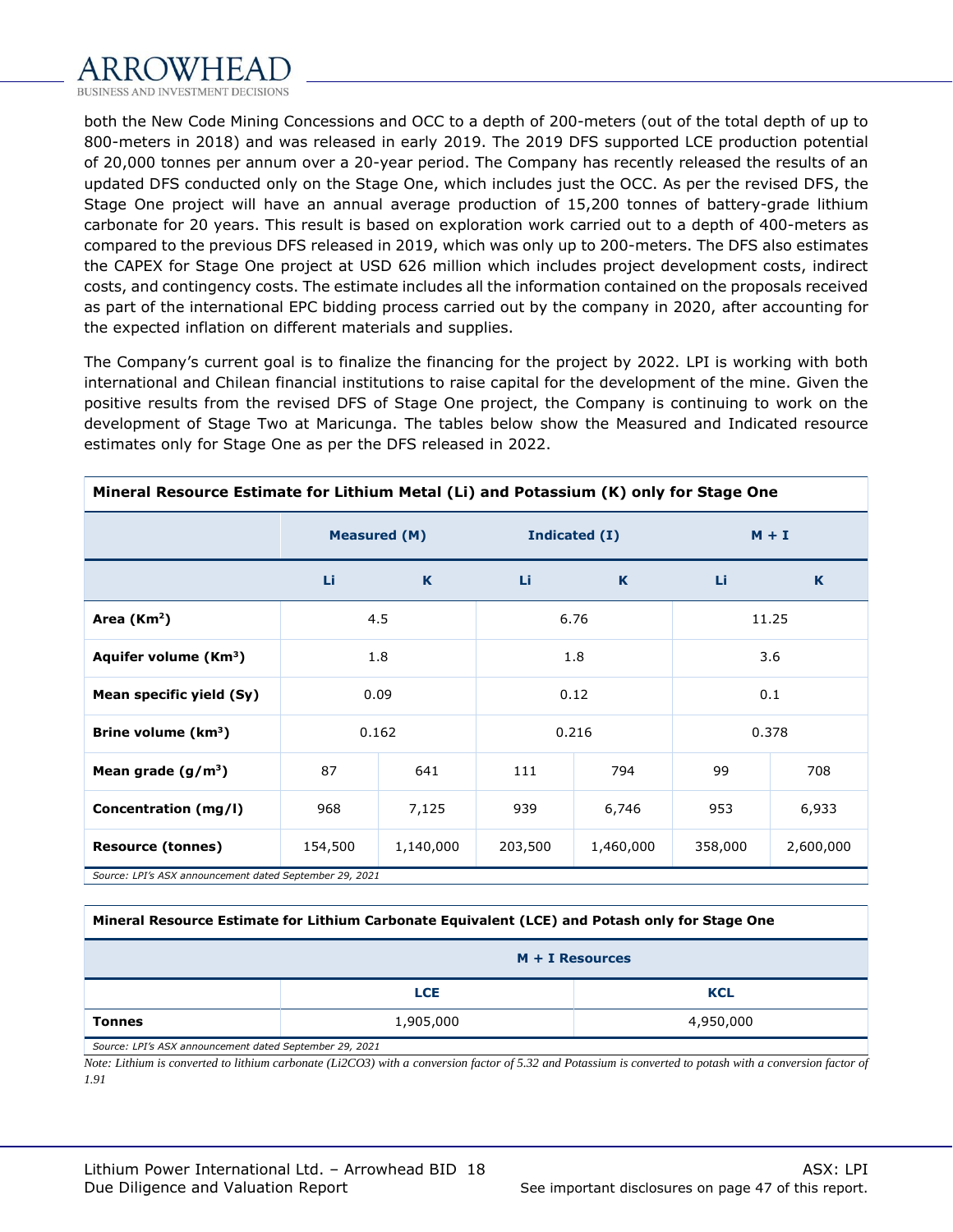

A new exploration target ranging between 400 meters – 550 meters of depth has been defined for further resource expansion below the Old Code concessions, and between 200 meters – 550 meters below the New Code concessions. This could potentially harness 1.2 mt - 2.1 mt of LCE.

LPI also has permits to produce KCl, which is a byproduct during the production of Lithium. As indicated in the table, the Company has a Measured and Indicated resource of 4.95 million tonnes of KCl. Until now, the Company did not plan to process and sell potash due to its depressed prices. However, the prices have gone up significantly in 2022, mainly due to the sanctions imposed by many countries on Russia. These sanctions have led to supply chain disruptions and thus a shortage of the salt in the market. With the prevailing prices, it will be profitable for the Company to process and sell KCl at no additional costs, thus effectively reducing its lithium cash operating costs.

The MSB JV's immediate focus is on completing the Stage One construction on the property and soon bringing it into production. MSB has signed an important non-binding MoU with Mitsui for this. The MoU grants offtake and financing rights for MSB's Stage One development as well as future development to Mitsui. The MoU also discusses a collaboration for facilitating the development and testing of the Direct Lithium Extraction ("DLE") technology at MSB for the production of lithium hydroxide.

LPI has appointed Deloitte as Lead Advisor for the new Environmental, Social and Governance ("ESG") program at Maricunga. Under the program, Deloitte will conduct a verification, evaluation, and gap analysis of the various processes at MSB. Deloitte will take measures to check whether operational, environmental, and social requirements align with legal and regulatory requirements. The aim of the project is to become a carbon neutral producer by using sustainable protocols in future lithium extraction operations.

**Mitsui MoU:** MSB signed the Mitsui & Co., Ltd. MoU for a strategic alliance to advance the Stage One development of the MSB Project in May 2021. MSB and Mitsui agreed on the following:

- **Off-Take Rights:** Mitsui will have the right to purchase up to 15,000 tonnes annually of high purity lithium carbonate battery grade production from Stage One of the MSB Project for 10 years, that can be further extended for two consecutive five-year periods. Under the agreement, parties can decide on a price structure and terms for the off take in order to be sufficiently bankable to support MSB's debt funding requirements.
- **Logistics and Distribution:** MSB plans to make use of Mitsui's global logistics and battery materials marketing expertise for the distribution of products.
- **Project Funding:** Mitsui will have the right to participate directly in the Stage One funding of the Project through a combination of equity-like and debt-like options.
- **Future Expansion of the MSB project:** Mitsui will have the first option for an off-take agreement to purchase a relevant portion of the future production of the expansion on the basis that it will provide a relevant portion of the necessary capital expenditure requirements for the future expansion of the MSB project, subject to the parties agreeing to the financing proposal.
- **Strategic Collaboration:** MSB and Mitsui will collaborate on developing efficient and environment friendly lithium processing technologies. Under the agreement, MSB will have to facilitate the development and testing of the DLE technology at the MSB project in collaboration with Mitsui and its technical partner. Mitsui has also advanced the due diligence process, and the Company believes that it will likely progress to a binding agreement once the due diligence is complete.

**Financing:** MSB is currently in its Stage One development and the forecasted capital expenditure for this stage is AUD 626 million, including approximately AUD 419 million direct development costs, AUD 145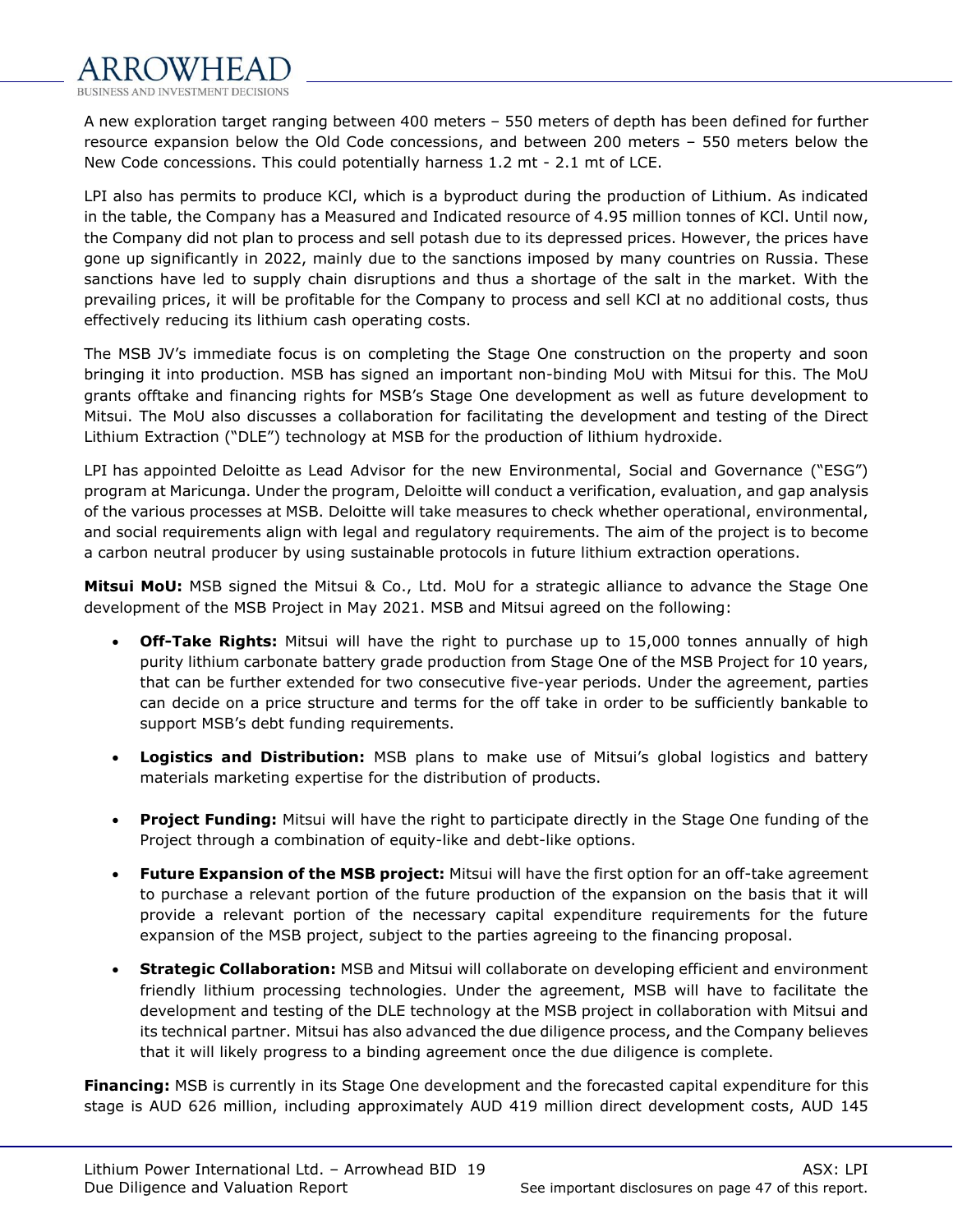

million indirect costs, and 63 million contingencies. The financing for this stage would comprise an equal amount being raised from debt and equity. The Company plans to prioritize financing activities for the MSB project in 2021, with the objective of starting Stage One construction in 2023. MSB brought Mitsui as a strategic partner for equity / debt participation in this Stage One financing as well as for bringing Japanese government agencies like JBIC and JOGMEC with them. LPI is also looking for investors in mezzanine and other categories of debt.

**Production**: As per the DFS released in 2022, the Stage One LCE reserve is estimated to be 479,000 tonnes of LCE, out of which 75,000 tonnes is classified as Proven and 404,000 tonnes as Probable. Considering a 65% lithium process recovery efficiency, the total amount of recoverable LCE is 311,000 tonnes.

| Mining Reserve for Pumped Lithium and Lithium Carbonate Equivalent for Stage One |          |                   |                   |              |          |            |  |  |  |
|----------------------------------------------------------------------------------|----------|-------------------|-------------------|--------------|----------|------------|--|--|--|
| <b>Concession</b>                                                                | Category | <b>Extraction</b> | <b>Brine Vol.</b> | Avg Li Conc. | Li Metal | <b>LCE</b> |  |  |  |
|                                                                                  |          | <b>Years</b>      | (Mm3)             | (mg/l)       | (tonnes) | (tonnes)   |  |  |  |
|                                                                                  | Proven   | $1 - 7$           | 19                | 1,024        | 14,000   | 75,000     |  |  |  |
| Old Mining Code                                                                  | Probable | $1 - 7$           | 13                |              | 19,000   | 102,000    |  |  |  |
|                                                                                  | Probable | $8 - 20$          | 60                | 950          | 57.000   | 3,02,000   |  |  |  |
| <b>Total Production in 20 years</b>                                              | 90,000   | 479,000           |                   |              |          |            |  |  |  |

**Production of Lithium Carbonate ("LCE") (Reflecting the 65 % Lithium Process Recovery Efficiency Post Pumping)**

| <b>Concession</b>                                        | Category | <b>Extraction</b> | <b>Brine Vol.</b> | Avg Li Conc. | Li Metal | <b>LCE</b> |  |
|----------------------------------------------------------|----------|-------------------|-------------------|--------------|----------|------------|--|
|                                                          |          | Years             | (Mm3)             | (mg/l)       | (tonnes) | (tonnes)   |  |
| Old Mining Code                                          | Proven   | $1 - 7$           | 19                | 1,024        | 9,000    | 49,000     |  |
|                                                          | Probable | $1 - 7$           | 13                |              | 12,000   | 66,000     |  |
|                                                          | Probable | $8 - 20$          | 60                | 950          | 37,000   | 196,000    |  |
| <b>Total Production in 20 years</b><br>311,000<br>58,000 |          |                   |                   |              |          |            |  |

**Operations:** The technical engineering partner for MSB, GEA Messo, has received brine from Maricunga to test the production processes. GEA will be accompanied by Outotec and Eurodia in this process, which is expected to commence in early May. The target is to produce up to 10 kg of battery-grade lithium carbonate. Additionally, Worley and Bechtel have started updating EPC proposals, with a Final Investment Decision expected in Q4'22.

Electricity for the MSB project was secured through a permit granted in 2018 by the Chilean National Electricity Coordinator. According to MSB, all electricity will be from renewable sources via long-term contracts from solar power providers. The Stage One project has an average connected load of 13.7 MW of electric power. Furthermore, the production process has been designed to reduce the water consumption. MSB secured all its water requirements by 2018 through a long-term contract for the use of the CAN 6 water well at the Salar. This water well was approved within the environmental process for consumption of up to 60 lt /sec. MSB's expected actual consumption is 12 lt /sec and the project is expected to produce 25% of this water through its own process, implying that the water supply is likely to be adequate even for future expansions.

MSB employed Andinor, a contractor, for the water drilling program. A water well was drilled to a 200 meters depth in early April 2021 for fresh water supply to the project. The preliminary testing suggests that this well will be able to meet the project's water supply requirements. Additionally, this new well will serve as a backup for future requirements.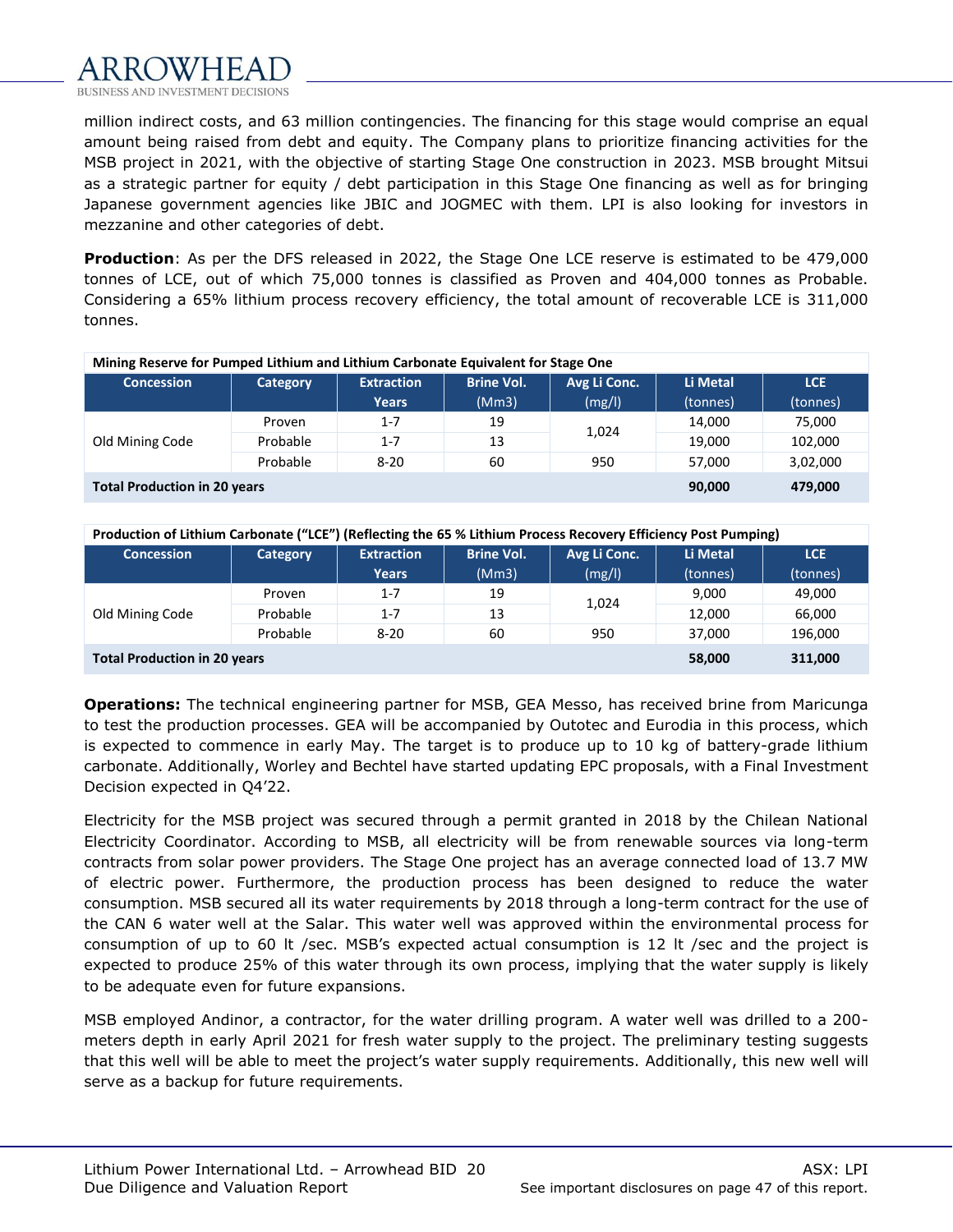

**Codelco JV:** MSB signed a non-binding Memorandum of Understanding ("MoU") with Chile's state-owned mining company Codelco for a potential JV for Stage Two study and development of the MSB project. This potential JV is still under review between the parties and is expected to progress at slow pace. In February 2020, MSB's Environmental Impact Assessment ("EIA") completed all permits required for LPI's 'Old Code' mining concessions. This means that the existing permits would allow for the construction of the project to commence immediately.

The consolidation of the mining concessions under the JV would give MSB access to the Entity's Special Contract for the Operation of Lithium ("CEOL"). This will result in the option of increasing the production capacity and / or the life of the mine beyond its expected 20-year life span. Making the additional mining concessions operational will be relatively quick once the Stage Two commences because exploration for resources and reserves, which is the slowest part of the process and represents a major portion of the total effort, is already done.

## **Tabba Tabba – Australia**

LPI acquired the Tabba Tabba lithium exploration tenements on the greenstone belt in Western Australia in October 2015 and owns 100% of these tenements. Extensive soil survey over the belt have demonstrated lithium concentrations of up to 689 parts per million ("ppm") in addition to caesium, tantalum, tin, and beryllium, which indicate the presence of productive lithium-caesium-tantalum ("LCT") pegmatites.

A 31-hole drilling program for 3,081m was carried out in 2019 targeting outcropping and sub-cropping of pegmatites associated with the 4.3 km long zone of elevated lithium in soils. The program tested pegmatites in the upper 100-meters of the target area and demonstrated the presence of a large system of elevated lithium. All tracks and pads constructed for this drilling program have been rehabilitated. No additional pegmatites in this area were drill tested during this program. Initial results warrant further exploration. Further exploration will be carried out in a section of the property that was previously not accessible during the 2019 drilling program. The Company has budgeted approximately AUD 400,000 for drilling at this location.

#### **Pilgangoora-Pilbara – Australia**

LPI acquired the Pilgangoora tenement in September 2015 and owns 100% of it. This tenement is situated adjacent to lithium pegmatite deposits owned by Pilbara Minerals and Altura Mining, and forms one of the world's largest lithium pegmatite resources together with these deposits. LPI explored the lithium pegmatites in continuation of the same sequence of rocks immediately west of the tenements held by these companies.

A review of the Pilgangoora tenement (E45/4610) was completed in September 2021 and it highlighted a young, hot granite within one of the Greenstone Belts, indicating potential hosting of lithium. A soil sampling program has also been completed on the prosect, where 544 samples were collected. The sampling was done to define previous lithium anomalies associated with the greenstone belts and also find the potential of gold within a younger granite and its contact aureole. The Company has planned to demerge its Pilgangoora asset and create a new subsidiary for its hard rock WA assets. LPI has submitted applications to the Department of Mines, Industry, Regulation and Safety for E45/4610 for further works in the winter months of 2022.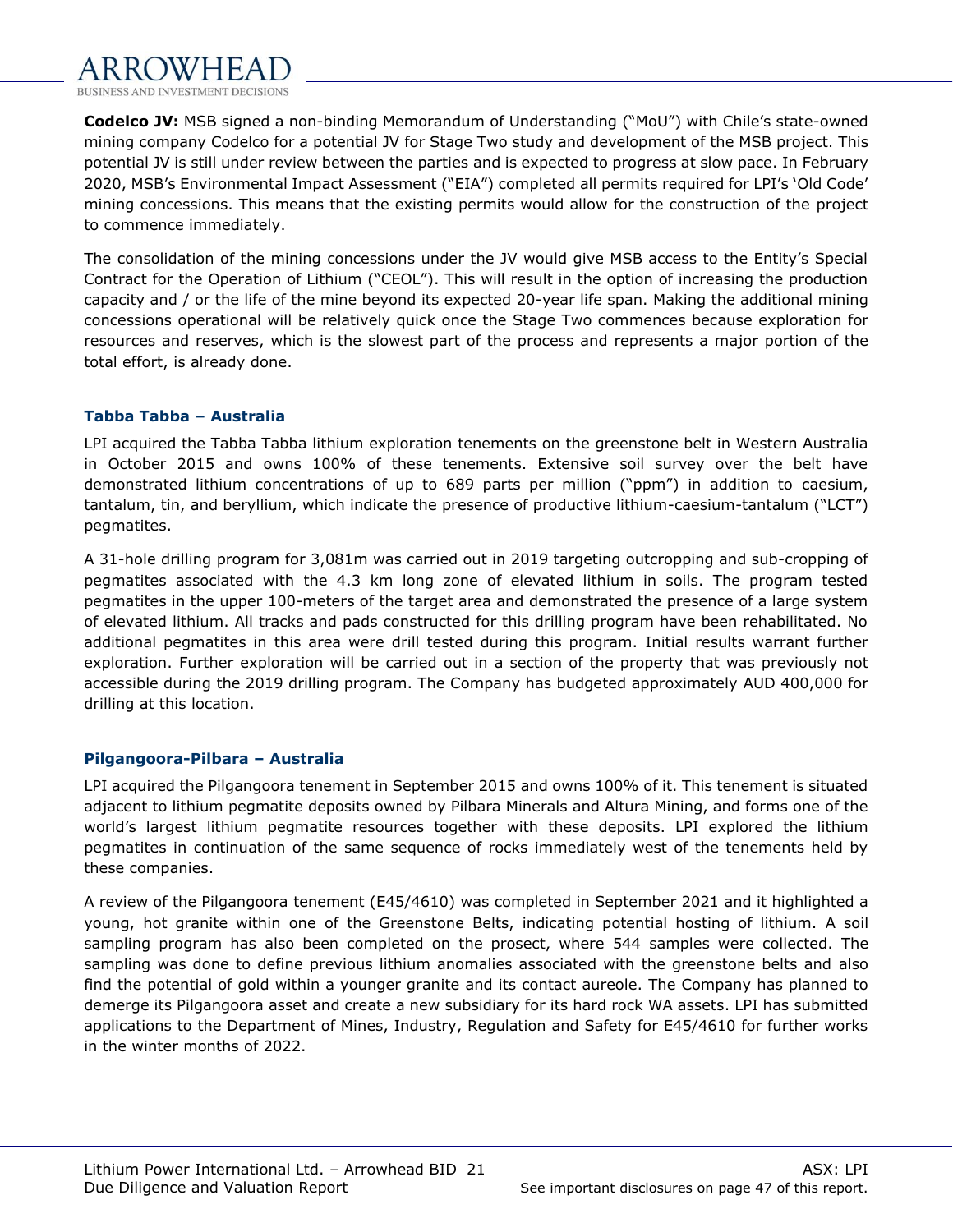#### **Greenbushes – Australia**

The Greenbushes tenements which span across 350 sq. km. and are 100% owned by LPI, contain large strike lengths of the same rock suite that hosts the Talison Greenbushes lithium mine, which is the world's largest lithium producer. In late 2019 and early 2020, a soil sampling and mapping program was conducted, and an additional 174 laterite and soil samples were collected from the forestry areas that make up most of the target area of the Greenbushes tenements. Sampling results were encouraging, with elevated lithium concentrations of up to 71 ppm found, along with other trace metals. Subsequently, the Company submitted to the WA Department of Mines and received approval for POW on these tenements in 2020. The approval is valid for four years and will enable further exploration activity in areas of interest that were identified in the field work. However, the Environment Management Plan approved by the WA Department of Conservation and the Department of Mines, Industry, Regulation, and Safety ("DMIRS") only allows field work in the forest areas to be conducted in the summer months.

The Company had stopped exploration work on this property in the wake of the Covid-19 outbreak. However, it resumed exploration work in February 2021.

LPI will be commencing an extensive exploration and drilling program at Blackwood Prospect and East Kirup tenements which are immediately adjacent to Talison Lithium's Greenbushes lithium mine. A fiveyear term extension to the term of tenements hosting the Blackwood Prospect – E70/4774 and the East Kirup Prospect – E70/4763 have been granted by the Department of Mines, Industry, Regulation and Safety (DMIRS). The Company is planning to demerge this asset by the first half of 2022, to focus exclusively on its flagship MSB project and create a new subsidiary for its WA assets.

#### **Blackwood Prospect**

The Blackwood Prospect is the southernmost of the two properties owned by LPI and is located on the regional co-incident magnetic and gravity structure which is part of the Donnybrook Shear Zone ("DSZ"). Greenbushes' pegmatite is located along north-west subsidiary structures of the DSZ. The DSZ and its subsidiary faults do not have a strong surface expression as they are hidden by soil and/or laterite. The Company has completed a drone magnetometry survey over the prospect which will provide high resolution, accurate data. This data is being processed to provide the details of the structural architecture DSZ. This will allow LPI to ascertain where pegmatites are most likely located and focus its future work in these areas. Previous samples collected by LPI within the DSZ at the Blackwood Prospect showed elevated lithium (253 ppm), rubidium (2048 ppm), tin (95 ppm). In addition, the Company also discovered mafic host rocks which are anomalous in arsenic (110 ppm) and consistent with the Greenbushes model.

In order to test for concealed pegmatites, an UltraGPR ("Ground Penetration Radar") orientation was conducted across several parts of the Blackwood prospect. The GPR proved to be successful over known pegmatites. A 30 MHz Ultra GPR unit that was suited to greater depths was used for this survey across east-west traverses to map and identify sub-surface bodies that may be correlated with a pegmatite.

An orientation soil sampling program of 42 samples on 300m x 300m spacing was completed at a newly defined target at the southern end of the Blackwood Prospect. The soil sampling was interpreted NE trending dilutional jogs along the NW orientated structures. Small outcrops of pegmatites had already been identified within the dilutional jogs. Once the results of the orientation sampling have been returned, an infill program will be planned.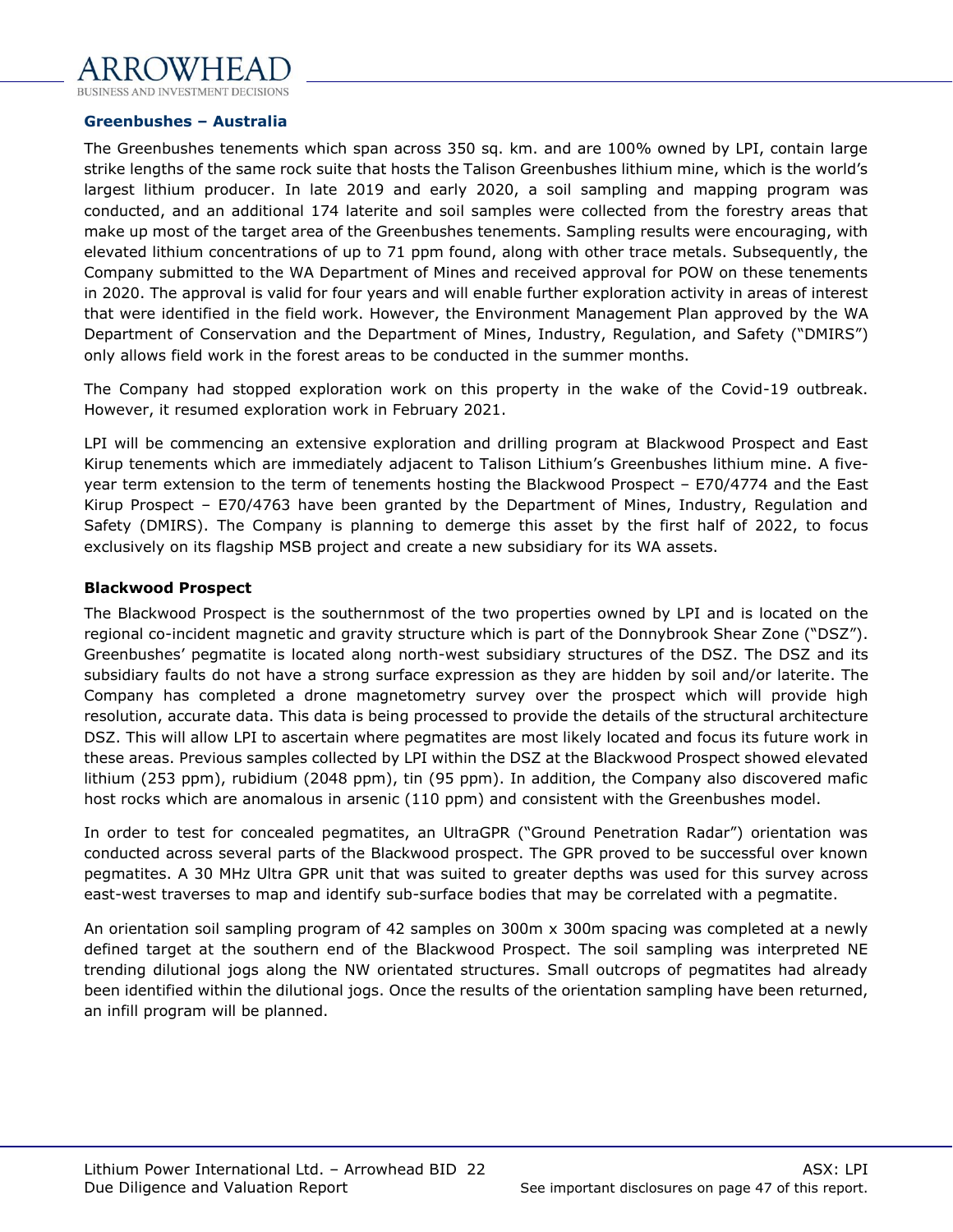

#### **East Kirup Prospect**

The Fauna survey and RC drilling program for the initial 1,600m of the East Kirup Prospect was initially planned for Q4 2021. However, the drilling program planned in December was delayed due to drilling contractor capacity limitations and the program planned in January has been delayed due to COVID.

As per the initial surface geochemical sampling done along the DSZ, the defined area has a four-kilometer strike length lithium-tantalum-niobium-tin-arsenic anomaly. A drilling company has been engaged, with drilling to commence in December. The RC drilling will be conducted along existing tracks which run perpendicular to the trend of the DSZ and the defined anomalism. This work will assist in developing an understanding of the geology along the Bridgetown-DSZ as well as examining the geochemical anomalies identified by the laterite program. The conditions set out in the CMP, however, restrict the drilling to the existing tracks and to a depth of 100m, and to only occur in dry conditions. The completion of the program will be weather dependent. The approval for 1,600m of this work is already granted with program of work for a further 1,600m pending approval. Detailed flora surveys and assessment has begun at the prospect and two surveys have been completed as of Q4'22. These surveys will continue for two seasons and will provide detailed information of the environment and help the Company to devise a conservation management plan.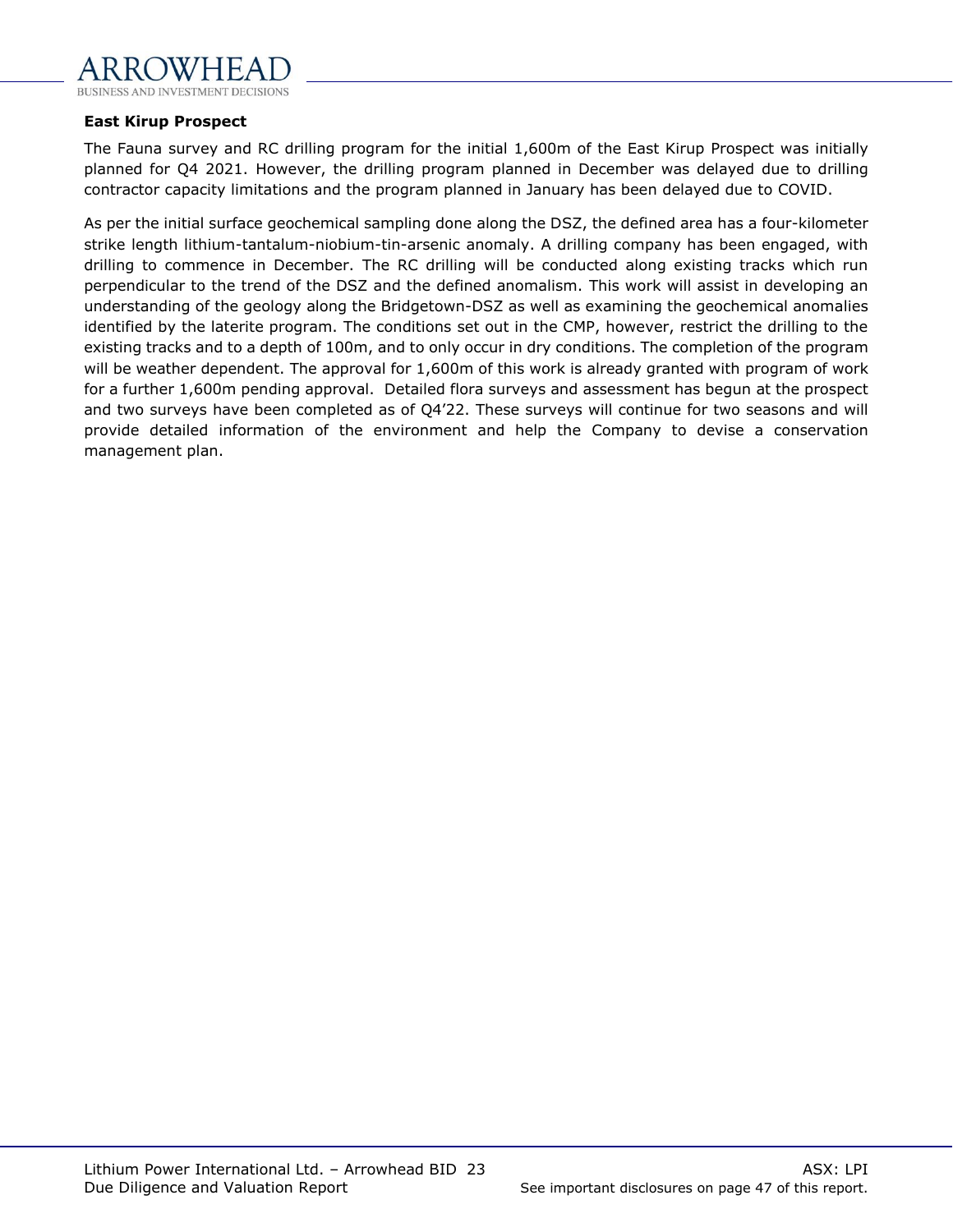

# <span id="page-23-0"></span>**Industry Analysis**

# **Lithium Demand**

The global Lithium market size was valued at USD 2.7 billion 2020 and is expected to reach 8.1 billion at a CAGR of 14.8 % during 2021-2028. Out of all the segments, lithium carbonate has the largest share of over 58%, in terms of volume<sup>i</sup>. Lithium is used in several industries, including batteries, ceramics and glass, and lubricating greases. The highest demand for lithium comes from battery manufacturers, who accounted for 71% of total demand in 2020. This was followed by ceramics and glass (14%), lubricating greases (4%), continuous casting mold flux powders (2%), polymer production (2%), air treatment (1%), and others  $(6\%)$ <sup>ii</sup>.

**Global Lithium Consumption to Grow Significantly:** Lithium consumption has increased significantly from 65,000 tonnes of LCE (12,000 tonnes of lithium content) in 2000 to 297,000 tonnes of LCE (82,000 tonnes of lithium content) in 2020, particularly on the back of extensive use of rechargeable lithium batteries in electric vehicles (EVs), portable electronic devices, electric tools, and grid storage applications<sup>iii</sup>.

While all these industries are expected to continue generating high demand for lithium in the coming years, the highest demand growth is expected to come from the EV industry. According to Benchmark Mineral Intelligence, in 2015, 32% (55,680 tonnes of LCE) of the total lithium consumption of 174,000 tonnes of LCE was used for manufacturing lithium-ion batteries. While the total consumption of lithium is forecasted to go up by 129% from 2015 levels to 398,000 tonnes of LCE in 2021, the share of lithium-ion batteries is forecasted to go up to 67% (266,660 tonnes of LCE), implying a growth of 379% from 2015 levels<sup>iv</sup>. Consequently, the demand for lithium compounds (lithium carbonate, lithium hydroxide, lithium concentrate, lithium metal, butyl lithium, lithium chloride) that are directly used in batteries is projected to grow from USD 5.3 billion in 2020 to USD 13.5 billion by 2025, at an implied CAGR of 20.6% $^{\circ}$ .

**APAC Leading Global Lithium Demand:** The highest demand for lithium has traditionally come from Asia Pacific (APAC) because it is the manufacturing hub for automobiles, electronics, and other industries that consume lithium the most. APAC accounted for 56.3% of the total demand for lithium (in US dollar terms) in 2020.<sup>vi</sup> China, being the largest battery manufacturer in the world, is among the world's top consumers of lithium. It accounted for 40% of APAC's volume share of the battery market in 2019 and is expected to continue dominating the world Battery market in the coming years owing to its low wage rates, large manufacturers, and high lithium reserves.

China's lithium reserves were nearly 30 times that of the US in 2018. China's continued dominance of the lithium battery market implies that the demand for lithium is expected to continue being the highest in the APAC going forward. APAC also dominates other geographies in terms of lithium reserves, primarily due to Australia having 25% of the world's total reserves – the highest after Chile.

**Europe Catching Up Fast on The Back of German EV Production:** Europe was the second-largest market for lithium in 2020 thanks to its large and growing EV manufacturing sector. Germany alone accounted for 18% of the world's EV production in 2019 and its share is expected to increase to 29% by 2024, as it surpasses China and the US to become the world's largest EV manufacturer. German automobile giant Volkswagen recently announced that its demand for batteries in Europe alone will increase by 240 gigawatt-hours (GWh) by 2030. This is more than the combined requirement of all automakers globally in 2020.

Battery production will have to increase significantly to keep up with the demand from EV manufacturers, especially now that battery manufacturers have been able to cut prices significantly. BCG estimates that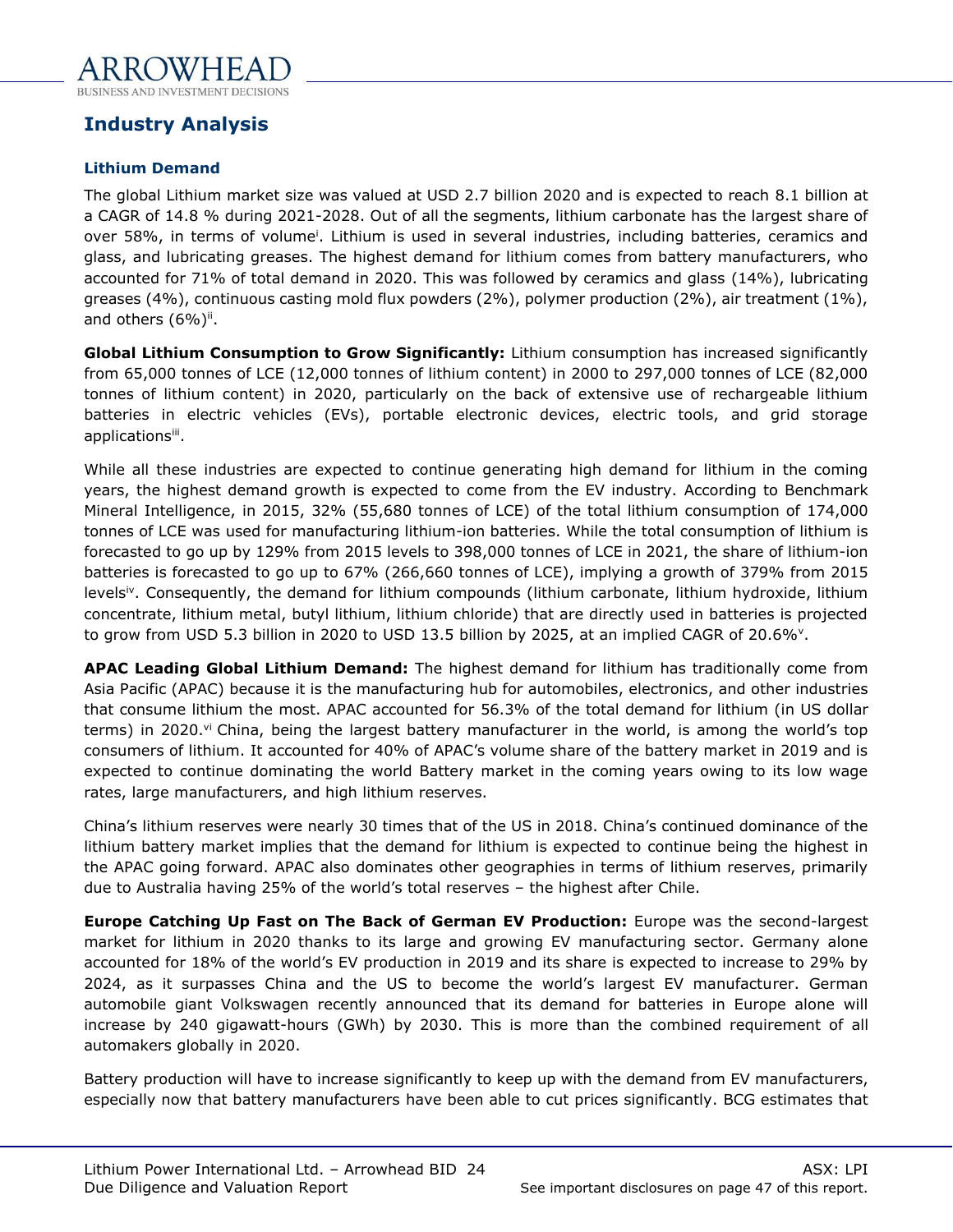

a tenfold increase in the production of battery cells and their key materials, such as lithium and nickel, will be required by 2030<sup>vii</sup>. With increasing exploration and production activity, producers of these battery materials might be able to match demand over the long term. However, supply bottlenecks might develop in the short run, keeping lithium prices high and reducing the momentum of decline in battery prices. Lithium mining activity is at an all-time high as existing producers expand capacity and new producers enter the industry to make the most of soaring lithium prices.

#### **Lithium Production**

There was a historical upsurge in lithium exploration and mining activity in the mid-2010s due to expectations of a continued increase in the demand for lithium from battery manufacturers. Global production of lithium has increased at a higher rate than increase in demand since 2018, resulting in an oversupply of lithium and a fall in lithium prices. Lithium producers tried to stem falling lithium prices in 2020 by cutting production by 5% to 434,000 tonnes of LCE (82,000 tonnes of lithium content) compared to 456,000 tonnes of LCE (86,000 tonnes of lithium content) in 2019viii .

Traditionally, lithium was extracted from lithium brine deposits and hard rock spodumene deposits. Oil and gas operators have now also started extracting lithium from wastewater left in reservoirs. Approximately two-thirds of the world's lithium reserves are in the 'Lithium Triangle'. According to the US Geological Survey 2021, approximately 45% of global lithium reserves are in Chile, followed by Australia (23%), and Argentina (9%).

**Regulatory Obstacles Stifling Lithium Production in Chile:** According to the BP Statistical Review of World Energy, despite having 48.5% of the world's lithium reserves, Chile only produced 23.9% of world's total lithium output in 2020 and was a distant second behind Australia, which produced 46.4% of world's total lithium output despite having a much smaller 24.8% of the world's total lithium reserves<sup>ix</sup>. Although there is strong investor interest to start new projects and expand existing projects in Chile, no new project has come online in the country in recent years due to its regulatory opaqueness. Among investors' chief concerns is the obligation to either partner with the state for lithium mining (as MSB is trying to do through a potential JV with Codelco) or obtain a special mining permit. The path to obtaining the mining permit, as well as an environmental permit that is mandatory for selling or exporting lithium from Chile, is unclear and unpredictable.

Currently, only seven projects in the country have received approval for exports and out of these only two projects owned by sector leaders SQM and Albemarle have utilized their permits. The remaining five projects, including two Codelco projects, are yet to start production. The concerned regulator CCHEN as well as the mining ministry have given repeated assurances that they will review the procedure and shed the opaqueness. The ministries of mining and economy have also taken part in a review of CCHEN's protocols. However, no concrete steps have yet been taken to address investor concerns.

**Australian Miners Expanding Aggressively to Meet Long-Term Demand:** Recent announcements from leading lithium miners indicate that they are working aggressively to meet the expected manifold increase in long-term demand and benefit. Australia's top miners Mineral Resources Ltd, Orocobre Ltd, and Galaxy Resources filed reports in late April 2021 announcing new projects and signaling strong earnings with covid-related stimulus measures buoying the real economy and the demand for EVs.

Orocobre (ASX: ORE) announced that lithium carbonate production from its Olaroz operations in Argentina is sold out until the end of June 2022 and more will be available in H2'22 as an expansion comes online. Mineral Resources (ASX: MIN) announced that its lithium hydroxide plant in Western Australia, which it holds through a 40:60 JV with Albermarle, was on track for commissioning in the H2'21. Galaxy Resources (ASX: GXY) released detailed plans to produce lithium carbonate at its Sal de Vida project in Argentina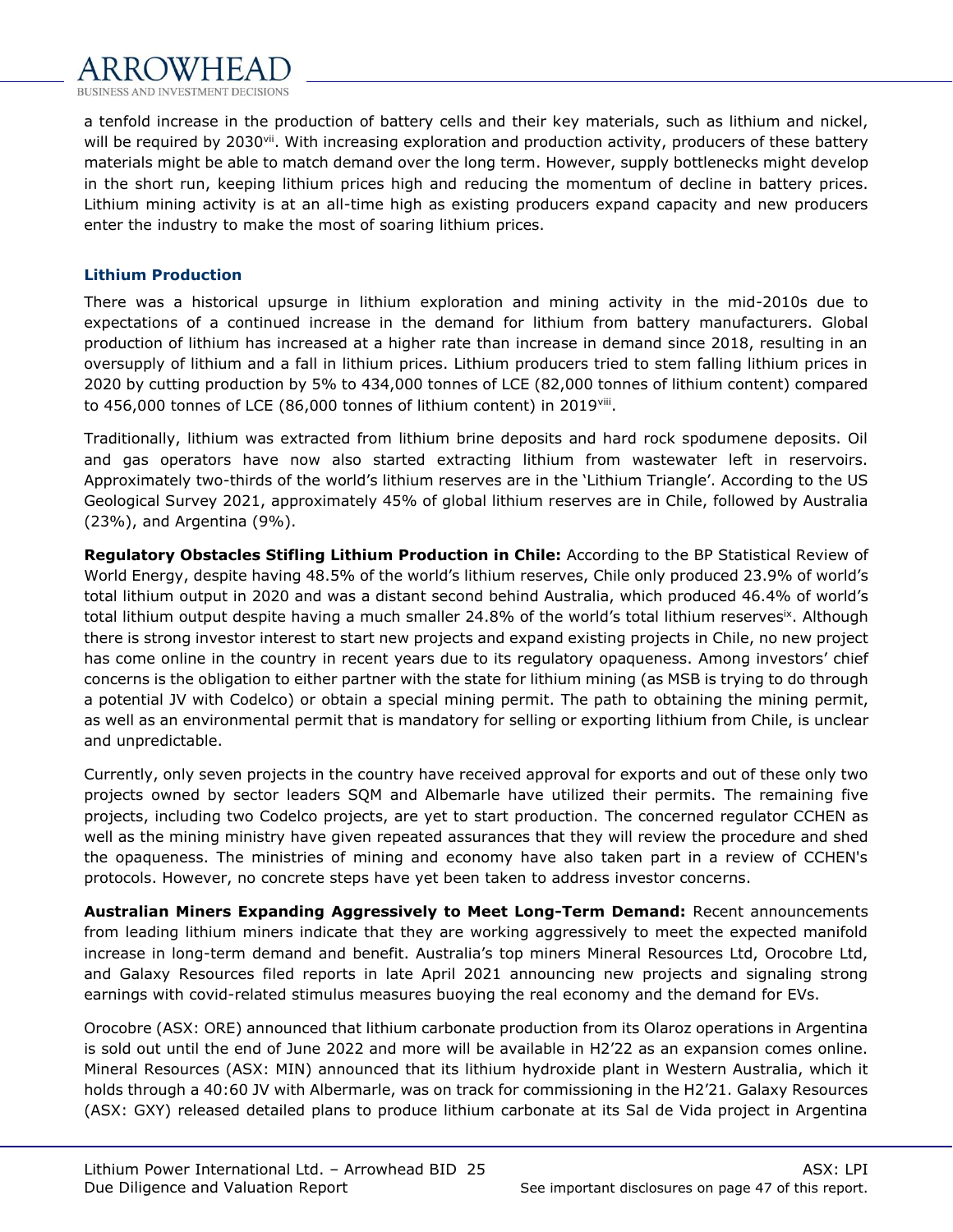

and updated investors on the amount of lithium reserves it has. It plans to produce 10,700 tonnes per year of battery-grade lithium carbonate starting 2022.

**Orocobre-Galaxy Merger Could Further Increase Australia's Dominance:** Companies in the Lithium mining space have also been actively engaging in inorganic initiatives such as JVs, M&A deals, and asset acquisitions to benefit from rising lithium prices by increasing production capacity and fast-tracking projects. The most significant recent transaction under this theme is Orocobre's acquisition of Galaxy Resources in an AUD 4 billion all-stock deal. The deal was finalized in April 2021 with an objective of accelerating growth projects, materially increasing liquidity, and improving access to capital for further development and expansion. The deal will create the world's fifth-biggest lithium producer with projects across Australia, Canada, and South America. The combined entity will have the potential to expand lithium carbonate production from 40,000 to 100,000 tonnes per year in the next few years. The combined entity will subsume several big development projects that the companies were planning, including projects in Olaroz and Sal de Vida in Argentina and James Bay in Canada, which is forecasted to require capex of over AUD 1 billion.

## **Lithium Prices**

Lithium prices increased sharply from USD 5,180 per metric ton in 2011 to USD 17,000 per metric ton in 2018, primarily due to strong demand from battery manufacturers. However, between 2018 and 2020, the growth in lithium production outpaced demand, resulting in a fall in price to USD 8,000 per metric ton in 2020. Lithium producers tried to support the falling prices through a production cut in 2020 but found limited success due to the Covid-19-induced fall in global demand<sup>x</sup>. Lithium prices rebounded in 2021 due to the increasing demand from battery manufacturers that cater to the EV and high-tech devices industries. Spot lithium prices in China started recovering towards the end of 2020 and this recovery accelerated in Q1'21.



Lithium carbonate prices soared about 496.7% in 2021 on strong demand for electric vehicles<sup>xi</sup>Macquarie believes that with Chinese lithium carbonate prices up 110% and lithium hydroxide prices up around 40% from the beginning of 2020, prices could go up further in the coming months. Macquarie forecasts a 30% to 100% price increase over the next four years, as EVs begin displacing approximately 1 billion internal combustion engines globally. Macquarie expects that the market will start facing a lithium deficit starting 2022 with material shortages emerging from 2025. According to Macquarie, this deficit will push spodumene prices to above USD 720 a tonne and significantly increase lithium carbonate and lithium hydroxide prices going forward. Macquarie expects lithium carbonate to remain above its "incentive" price of USD 13,000 per tonne and lithium hydroxide to remain comfortably above USD 16,000 a tonne going forwardiii, xii, xiii.

Lithium prices are expected to remain strong due to the disbalance in demand and supply. According to S&P Global Market Intelligence, lithium chemical supply is forecasted at 636,000 mt lithium carbonate equivalent in 2022, increasing from an estimated 497,000 mt in 2021 and 408,000 mt in 2020. S&P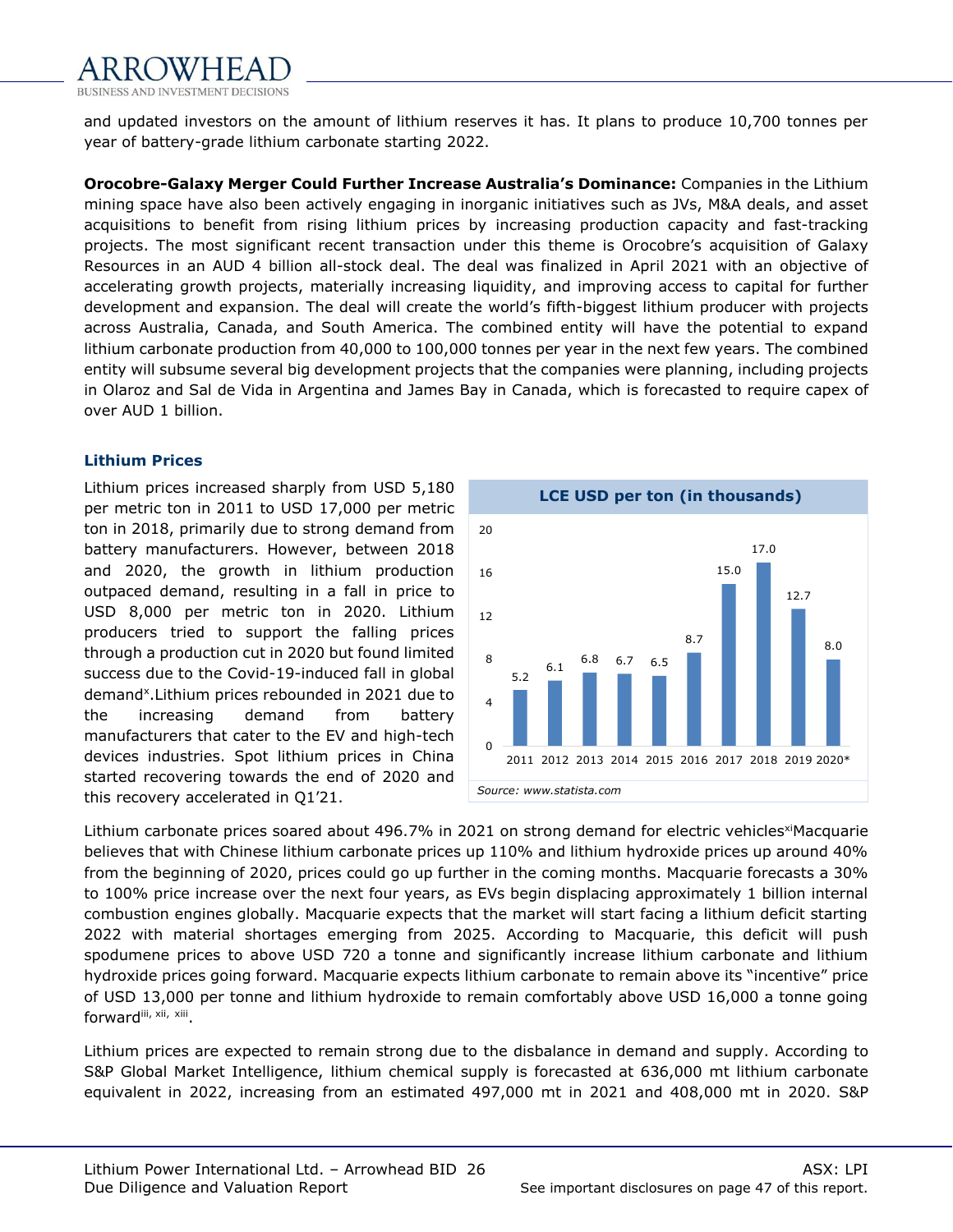forecasts a deficit of 5,000 mt LCE in 2022. In 2020, there was a surplus of 66,000 mt due to decrease in demand because of slowed economic activity attributing to Covid-19, which was reduced to 8,000 mt in 2021.This current deficit and increase in prices has incentivized existing suppliers to expand their production and restart dormant mines. Recently, Albemarle's MARBL joint venture with Minerals Resources in Western Australia announced plans to restart one of the Wodgina mine's three 250,000 mt peryear processing lines in Q3'22. xiv

## **Social and Environmental Impacts of Lithium Mining**

The ecological impact of lithium production is a topic of constant concern for environmentalists and is inspiring end-use industries to look for lithium alternatives. It is estimated that approximately 500,000 gallons of water is used to produce one tonne of lithium, which significantly depletes water resources in areas of water scarcity.

Most of mining activity in Chile is concentrated in the northeast, which is among the driest regions in the world. It is estimated that the mining industry consumes enough water annually to provide for 75% of the needs of Chile's population. In regions like Chile's Salar de Atacama, mining activities consume 65% of the water supply that local communities rely on.

Toxic chemicals, such as hydrochloric acid, that are used in the separation process for lithium contaminate local water supply and air quality. Companies, especially in China, are working on recycling and reusing lithium-ion batteries as an option to reduce the environmental impact of lithium mining. A BCG analysis suggests that the economics of EV battery recycling at scale are attractive, while generating profits from reuse is likely to be much harder. Alternatives to lithium-ion, such as sodium-ion, zinc-ion, and hydrogen cell are also under active research and development. However, most of these alternatives are in the development stage and, despite their long-term potential, are unlikely to pose a serious competitive threat to lithium-ion in the short and medium term<sup>v</sup>.

# **Recycling and Reusing Lithium Batteries**

Recycling and reusing lithium-ion EV batteries are new trends with strong growth potential, given their economic lucrativeness and their potential of enabling better use of resources and reducing carbon emissions by reducing the need for lithium mining over the long term. Recycling is a specialized method of recovering valuable metals such as cobalt, manganese, nickel, and lithium from battery cells and selling them to manufacturers for use in future batteries. Reusing involves repurposing battery cells, without dismantling them, for a second (mostly stationary) use. This second use is typically in combination with new power electronics, software, and housing structure.

The useful life of lithium-ion batteries used in EVs is around ten years on an average suggests a recent analysis by Geotab. Newer models are likely to have an average useful life of over 20 years or over 300,000 miles. This is primarily a function of the number of charge cycles, the intensity of charge cycles, and the manufacturing quality. These batteries are no longer fit for use in an EV once their rated capacity fall below 80% of the original. At this stage, lithium-ion batteries typically enter the waste stream i.e., they are placed in a disposal facility, such as a landfill, and its remaining value is never recovered.

According to BCG, more than 32 million EVs are currently on the roads globally, including 8 million fully electric passenger vehicles and 24 million partially electrified vehicles. Batteries of close to 1 million of these passenger vehicles (excluding commercial EVs and two-wheelers) are nearing the end of their useful life, with an estimated capacity of 4 GWh. The number of passenger EVs is likely to exceed 300 million by 2030 and nearly 4 million EVs are expected to be retired in 2030, with a combined originally rated capacity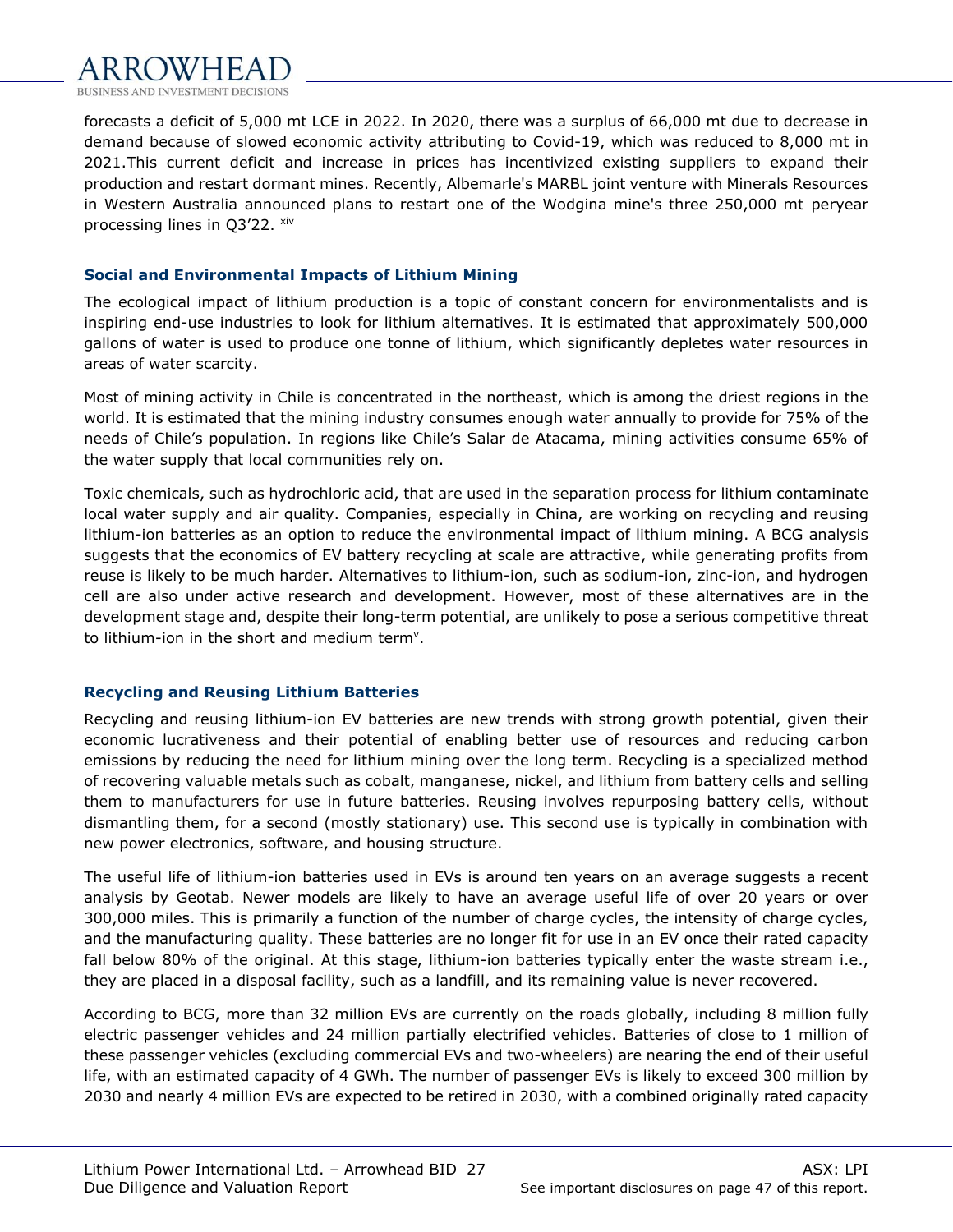

of nearly 100 GWh. Regulations regarding what happens to the battery after its first use are evolving in most countries and are increasingly mandating that these batteries be recycled and reused rather than discarded, e.g., the EU's End of Life Vehicles Directive<sup>v</sup>.

Commercial-scale recycling of EV batteries is currently the most established in China. The country is witnessing the emergence of clear market leaders after years of high fragmentation. Battery material suppliers GEM, Huayou Cobalt, and Ganfeng Lithium currently hold the largest market shares. EVs, cathodes, cells, and battery packs manufacturer, BYD, and a subsidiary of cathode manufacturer CATL, Brunp Recycling, are other major players.

Leading EV battery recyclers outside China include VW, Umicore, SungEel, and 4R Energy, which is a JV between Nissan and Sumitomo. New players, such as Li-Cycle, Battery Resourcers, Deusenfeld, and Redwood Materials are experimenting with a wide range of technologies for pretreatment and metal recovery. However, recycling is still a long way from becoming an established industry and posing a serious potential threat to lithium miners.

#### **Alternatives to Lithium Batteries**

Given the adverse environmental impacts of lithium production and expectation of a lithium shortage causing a sharp rise in lithium prices over the next four years, active research is underway for alternatives to lithium-ion batteries. While none of these alternatives is likely to become a major competitive threat to lithium-ion batteries in the short and medium term, they could emerge as strong competitors in the long term. Some of the front runners to compete with lithium-ion in the long-term are as follows:

**Zinc-ion:** Zinc-ion batteries are likely to be the first major competitor to lithium-ion. Zinc-ion's most significant differentiators from lithium-ion are their safety and supply chain predictability. A significant part of the production process when using lithium has to be conducted in a highly controlled atmosphere because it violently reacts with water. This makes the process expensive and complicated. Zinc-ion batteries are not constrained in this way because they are water-based batteries.

Additionally, zinc-ion batteries can move from the manufacturing line to the customers faster than lithiumion batteries because they do not require formation cycling at the end of their life. Additionally, zinc-ion is built using materials that are available more abundantly and at lower prices than those used for lithiumion. This means that zinc-ion can be produced more widely than lithium-ion, for which there is overdependence on countries like China, and foster greater supply chain predictability. California-based Salient Energy is among the zinc-ion innovation leaders. The Company claims that its zinc-ion based energy-storage technology will be at least 30% less expensive, as well as safer and longer-lasting than standard lithium batteries.

**Sodium-ion:** Research & development work done on sodium-ion until now has mostly been for non-EV purposes, although there have also been some successes in the EV space. A pigment known as Prussian Blue is a key component in sodium batteries. This component is cheap and abundantly available, and its chemical structure is ideal for electrodes, which store and release energy in a battery. Prussian blue allows ions to pass back and forth more easily than other materials such as lithium. This makes its electrodes more durable than lithium-ion batteries, whose electrodes are carbon and metal-based.

Although prices of lithium-ion packs have fallen almost 90% since 2010, sodium-ion batteries are most cost-effective because their main ingredient sodium is the sixth-most-abundant element on Earth. In contrast, lithium-ion batteries are made from a combination of expensive metals such as nickel, and cobalt etc. that can constitute close to 60% of the battery cell's cost, according to BNEF. Additionally, sodium-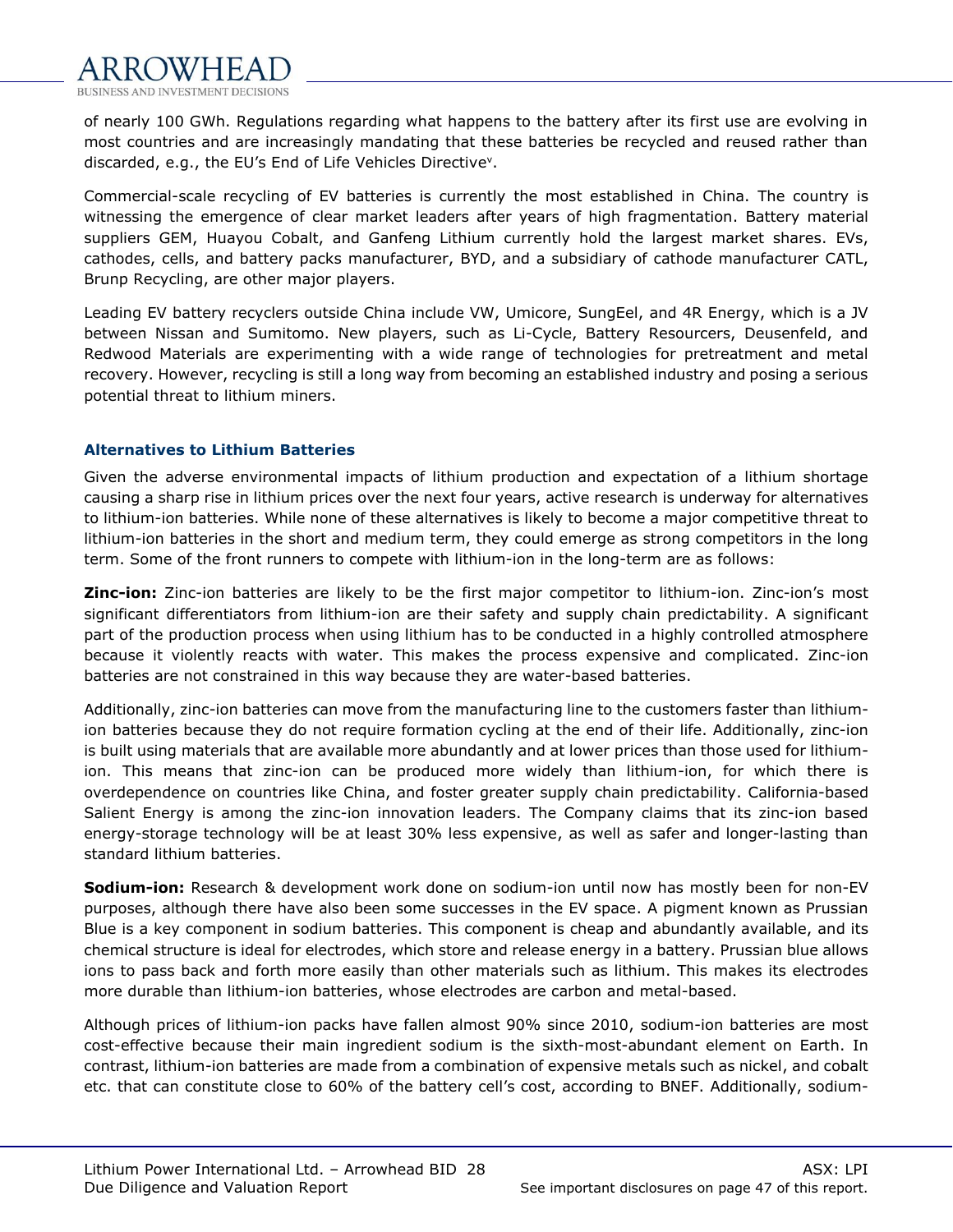

ion batteries are faster to recharge than lithium-ion batteries and can deliver short bursts of energy in quick time.

Natron Energy and Faradion are among the eminent companies developing sodium-ion batteries. Natron is developing batteries for critical stationary applications including data-center UPS, electric forklifts, smart grids/microgrids, and renewables support. The company's batteries can be fully charged or discharged in minutes and are highly cost-efficient. Natron has raised close to USD 70 million from investors including Chevron Corp, as well as received USD 19 million in Department of Energy funding in April 2021.

Faradion is a UK-based developer of sodium-ion batteries. It recently signed supply agreements for Australia's residential energy storage market and EV batteries for commercial vehicles in India.

**Hydrogen fuel cells:** Hydrogen produces water as a byproduct and is much more efficient and cleaner than lithium when it comes to producing and recycling it at the end of the vehicle's life. This is why major automobile manufacturers, led by Toyota are working on hydrogen fuel cells as an alternative clean energy product. Hydrogen fuel cells can be used to power anything that uses electricity, such as EVs and electronic devices and these fuel cells don't need to be recharged as long as they have hydrogen fuel. Energy efficiency provided by hydrogen fuel cells for EVs is two to three times more efficient than an internal combustion engine fueled by gas and the refueling time averages less than four minutes $^{xy}$ .

The most significant hurdle that is keeping hydrogen cells from becoming a major clean fuel technology is that at present hydrogen is mostly produced using fossil fuels. Several research efforts are underway globally to convert water into hydrogen using a variety of materials, such as modified algae. However, present methods are neither environmentally friendly nor cost-effective. There are some companies that are trying to produce hydrogen using alternatives like biomass but these companies currently operate at a very small scale.

Green hydrogen, which is created using renewable energy instead of fossil fuels, is emerging as the most promising option. The electrolysis method that splits water into hydrogen and oxygen using an electric current in an electrolyzer is one of the popular methods of producing green hydrogen. Green hydrogen is also produced from solar and wind energy. The use of green hydrogen is expected to increase significantly in future because energy from hydrogen can be used and stored in gas or liquid form and quickly converted into electricity or fuel<sup>xi</sup>.

Extensive use of green hydrogen in areas that require high energy density fuel or intense heat, such as transportation, electricity generation, manufacturing, aviation, shipping, long-distance trucking, and steel production, is considered essential to meet the goals of the Paris Agreement because green hydrogen can help reduce greenhouse emissions<sup>xi</sup>. Although green hydrogen is being pushed by public policy in Europe as well as the US, a lack of appropriate storage and transportation infrastructure such as transmission lines and pipelines are preventing its wider adoption $x_i$ .

**Solar panels:** The consistently improving capabilities of solar panels have made them a viable clean energy option for several static purposes. However, they are still not efficient enough to power EVs. Although, with Tesla and other major automobile companies working on viable solar roofs, solar panels seem set to emerge as a major alternative to lithium-ion batteries to power EVs. It is possible that the whole surface of the car would be a solar panel in the future. However, this is likely to requires years of effort and fine tuning, implying no immediate threat to lithium-ion battery manufacturers.

**Solid state batteries:** The mechanics of solid state batteries are similar to solid state drives (SSDs) used in laptops, and has the potential to impact the performance of EVs just as SSDs impacted the data storage capabilities of laptops. In addition to their compact packaging and capability to improve the energy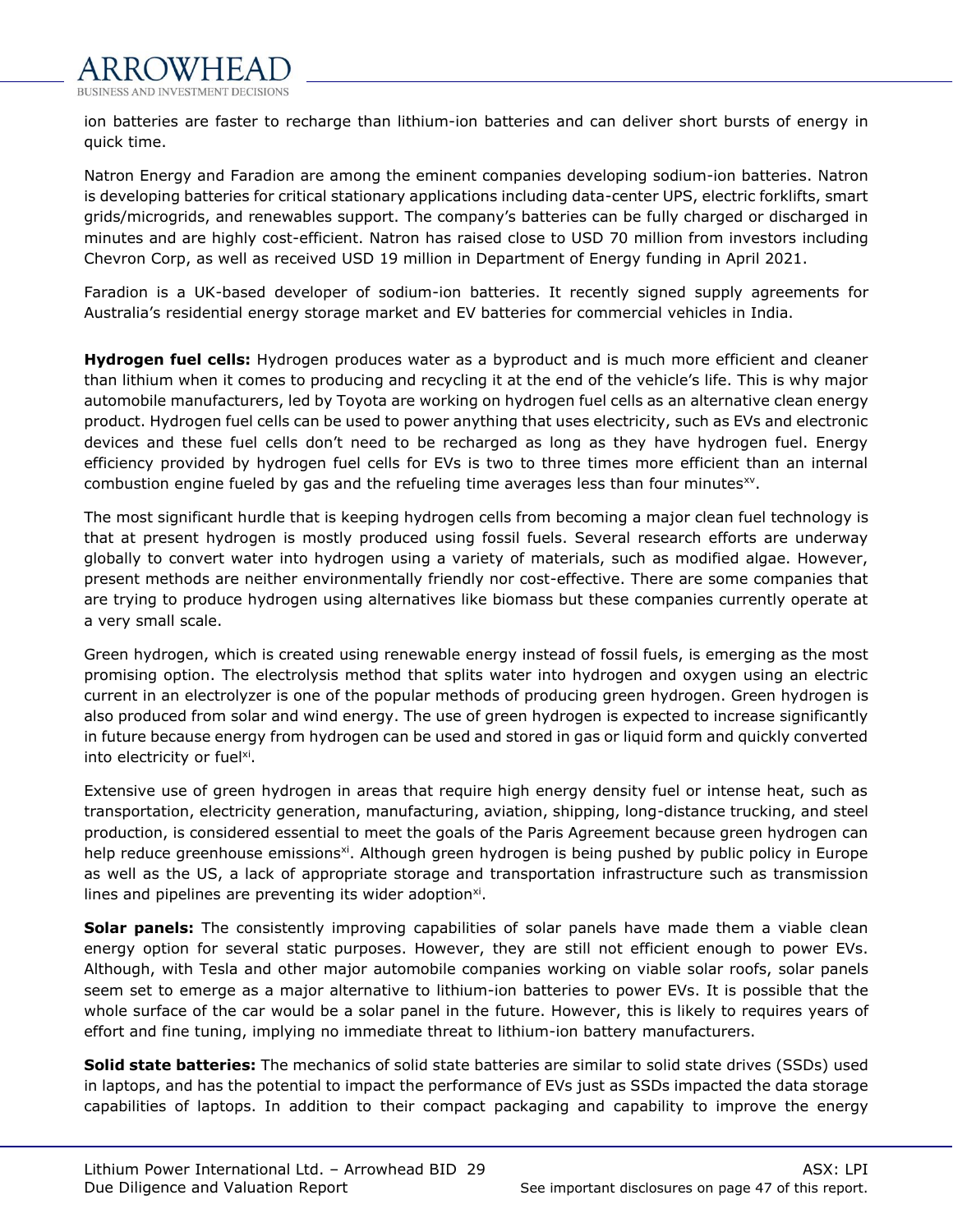

efficiency of EVs, solid state batteries are also considered to be much safer than contemporary batteries. These batteries are claimed to reduce fire risk to almost zero, be more durable, and perform well even in inhospitable weather conditions.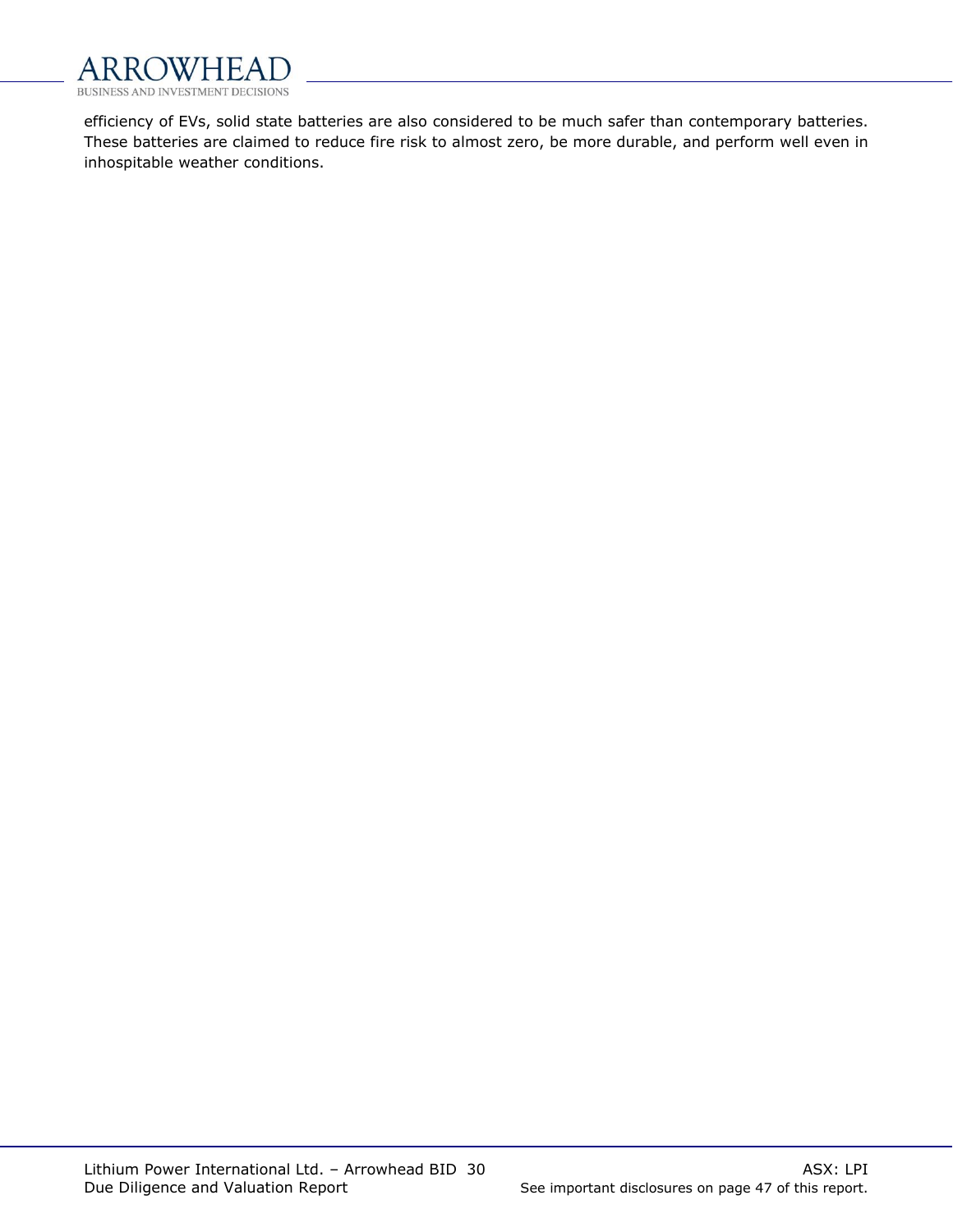# <span id="page-30-0"></span>**Risk Profile Analysis**

# **1. Operational Risk**

LPI has a moderately high operational risk profile since most of its projects are currently in the exploration stage. The success of these projects depends on discovering high-grade lithium reserves and establishing the economic viability of production. The Company recently released a revised DFS only for Stage One of MSB, confirming significant Proven and Probable LCE resources. According to the DFS, the Company is expected to start production in 2026, with an average annual production of 15,200 tonnes of LCE per annum. Additionally, MSB's JV-related risk is moderately low since its JV partners are established companies, one of which is publicly listed. These JV partners have a stable operating history and a stable financial position. They can generally be trusted to fulfill their JV commitments on time. However, at a time when several companies are facing Covid-19 related challenges, including liquidity concerns and operational uncertainties, the risk of LPI's JV partners' failing to meet their JV commitments on time cannot be ruled out. We believe that for these reasons, LPI has a MID-HIGH operational risk profile.

# **2. Political and Regulatory Risk**

LPI's flagship MSB JV as well as many of its other assets are in Chile. The Company has ambitious long-term expansion plans in Chile in partnership with Mitsui, including significant investments in MSB as well as other lithium mining and lithium product projects. Although Chile has enjoyed relative geopolitical stability in recent times, its unstable geopolitical history exposes LPI to a small degree of political risk.

Additionally, Chile has acquired a reputation for opaque rules governing the lithium mining sector because of which no new project has come online in the country in recent years and the country is a distant second in global lithium production despite having almost half of the world's lithium reserves. The relevant regulatory body, CCHEN, as well as the country's ministry of mining have repeatedly affirmed their commitment to improving transparency, but no tangible steps have been taken yet and none seem imminent.

Fortunately for LPI, MSB has received all the necessary permits in Chile, including the 30-year CCHEN approval and the all-important Environmental Approval (EIA). MSB was the first new mining project to receive EIA in 5 years in Chile and took three long years to prepare, submit, and obtain it.

We believe that MSB is relatively immune to political risks and bureaucratic inefficiencies. However, LPI and Mitsui might have to endure significant regulatory unpredictability as they strengthen their partnership and make tangible commitments in Chile's Lithium sector. Consequently, we believe LPI has a MID-LOW political and regulatory risk profile.

# **3. Financing Risk**

LPI is currently in the pre-revenue stage and is unlikely to generate any meaningful revenue to fund its operations until MSB comes online. The Company has funded its research, exploration, and development activities by periodically tapping capital markets. LPI and other JV partners have been successful to have reached a mutually beneficial MoU with Mitsui. Although the MoU is an encouraging first step as it is comprehensive and sets a defined framework for the Stage One development of the MSB project, it is non-binding. The parties have been working on it for over two years and key terms (such as the structure) might not be finalized imminently since the ensuing due diligence process might take time to complete.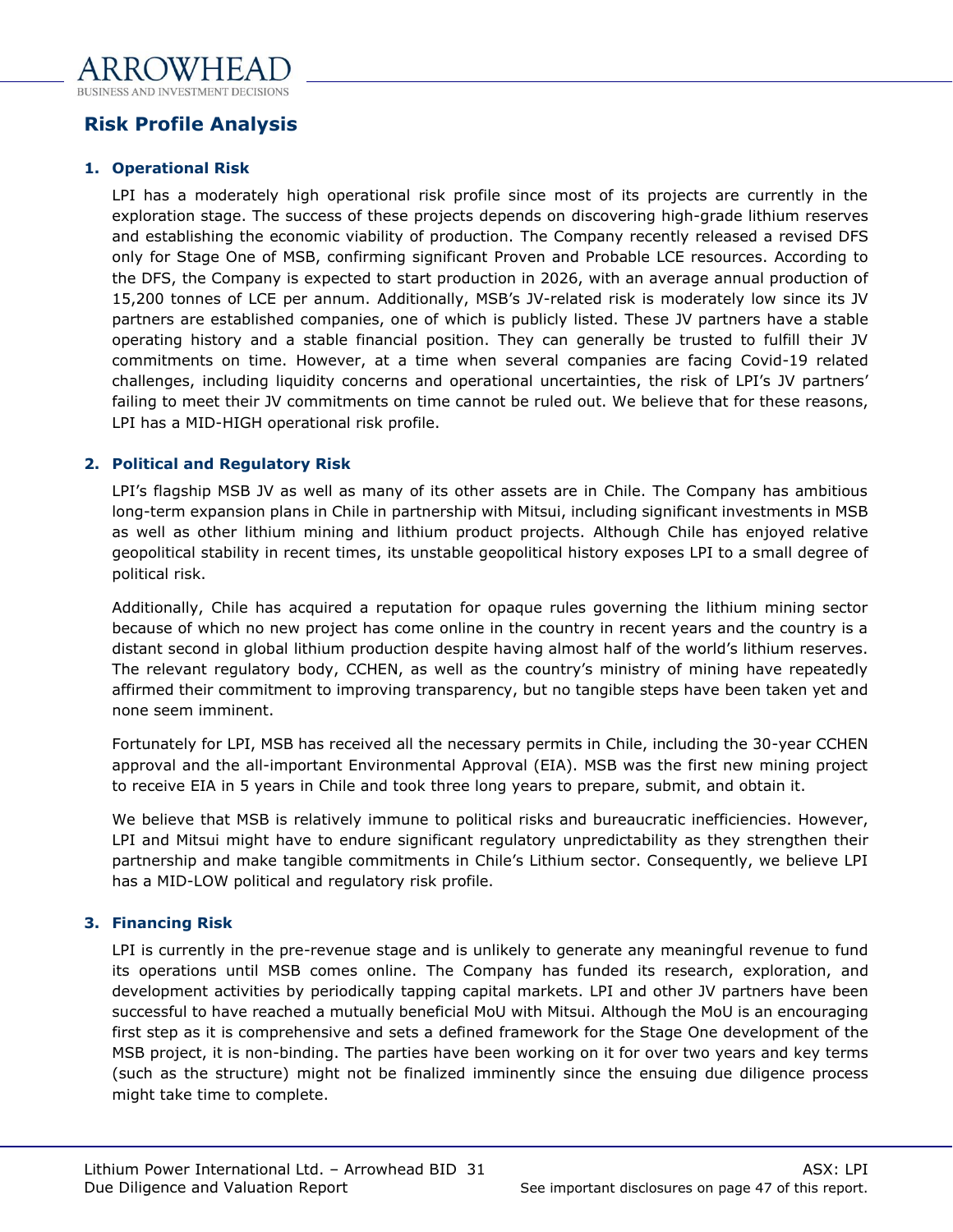The Company will also need to raise additional capital to finance future expansions of MSB as well as to finance its growth plans that include acquiring new assets and vigorously resuming exploration and drilling work at some of its properties after a Covid-related pause. Although the Company is hopeful of securing a strong financial partner for most of its growth plans by converting its non-binding Mitsui MoU to a binding partnership in due course, its financial risk cannot be completely ruled out. The ability to convince Mitsui and other debt and equity investors about the viability of the Company's future plans and the management's ability to execute these plans successfully would be critical to raise these funds. Consequently, we believe LPI has a MID-HIGH financing risk profile.

# **4. Environmental Risk**

LPI currently does not face any major environment risk since MSB has already obtained EIA and, as per current Chilean regulations, neither requires renewing it nor obtaining any other environmental permit. However, since regulations in Chile are not firmly established and procedures are known to be interpreted and applied differently by officials, this risk cannot be completely discounted. The Company has also hired Deloitte to ensure a robust Environmental, Social and Governance ("ESG") program at Maricunga. Deloitte will conduct a verification, evaluation, and gap analysis of all MSB process to ensure that the project is aligned with the operational, environmental, and social requirements. Additionally, LPI might be exposed to a higher level of environmental risk in the future once its Mitsui partnership crystalizes and starts investing in new projects. Since these investments are a long time away, we believe that LPI's environmental risk profile is LOW.

# **5. Key Personnel Risk**

LPI's leadership team is knowledgeable and has decades of experience in the mining industry, including extensive experience of managing in-production assets at several leading organizations. The Company also has a separate Technical Committee, including experienced industry experts, consultants, engineers, and professors, to oversee the exploration and mining operations in Chile and Australia. However, the Company's leadership has no experience managing an in-production business as a single team yet. Its real test will come when LPI starts producing and marketing lithium because this is when the leadership will have to come together to take tough decisions and face stiffer challenges. Consequently, we believe that the Company has MEDIUM key personnel risk.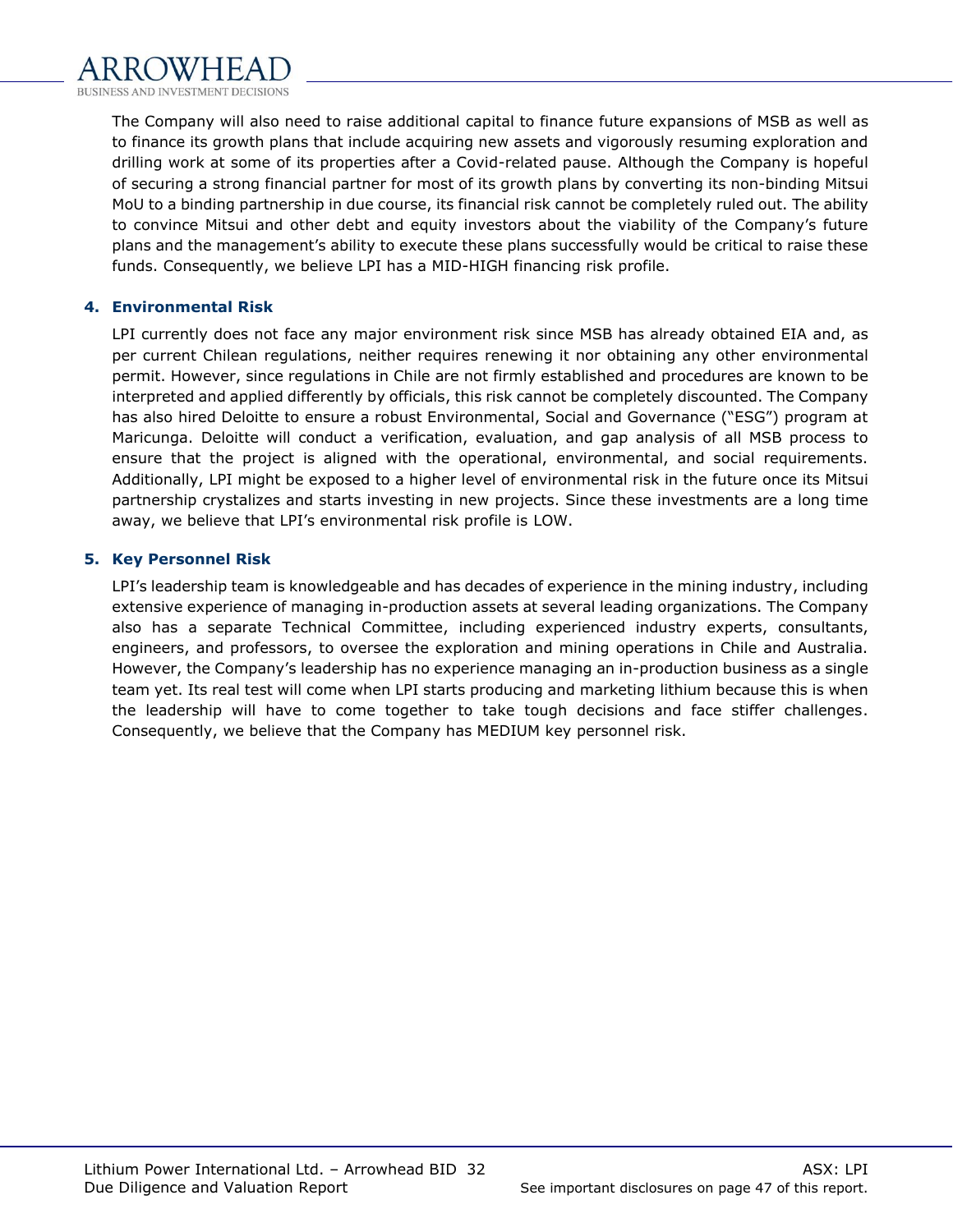# <span id="page-32-0"></span>**Financial Analysis**

LPI has not generated any significant cash flows yet because it has been focusing on acquiring and exploring promising mining assets, with the expectation of generating cash flows once lithium reserves are discovered and these assets enter production. The Company expects its Stage One of MSB to soon enter the developing stage and start generating cash flows in 2025. LPI has been incurring substantial operating expenses, which is typical of pre-production mining companies. The major costs until now have been exploration and development related. The Company will also require significant additional capital to meet its MSB obligations and support its own growth plans going forward, which is typical of pre-production mining companies. The Company's ability to sell its vision and its execution capabilities to investors will be critical to raise these funds.

**Revenue and Profitability**: LPI's financials are primarily driven by MSB because it is the closest to entering production and is the only project that is expected to generate revenue in the short and medium term. Since MSB is currently a pre-revenue project with heavy pre-production costs, LPI is also currently in deep losses. MSB incurred AUD 3.8 million in pre-production costs in FY 2021 and LPI recorded its proportionate share (51%) of these JV losses, i.e. AUD 1.9 million.

We have assumed in our projections that MSB will start generating revenue and profits in FY 2026, resulting in LPI's proportionate share of these profits and dividends reflecting on its income statement. However, we expect the potential dividend payout to be higher starting FY2029 when MSB will have adequate liquidity. However, these expectations are based on the assumption that lithium prices will continue to remain high and are highly sensitive to lithium price volatility.

LPI's operating expenses (which primarily include employee costs and administrative costs) increased from AUD 1.9 million in FY 2016 to AUD 4.3 million in FY 2021. We expect LPI's operating costs to remain relatively stable between AUD 3.5 million to AUD 4.0 million between FY 2022 to FY 2025 unless the Company acquires new assets or accelerates exploration and development work on one of exits existing assets.

LPI made a Net Loss of AUD 1.8 million in FY 2016 and this loss increased to AUD 6.1 million in FY 2021. The Company's losses are likely to decrease going forward and reach AUD 3.8 million in FY 2024. We expect the Company to become profitable from FY 2026 when MSB goes online and generate a Net Profit of AUD 44.3 million during the year. We expect the Company's profitability is expected to continue increasing each year starting FY 2026 unless it works aggressively on bringing its other assets online.

**Capital Requirement:** LPI's share capital increased from AUD 69.6 million in FY 2020 to AUD 77.4 million in FY 2021, as the Company primarily relied on equity capital to meet both short-term and long-term capital requirements. The Company has raised a small amount of debt in the past and was prompt to repay it. The Company currently has no outstanding debt on its books and is not planning to raise any debt in the near future.

LPI has tapped into the capital markets thrice since its IPO in 2016 and might have to do so again in the next three years. The Company will be required to contribute its proportionate share (AUD 225.5 million) of AUD 438.5 million equity required for further development and construction for Stage One MSB. The Company will also require a significant amount of capital for exploration work at its other assets and for the acquisition of new assets.

With such a significant amount of additional capital required to run the business, LPI's ability to convince investors about the business' future potential and the Company's ability to manage the execution phase will be critical. Although this is typical of early-stage mining businesses, the inability to raise enough capital could be a significant threat going forward.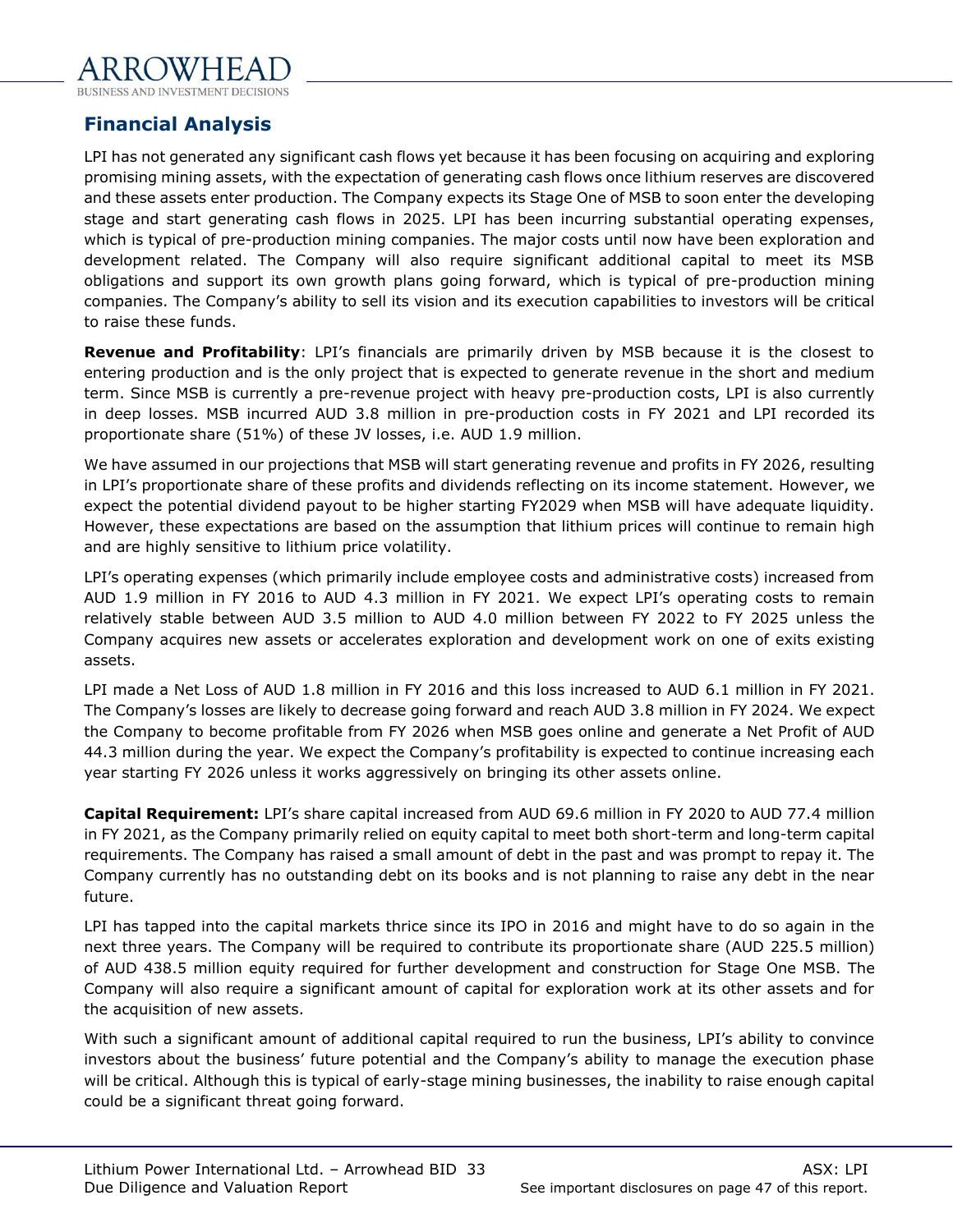### **WHEAI** AR

BUSINESS AND INVESTMENT DECISIONS

# **Income Statement – Historical**

| (All figures are in AUD thousands)     | FY 2016                 | <b>FY 2017</b>           | <b>FY 2018</b>    | <b>FY 2019</b>      | <b>FY 2020</b>     | FY 2021            |
|----------------------------------------|-------------------------|--------------------------|-------------------|---------------------|--------------------|--------------------|
| Revenue                                | 9                       | (4,078)                  | (5, 545)          | (8,826)             | (3,600)            | (1,660)            |
| <b>Expenses</b>                        |                         |                          |                   |                     |                    |                    |
| Employee Benefit Expense               | 970                     | 1,087                    | 1,964             | 1,532               | 1,577              | 1,606              |
| %age of Revenue                        | 10650.1%                | $-26.7%$                 | $-35.4%$          | $-17.4%$            | $-43.8%$           | $-96.7%$           |
| Occupancy Costs                        | 57                      | 77                       | 92                | 133                 | 155                | 113                |
| %age of Revenue                        | 621.9%                  | $-1.9%$                  | $-1.7%$           | $-1.5%$             | $-4.3%$            | $-6.8%$            |
| Depreciation and Ammortization Expense |                         | 0                        | 3                 | 6                   | 10                 | 8                  |
| %age of Revenue                        | 0.0%                    | 0.0%                     | 0.0%              | $-0.1%$             | $-0.3%$            | $-0.5%$            |
| <b>IPO Transaction Costs</b>           | 319                     | $\overline{\phantom{a}}$ | $\omega$          |                     |                    |                    |
| %age of Revenue                        | 3506.9%                 | 0.0%                     | 0.0%              | 0.0%                | 0.0%               | 0.0%               |
| Legal and Professional Fees            | 333                     | 912                      | 1,060             | 471                 | 402                | 227                |
| %age of Revenue                        | 3662.2%                 | $-22.4%$                 | $-19.1%$          | $-5.3%$             | $-11.2%$           | $-13.7%$           |
| Travel Expense                         | 109                     | 267                      | 451               | 220                 | 231                | 31                 |
| %age of Revenue                        | 1202.5%                 | $-6.6%$                  | $-8.1%$           | $-2.5%$             | $-6.4%$            | $-1.9%$            |
| Administration Expense                 | 70                      | 398                      | 738               | 433                 | 486                | 612                |
| %age of Revenue                        | 771.9%                  | $-9.8%$                  | $-13.3%$          | $-4.9%$             | $-13.5%$           | $-36.9%$           |
| Net Foreign Exchange Gains / Lossers   | 25                      | 400                      | (1, 354)          | (1, 817)            | 6,381              | 1,573              |
| %age of Revenue                        | 272.9%                  | $-9.8%$                  | 24.4%             | 20.6%               | $-177.2%$          | $-94.8%$           |
| Other Expenses                         |                         | 17                       | 135               | 220                 | 204                | 147                |
| %age of Revenue                        | 0.0%                    | $-0.4%$                  | $-2.4%$           | $-2.5%$             | $-5.7%$            | $-8.9%$            |
| <b>Finance Costs</b>                   | $\overline{2}$          | 9                        | 9                 | 40                  | 23                 | 3                  |
| %age of Revenue                        | 25.6%                   | $-0.2%$                  | $-0.2%$           | $-0.5%$             | $-0.6%$            | $-0.2%$            |
| <b>Total Expenses</b>                  | 1,886                   | 3,169                    | 3,097             | 1,238               | 9,468              | 4,321              |
| %age of Revenue                        | 20713.9%                | $-77.7%$                 | $-55.9%$          | $-14.0%$            | $-263.0%$          | $-260.3%$          |
| Profit / (Loss) before income tax      | (1, 877)                | (7, 247)                 | (8,642)           | (10,064)            | (13,068)           | (5,980)            |
| %age of Revenue                        | $-20613.9%$             | 177.7%                   | 155.9%            | 114.0%              | 363.0%             | 360.3%             |
| Income Tax Expense / (Benefit)         |                         | ÷,                       | (143)             | (147)               |                    | $\blacksquare$     |
|                                        |                         |                          |                   |                     |                    |                    |
| Profit / (Loss) After Income Tax       | (1, 877)<br>$-20613.9%$ | (7, 247)<br>177.7%       | (8,785)<br>158.4% | (10, 212)<br>115.7% | (13,068)<br>363.0% | (6, 171)<br>371.8% |
| %age of Revenue                        |                         |                          |                   |                     |                    |                    |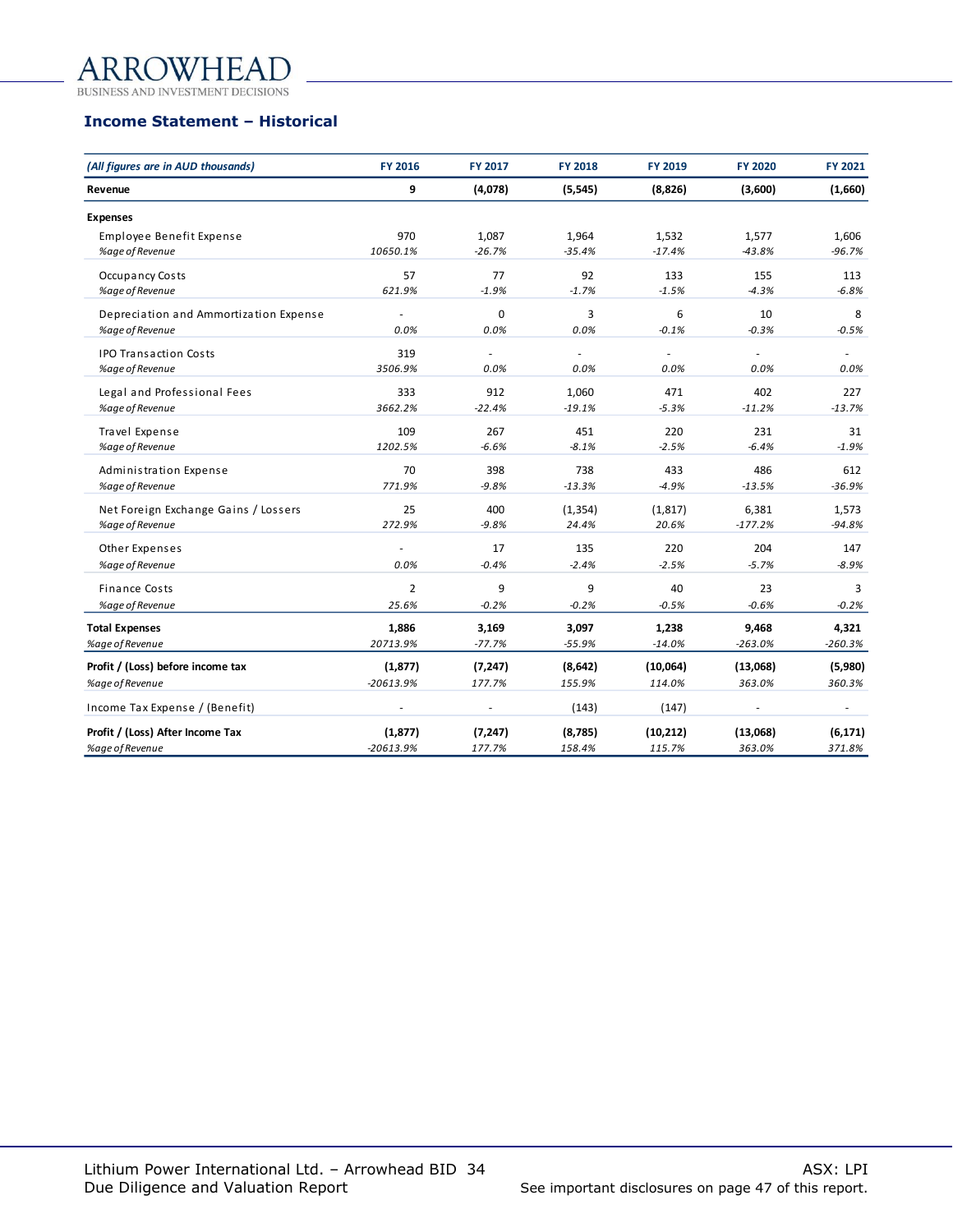### **NVHEAI** ARR

BUSINESS AND INVESTMENT DECISIONS

### **Balance Sheet – Historical**

| (All figures are in AUD thousands)       | FY 2016        | FY 2017                  | <b>FY 2018</b>           | <b>FY 2019</b> | <b>FY 2020</b> | FY 2021                  |
|------------------------------------------|----------------|--------------------------|--------------------------|----------------|----------------|--------------------------|
| <b>ASSETS</b>                            |                |                          |                          |                |                |                          |
| <b>Current Assets</b>                    |                |                          |                          |                |                |                          |
| Cash & Cash Equivalents                  | 7,237          | 3,617                    | 23,364                   | 15,341         | 7,142          | 6,281                    |
| <b>GST Receivable</b>                    | 103            | 21                       | 104                      | 125            | 75             | 16                       |
| Income Tax Refund Due                    |                | $\overline{a}$           |                          | 68             | 0              |                          |
| Others                                   | 4              | 52                       | 159                      | 116            | 175            | 188                      |
| Assets of Disposal Groups classified as  |                |                          |                          |                |                |                          |
| held for sale                            |                | 298                      |                          |                |                | 317                      |
| <b>Total Current Assets</b>              | 7,344          | 3,988                    | 23,627                   | 15,651         | 7,392          | 6,802                    |
| <b>Non Current Assets</b>                |                |                          |                          |                |                |                          |
| Investment in JV Accounted for using the |                |                          |                          |                |                |                          |
| Equity Method                            | $\frac{1}{2}$  | 37,456                   | 33,233                   | 30,124         | 25,075         | 28,595                   |
| Property, Plant and Equipment            |                | 5                        | 9                        | 148            | 26             | 24                       |
| Exploration and Evaluation               | 1,056          | 1,472                    | 1,934                    | 2,886          | 4,199          | 4,077                    |
| <b>Total Non Current Assets</b>          | 1,056          | 38,934                   | 35,175                   | 33,158         | 29,301         | 32,696                   |
| <b>TOTAL ASSETS</b>                      | 8,400          | 42,922                   | 58,802                   | 48,808         | 36,693         | 39,498                   |
| <b>LIABILITIES AND EQUITY</b>            |                |                          |                          |                |                |                          |
| <b>LIABILITIES</b>                       |                |                          |                          |                |                |                          |
| <b>Current Liabilities</b>               |                |                          |                          |                |                |                          |
| Trade and Other Payables                 | 956            | 8,036                    | 563                      | 250            | 294            | 322                      |
| Income Tax                               | $\overline{a}$ | $\overline{a}$           | 142                      |                | $\overline{a}$ |                          |
| Provisions (Employee Benefits)           | ä,             | $\overline{\phantom{a}}$ | 29                       | 58             | 42             | 82                       |
| Liabilities directly associated with     |                |                          |                          |                |                |                          |
| Assets classified as held for sale       |                | 34                       |                          |                |                | 45                       |
| <b>Total Current Liabilities</b>         | 956            | 8,070                    | 734                      | 309            | 336            | 449                      |
| <b>Non Current Liabilities</b>           |                |                          |                          |                |                |                          |
| Long Term Borrowings                     | ä,             | ÷                        | $\sim$                   | ÷.             | ÷.             |                          |
| Payables                                 | ÷.             | 4,590                    | $\sim$                   | ÷,             | $\bar{a}$      |                          |
| <b>Total Non Current Liabilities</b>     |                | 4,590                    | $\overline{\phantom{a}}$ | ä,             | $\blacksquare$ | $\overline{\phantom{a}}$ |
| <b>TOTAL LIABILITIES</b>                 | 956            | 12,660                   | 734                      | 309            | 336            | 449                      |
| <b>EQUITY</b>                            |                |                          |                          |                |                |                          |
| Contributed Equity                       | 8,921          | 37,259                   | 69,513                   | 69,513         | 69,613         | 77,403                   |
| Reserves                                 | 400            | 2,127                    | 6,573                    | 7,202          | 7,964          | 8,977                    |
| Accumulated Profits/(Losses)             | (1, 877)       | (9, 124)                 | (17, 907)                | (28,062)       | (41,034)       | (47, 148)                |
| Non-Controlling Interest                 | $\blacksquare$ | $\overline{\phantom{a}}$ | (111)                    | (154)          | (187)          | (183)                    |
| <b>TOTAL EQUITY</b>                      | 7,444          | 30,262                   | 58,069                   | 48,500         | 36,357         | 39,049                   |
| TOTAL LIABILITIES AND EQUITY             | 8,400          | 42,922                   | 58,802                   | 48,808         | 36,693         | 39,498                   |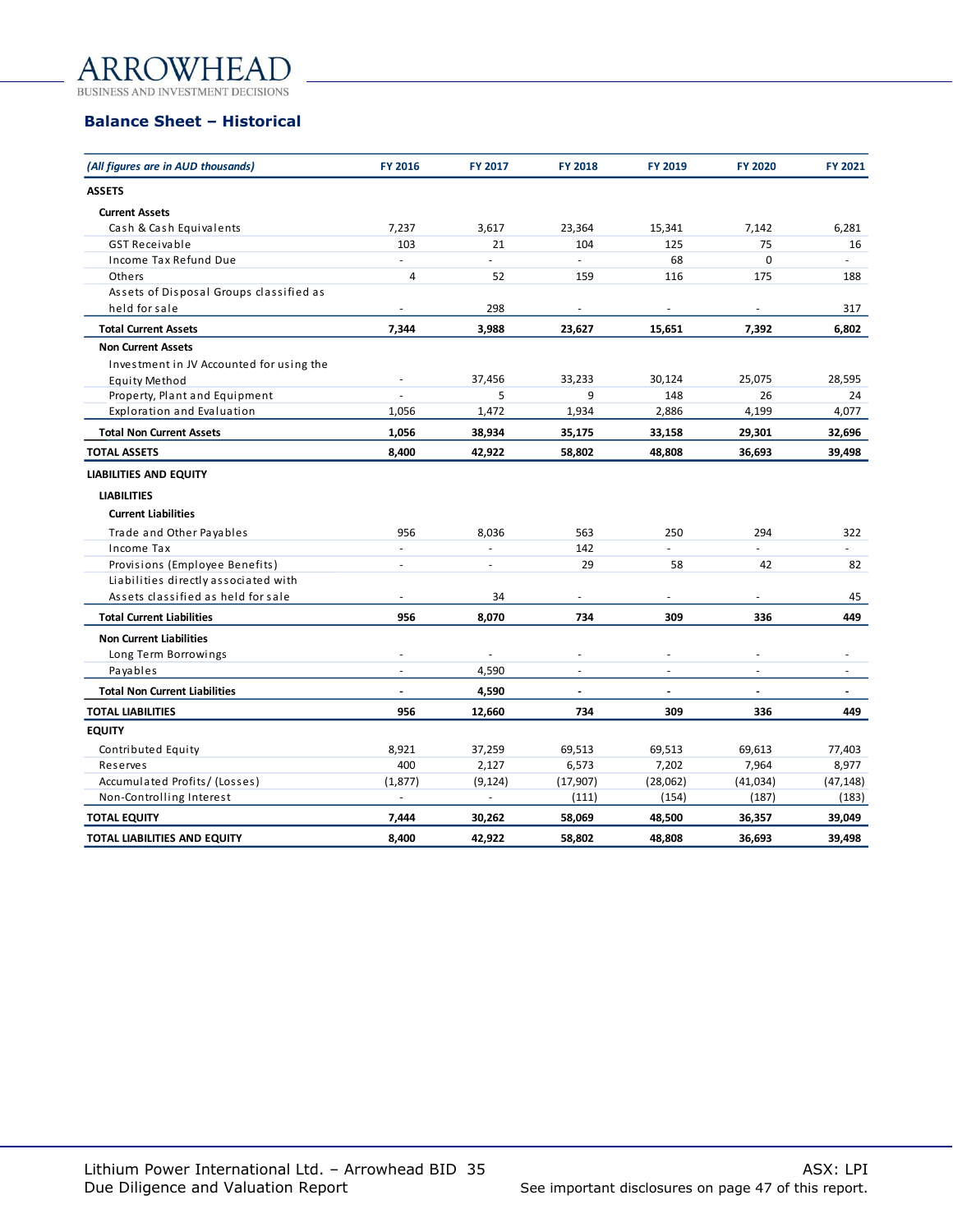#### OWHEAI A

BUSINESS AND INVESTMENT DECISIONS

# **Income Statement Summary – Projected (1/2)**

| (All figures are in AUD thousands)    | <b>FY 2022P</b> | <b>FY 2023P</b>          | <b>FY 2024P</b>          | <b>FY 2025P</b>          | <b>FY 2026P</b> |
|---------------------------------------|-----------------|--------------------------|--------------------------|--------------------------|-----------------|
| Revenue                               | -               | ٠                        | $\overline{\phantom{0}}$ |                          | 62,609          |
| <b>YoY Growth</b>                     |                 | $\overline{\phantom{a}}$ | $\overline{\phantom{a}}$ | $\overline{\phantom{a}}$ |                 |
| <b>Total Expenses</b>                 | 3,585           | 3,705                    | 3,831                    | 3,870                    | 8,282           |
| %age of Revenue                       | 0.0%            | 0.0%                     | 0.0%                     | 0.0%                     | 13.2%           |
| <b>EBIT</b> / Operating Income (Loss) | (3,585)         | (3,705)                  | (3,831)                  | (3,870)                  | 44,291          |
| %age of Revenue                       | 0.0%            | 0.0%                     | 0.0%                     | 0.0%                     | 86.8%           |
| Net Income / (Loss)                   | (3,585)         | (3,705)                  | (3,831)                  | (3,870)                  | 44,291          |
| %age of Revenue                       | 0.0%            | 0.0%                     | 0.0%                     | 0.0%                     | 70.7%           |
| <b>EPS</b>                            | (0.01)          | (0.01)                   | (0.01)                   | (0.01)                   | 0.13            |
| YoY Growth                            |                 |                          |                          |                          | $-1244.4%$      |

# **Income Statement Summary – Projected (2/2)**

| (All figures are in AUD thousands)    | <b>FY 2027P</b> | <b>FY 2028P</b> | <b>FY 2029P</b> | <b>FY 2030P</b> | FY 2042P* |
|---------------------------------------|-----------------|-----------------|-----------------|-----------------|-----------|
| Revenue                               | 118,757         | 137,993         | 142,484         | 147,130         | 382,813   |
| YoY Growth                            | 89.7%           | 16.2%           | 3.3%            | 3.3%            | 2.5%      |
| <b>Total Expenses</b>                 | 13,663          | 15,586          | 16,112          | 16,605          | 40,020    |
| %age of Revenue                       | 11.5%           | 11.3%           | 11.3%           | 11.3%           | 10.5%     |
| <b>EBIT / Operating Income (Loss)</b> | 96,862          | 112,739         | 116,396         | 120,213         | 314,848   |
| %age of Revenue                       | 88.5%           | 88.7%           | 88.7%           | 88.7%           | 89.5%     |
| Net Income / (Loss)                   | 96,862          | 112,739         | 116,396         | 120,213         | 314,848   |
| %age of Revenue                       | 81.6%           | 81.7%           | 81.7%           | 81.7%           | 82.2%     |
| <b>EPS</b>                            | 0.28            | 0.32            | 0.33            | 0.34            | 0.90      |
| YoY Growth                            | 118.7%          | 16.4%           | 3.2%            | 3.3%            | 2.5%      |

\*Note: The last year of production for the MSB asset according to our projections is FY 2042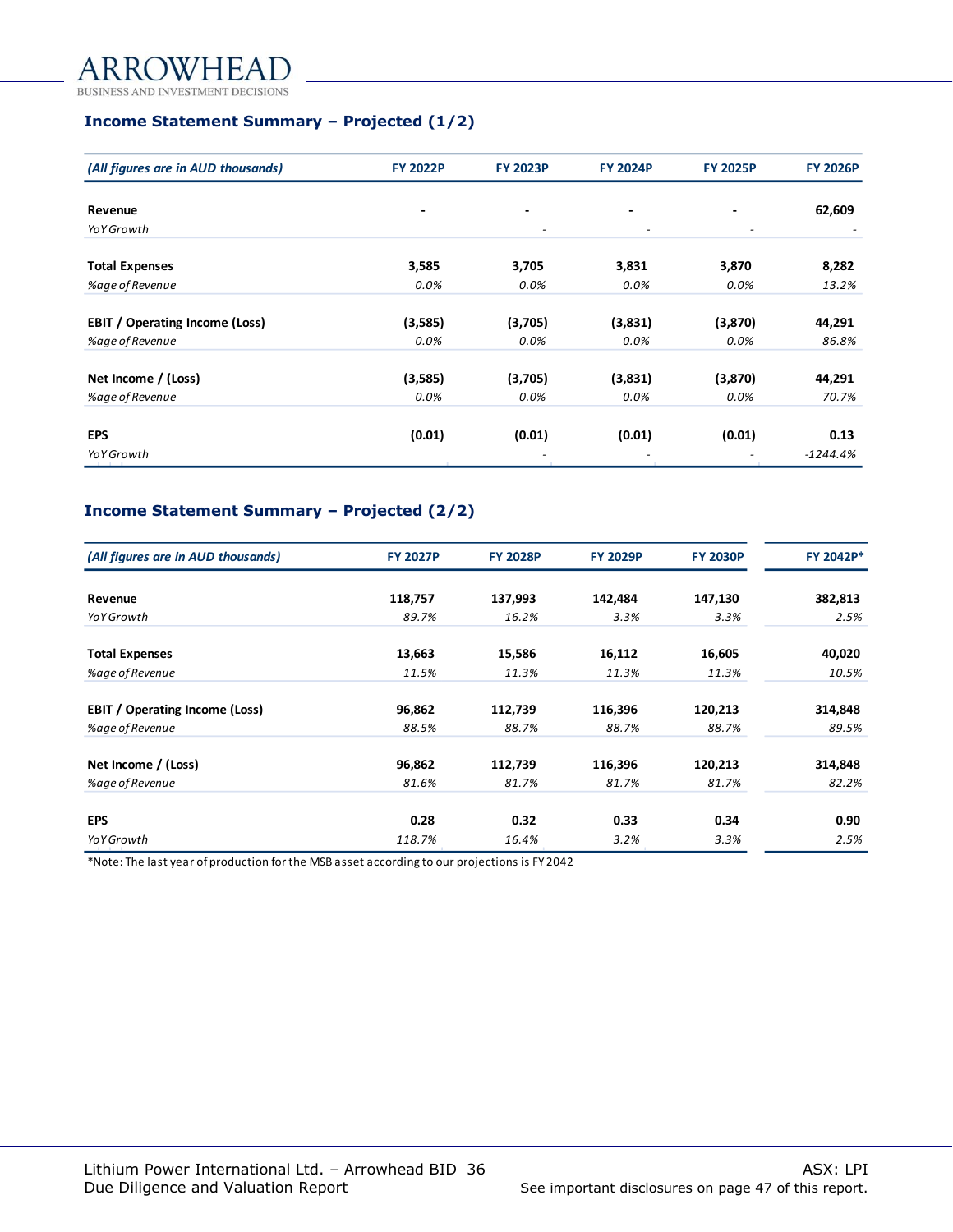## **NVHEAI** ARR

**BUSINESS AND INVEST IMENT DECISIONS** 

# **Balance Sheet – Projected (1/2)**

| (All figures are in AUD thousands)       | FY 2022   | <b>FY 2023</b> | <b>FY 2024</b> | <b>FY 2025</b> | <b>FY 2026</b> |
|------------------------------------------|-----------|----------------|----------------|----------------|----------------|
| <b>ASSETS</b>                            |           |                |                |                |                |
| <b>Current Assets</b>                    |           |                |                |                |                |
| Cash & Cash Equivalents                  | 15,599    | 11,917         | 8,109          | 4,246          | 39,872         |
| Other                                    | 175       | 175            | 175            | 175            | 175            |
| <b>Total Current Assets</b>              | 15,774    | 12,092         | 8,284          | 4,421          | 40,047         |
| <b>Non Current Assets</b>                |           |                |                |                |                |
| Investment in JV Accounted for           | 28,595    | 52,219         | 164,432        | 254,095        | 263,487        |
| Property, Plant and Equipment            | 7         | 3              | $\overline{2}$ | 1              | 0              |
| <b>Exploration and Evaluation Assets</b> | 4,077     | 4,077          | 4,077          | 4,077          | 4,077          |
| <b>Total Non Current Assets</b>          | 32,679    | 56,300         | 168,511        | 258,174        | 267,564        |
| <b>TOTAL ASSETS</b>                      | 48,452    | 68,392         | 176,795        | 262,595        | 307,612        |
| <b>LIABILITIES AND EQUITY</b>            |           |                |                |                |                |
| <b>LIABILITIES</b>                       |           |                |                |                |                |
| <b>Current Liabilities</b>               |           |                |                |                |                |
| Trade and Other Payables                 | 588       | 608            | 629            | 636            | 1,361          |
| <b>Total Current Liabilities</b>         | 588       | 608            | 629            | 636            | 1,361          |
| <b>TOTAL LIABILITIES</b>                 | 588       | 608            | 629            | 636            | 1,361          |
| <b>EQUITY</b>                            |           |                |                |                |                |
| Contributed Equity                       | 89,803    | 113,427        | 225,640        | 315,303        | 315,303        |
| Reserves                                 | 8,977     | 8,977          | 8,977          | 8,977          | 8,977          |
| Accumulated Profits/(Losses)             | (50, 733) | (54, 438)      | (58, 268)      | (62, 139)      | (17, 847)      |
| Non-controlling Interest                 | (183)     | (183)          | (183)          | (183)          | (183)          |
| <b>TOTAL EQUITY</b>                      | 47,864    | 67,784         | 176,166        | 261,959        | 306,250        |
| <b>TOTAL LIABILITIES AND EQUITY</b>      | 48,452    | 68,392         | 176,795        | 262,595        | 307,612        |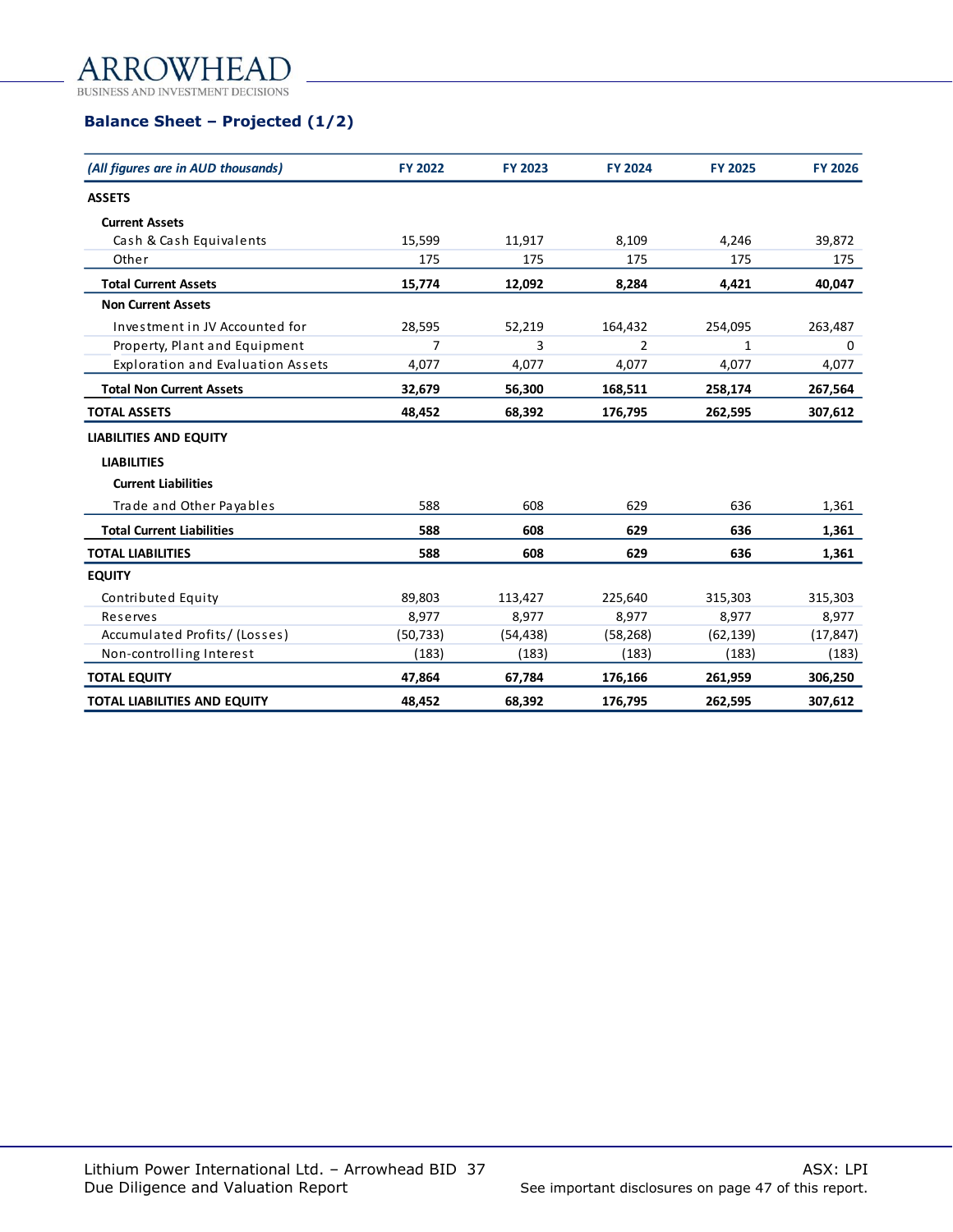OWHEAI ARRO BUSINESS AND INVESTMENT DECISIONS

# **Balance Sheet – Projected (2/2)**

| (All figures are in AUD thousands)  | <b>FY 2027</b> | <b>FY 2028</b> | <b>FY 2029</b> | <b>FY 2030</b> | FY 2042*  |
|-------------------------------------|----------------|----------------|----------------|----------------|-----------|
| <b>ASSETS</b>                       |                |                |                |                |           |
| <b>Current Assets</b>               |                |                |                |                |           |
| Cash & Cash Equivalents             | 120,993        | 217,489        | 319,724        | 428,248        | 3,471,498 |
| Other                               | 175            | 175            | 175            | 175            | 175       |
| <b>Total Current Assets</b>         | 121,168        | 217,664        | 319,899        | 428,423        | 3,471,673 |
| <b>Non Current Assets</b>           |                |                |                |                |           |
| Investment in JV Accounted for      | 280,113        | 296,672        | 323,295        | 393,842        | 506,912   |
| Property, Plant and Equipment       | 0              | 0              | 0              | 0              | 0         |
| Exploration and Evaluation Assets   | 4,077          | 4,077          | 4,077          | 4,077          | 4,077     |
| <b>Total Non Current Assets</b>     | 284,190        | 300,749        | 327,372        | 397,920        | 510,989   |
| <b>TOTAL ASSETS</b>                 | 405,358        | 518,413        | 647,271        | 826,342        | 3,982,662 |
| <b>LIABILITIES AND EQUITY</b>       |                |                |                |                |           |
| <b>LIABILITIES</b>                  |                |                |                |                |           |
| <b>Current Liabilities</b>          |                |                |                |                |           |
| Trade and Other Payables            | 2,246          | 2,562          | 2,649          | 2,730          | 6,579     |
| <b>Total Current Liabilities</b>    | 2,246          | 2,562          | 2,649          | 2,730          | 6,579     |
| <b>TOTAL LIABILITIES</b>            | 2,246          | 2,562          | 2,649          | 2,730          | 6,579     |
| <b>EQUITY</b>                       |                |                |                |                |           |
| Contributed Equity                  | 315,303        | 315,303        | 327,677        | 386,455        | 433,420   |
| Reserves                            | 8,977          | 8,977          | 8,977          | 8,977          | 8,977     |
| Accumulated Profits/(Losses)        | 79,015         | 191,754        | 308,150        | 428,364        | 3,533,869 |
| Non-controlling Interest            | (183)          | (183)          | (183)          | (183)          | (183)     |
| <b>TOTAL EQUITY</b>                 | 403,112        | 515,851        | 644,622        | 823,613        | 3,976,083 |
| <b>TOTAL LIABILITIES AND EQUITY</b> | 405,358        | 518,413        | 647,271        | 826,342        | 3,982,662 |

\*Note: The last year of production for the MSB asset according to our projections is FY 2042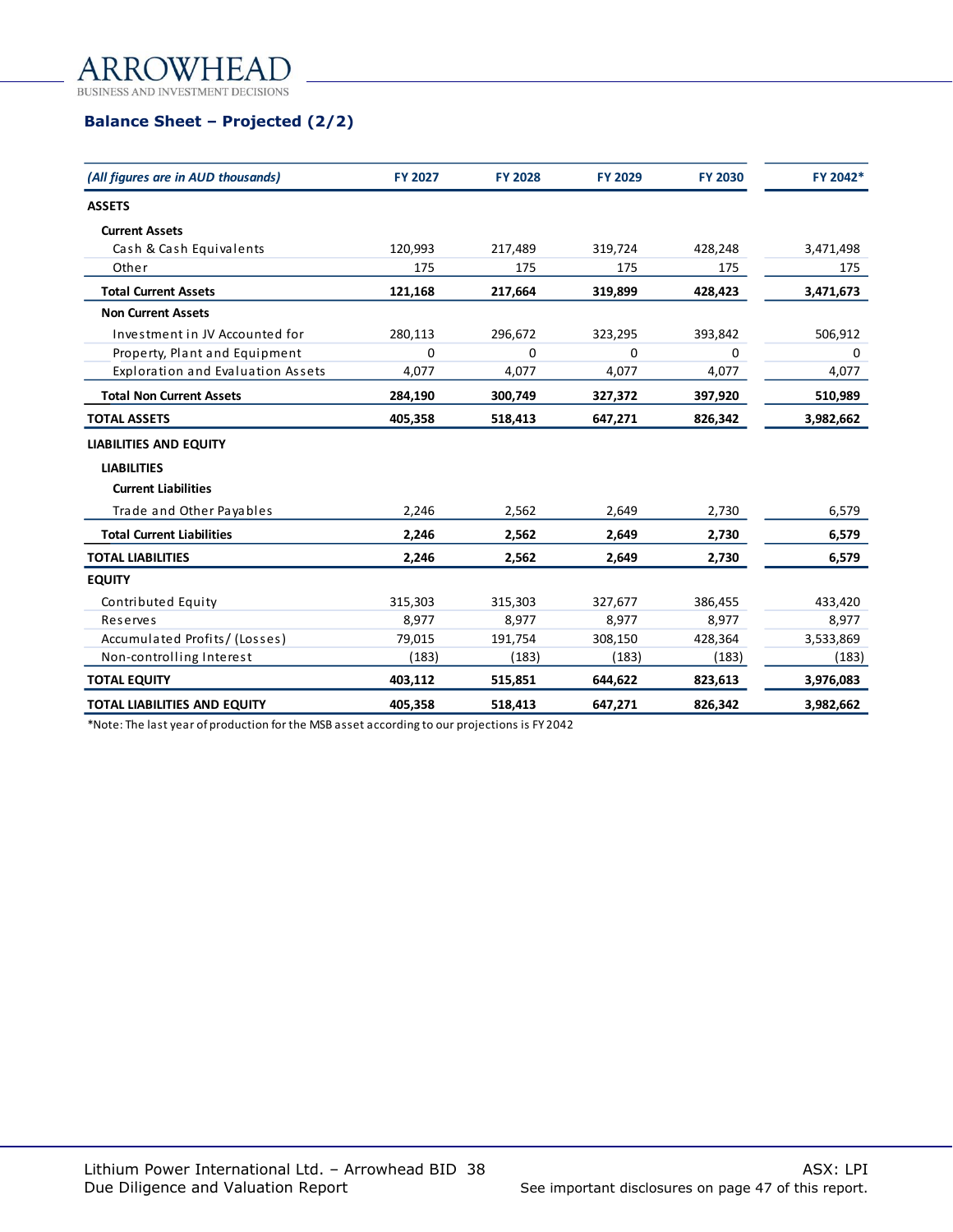

# <span id="page-38-0"></span>**Valuation**

### Equity value of LPI stands between **AUD 309.1 million and AUD 377.8 million**

|               | <b>Variance</b> | <b>Equity Values as on</b><br>05/24/2022<br>(in AUD thousands) | <b>Price per Share</b><br>(in AUD) |
|---------------|-----------------|----------------------------------------------------------------|------------------------------------|
| Downside Case | $-10%$          | 309,121                                                        | 0.885                              |
| Base Case     | $0\%$           | 343,468                                                        | 0.984                              |
| Upside Case   | 10%             | 377,815                                                        | 1.082                              |

Equity Value per share for LPI stands between **AUD 0.89 and AUD 1.08**

# **Important information on Arrowhead methodology**

The principles of the valuation methodology employed by Arrowhead BID are variable to a certain extent, depending on the sub-sectors in which the research is conducted. But all Arrowhead valuation research possess an underlying set of common principles and a generally common quantitative process.

With Arrowhead commercial and technical due diligence, Arrowhead researches the fundamentals, assets and liabilities of a company, and builds estimates for revenue and expenditure over a coherently determined forecast period.

Elements of past performance such as price/earnings ratios, indicated as applicable, are mainly for reference. Still, elements of real-world past performance enter the valuation through their impact on the commercial and technical due diligence.

We have presented the discounted cash flow estimate approach for FCFE valuation. We have also presented Comparable Company Analysis. The fair value bracket is built on the basis of these two methods.

# **Arrowhead BID Fair Market Value Bracket**

The Arrowhead Fair Market Value is given as a bracket. This is based on quantitative key variable analyses such as key price analysis for revenue and cost drivers or analysis and discounts on revenue estimates for projects, especially relevant to projects estimated to provide revenue near the end of the chosen forecast period. Low and high estimates for key variables are produced as a valuation tool.

In principle, an investor comfortable with the high brackets of our key variable analysis will align with the high bracket in the Arrowhead Fair Value Bracket, and, likewise, in terms of low estimates. The investor will also note the company intangibles to analyze the strengths and weaknesses, and other essential company information. These intangibles serve as supplementary decision factors for adding or subtracting a premium in investor's own analysis.

The bracket should be taken as a tool by Arrowhead BID for the reader of this report and the reader should not solely rely on this information to make his decision on any particular security. The reader must also understand that while on the one hand global capital markets contain inefficiencies, especially in terms of information, on the other, corporations and their commercial and technical positions evolve rapidly. This present edition of the Arrowhead valuation is for a short to medium-term alignment analysis (one to twelve months).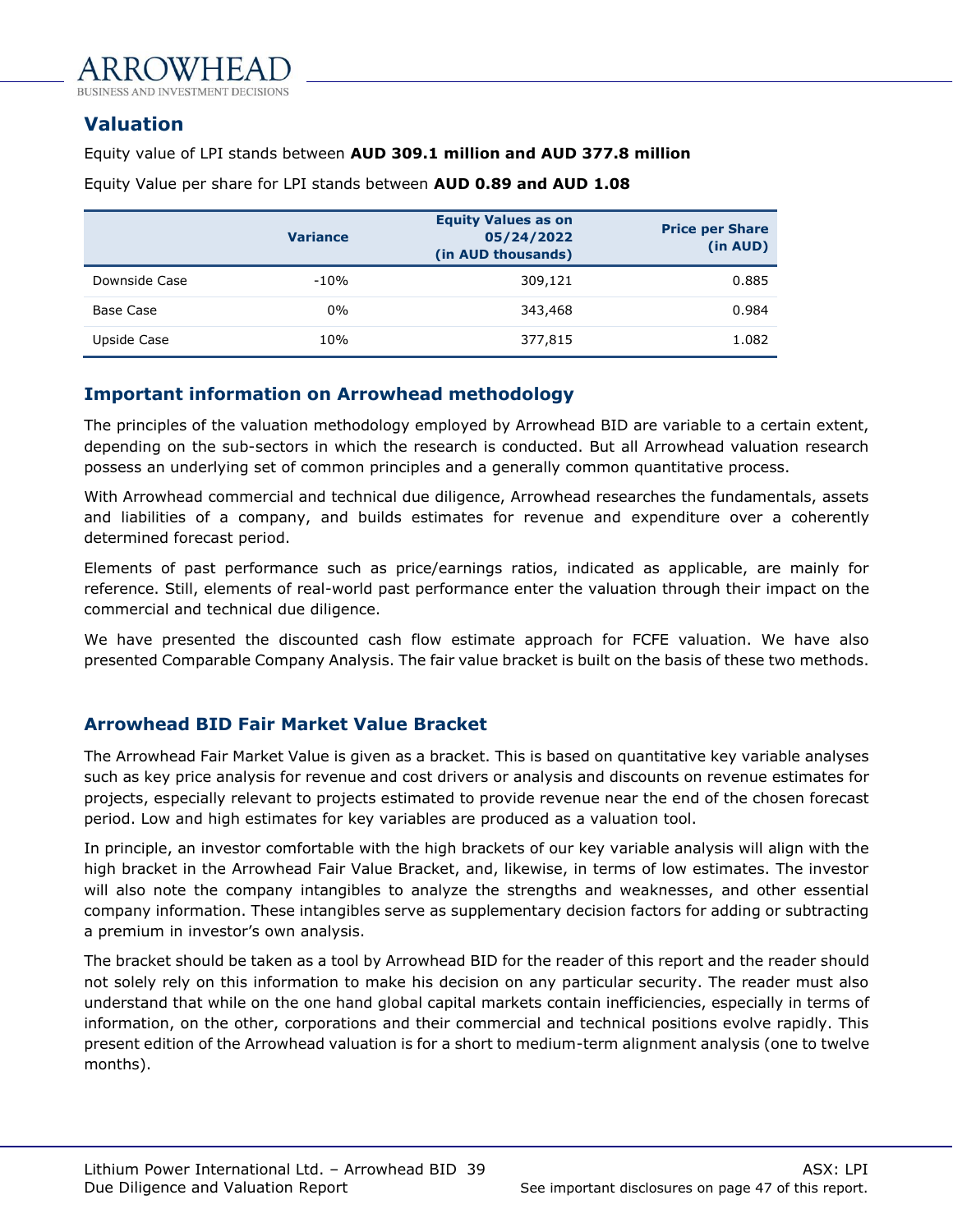# **Estimation of Equity Value**

Value of LPI's equity has been arrived at using a blend of two approaches - Comparable Company Analysis and DCF Valuation Approach. The results have been summarized in the table below.

LPI's major focus is on the Chile based MSB project, although it also has other early exploration stage assets in Western Australia. To value LPI, we have first calculated the value of MSB project using comparable company analysis and DCF valuation analysis. We added the book value of other exploration & evaluation stage assets to the weighted average equity value of LPI's MSB project to arrive at the equity value of LPI.

#### **Valuation Summary – MSB Project**

|                                      | (All figures in AUD thousands)          |                              |               |  |
|--------------------------------------|-----------------------------------------|------------------------------|---------------|--|
| <b>Valuation Approach</b>            | <b>Equity Value as on</b><br>05/24/2022 | <b>Price per share (AUD)</b> | Weight $(% )$ |  |
| <b>Comparable Company Analysis</b>   | 163,243                                 | 0.47                         | 50%           |  |
| <b>DCF Valuation</b>                 | 515,539                                 | 1.48                         | 50%           |  |
| <b>Weighted Average Equity Value</b> | 339,391                                 | 0.97                         | 100%          |  |

#### **Equity Value - LPI**

|                                               | (All figures in AUD thousands)          |
|-----------------------------------------------|-----------------------------------------|
| <b>Business Segment</b>                       | <b>Equity Value as on</b><br>05/24/2022 |
| Weighted Average Equity Value of MSB project  | 339,391                                 |
| Book Value of Exploration & Evaluation Assets | 4,077                                   |
| <b>Equity Value - LPI</b>                     | 343,468                                 |
| Price per share                               | 0.98                                    |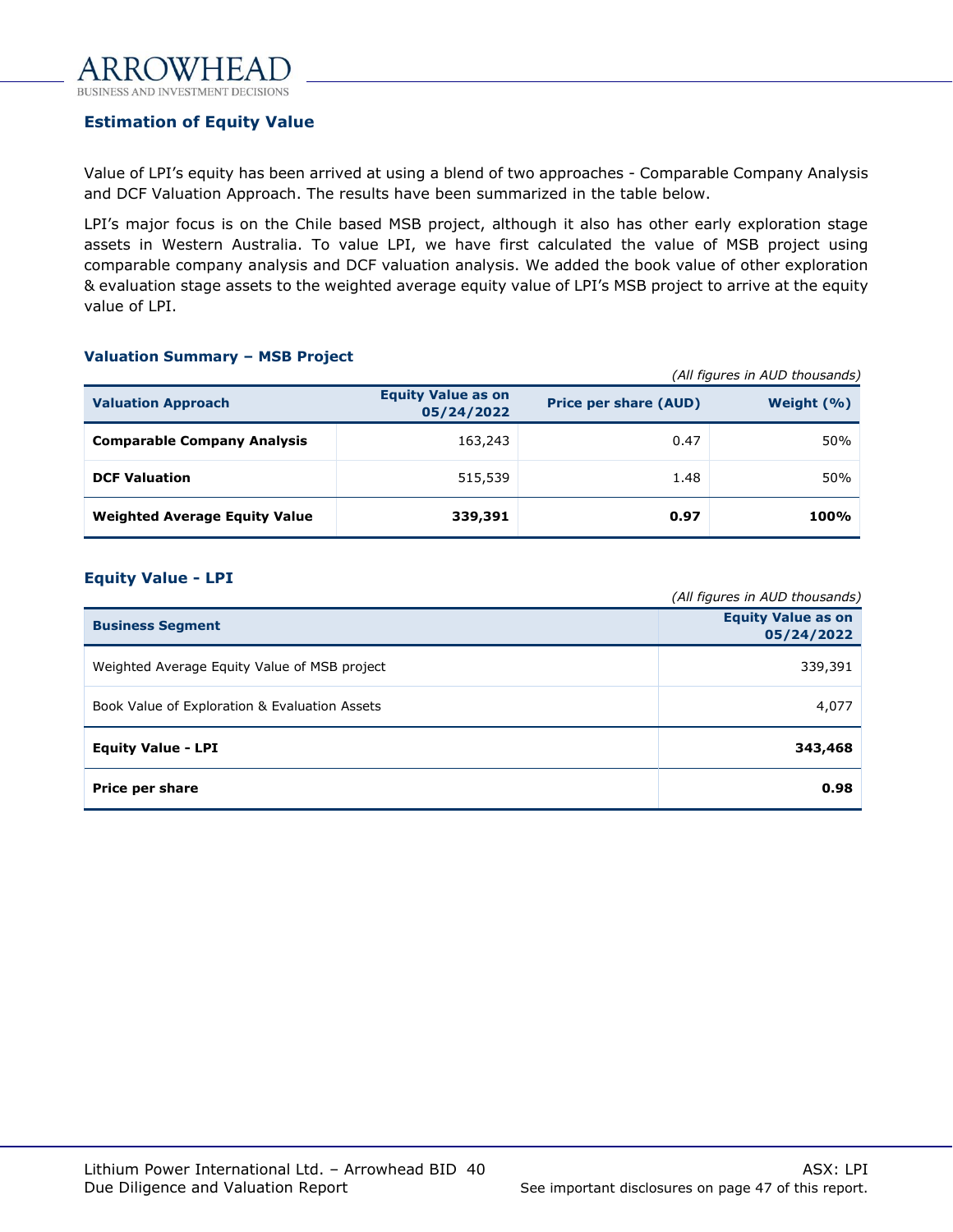

Following is the detailed methodology of the two valuation approaches:

### **1. Comparable Company Analysis**

Comparable Company Analysis method operates under the assumption that similar companies will have similar valuation multiples, such as EV/Proven and Probable Reserves. We have shortlisted companies similar in business with Lithium Power International based on parameters such as market size, regions of operations etc.

A list of available statistics for the companies was compiled, and the EV/Proven and Probable Reserves multiple was calculated for each of the comparable companies. Since most of the data was not normalized, we have left outliers in our calculations. The weighted average of the resulting multiple was then calculated and used as benchmark for valuing the LPI's MSB project.

The weights allocated to the comparable companies were based on the degree of their business match with the subject company.

|                                     |        | (All figures in AUD thousands) |                                     |  |
|-------------------------------------|--------|--------------------------------|-------------------------------------|--|
| <b>Relative Valuation based on:</b> | Weight | Equity Value as on 05/24/2022  | <b>Implied Share Price</b><br>(AUD) |  |
| EV / Proven & Probable Reserves     | 100%   | 163,243                        | 0.47                                |  |

#### **Business Match Score**

We have considered nine junior lithium mining companies in our Comparable Company Analysis. Most of these companies are Australian and have assets in Australia, Argentina, and Spain. A majority of these companies are in pre-production stage and have completed their DFS.

We have assigned a business match score to these companies based on the country in which their assets are located, the lifecycle stage of their assets (exploration / development / production), and the nature of their reserves (measured / indicated / inferred).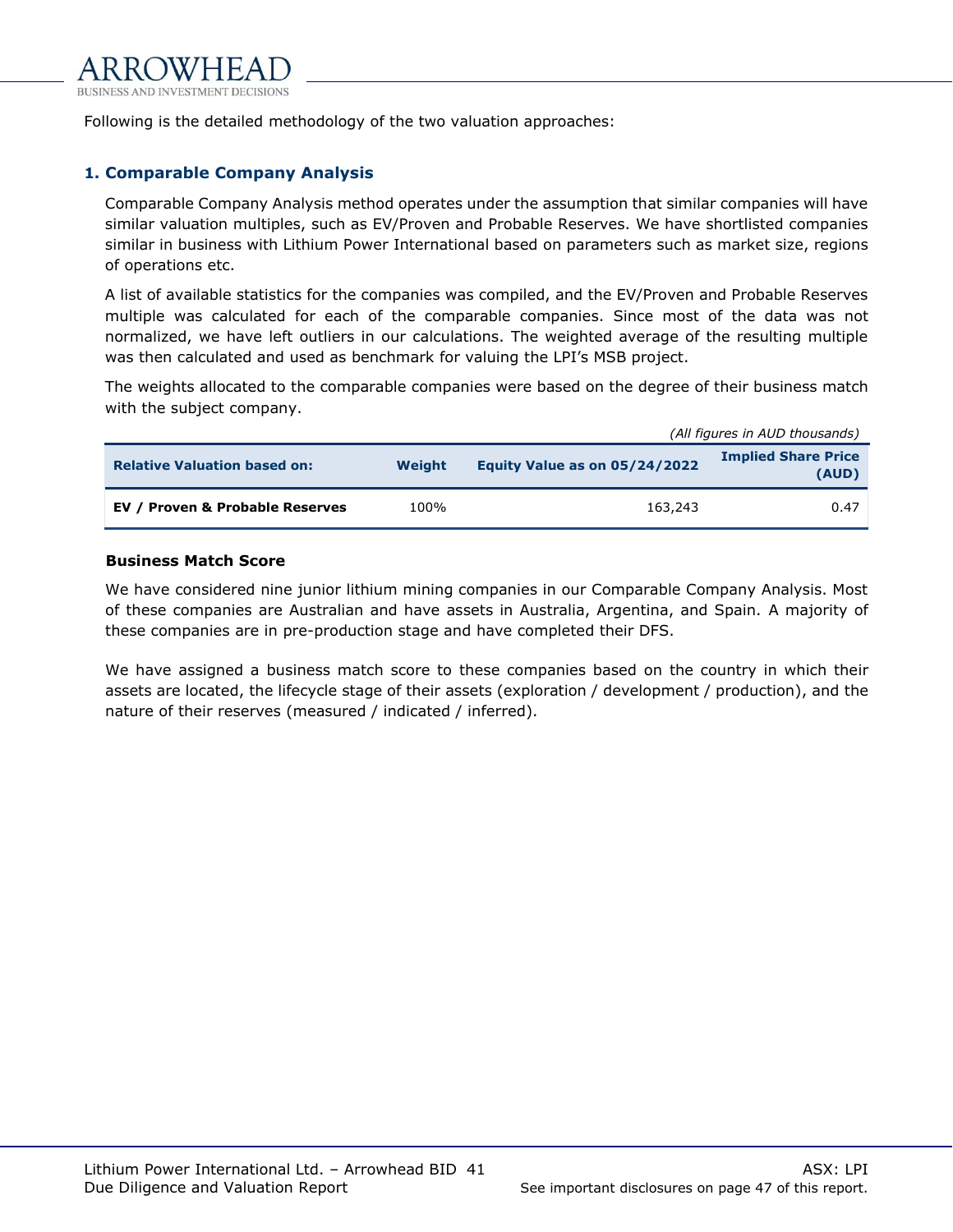#### ROWHEAI A

**BUSINESS MENT DECISIONS** 

| <b>Stock</b><br><b>Exchange</b>             | <b>Ticker</b> | <b>Company Name</b>                          | <b>Business Match Score</b> | <b>EV/Proven &amp; Probable Reserves</b> |
|---------------------------------------------|---------------|----------------------------------------------|-----------------------------|------------------------------------------|
| <b>ASX</b>                                  | <b>AGY</b>    | <b>Argosy Minerals</b><br>Limited            | 80%                         | 2,226.8                                  |
| <b>ASX</b>                                  | <b>GLN</b>    | Galan Lithium<br>Limited                     | 90%                         | 142.2                                    |
| <b>ASX</b>                                  | <b>CXO</b>    | Core Lithium<br>Limited                      | 80%                         | 9,359.6                                  |
| <b>ASX</b>                                  | <b>EUR</b>    | European Lithium<br>Limited                  | 70%                         | 17.3                                     |
| <b>ASX</b>                                  | <b>INF</b>    | Infinity Lithium<br>Corporation              | 70%                         | 232.0                                    |
| <b>ASX</b>                                  | AVZ           | <b>AVZ Minerals</b><br>Limited               | 50%                         | 6,891.5                                  |
| <b>ASX</b>                                  | <b>LTR</b>    | Liontown<br>Resources Limited                | 80%                         | 16.4                                     |
| <b>ASX</b>                                  | LKE           | Lake Resources                               | 75%                         | 3,101.3                                  |
| <b>Median</b>                               |               |                                              |                             | 232.0                                    |
| Mean<br>without<br><b>Outliers</b>          |               |                                              |                             | 187.1                                    |
| <b>Weighted Average</b><br>without Outliers |               |                                              |                             | 181.5                                    |
| <b>ASX</b>                                  | <b>LPI</b>    | <b>Lithium Power</b><br><b>International</b> |                             | 210.7                                    |

## *Sensitivity Analysis*

We have also analyzed the sensitivity of Company's equity value to the EV/Proven and Probable Reserves multiple, calculated in the Comparable Company Analysis method.

#### **Sensitivity based on EV/Proven & Probable Reserves Multiple**

| <b>Target Multiple</b> | <b>Equity Value (AUD)</b> | <b>Price per share (AUD)</b> |
|------------------------|---------------------------|------------------------------|
| 170.0x                 | 155,744                   | 0.45                         |
| 180.0x                 | 164,530                   | 0.47                         |
| 190.0x                 | 173,316                   | 0.50                         |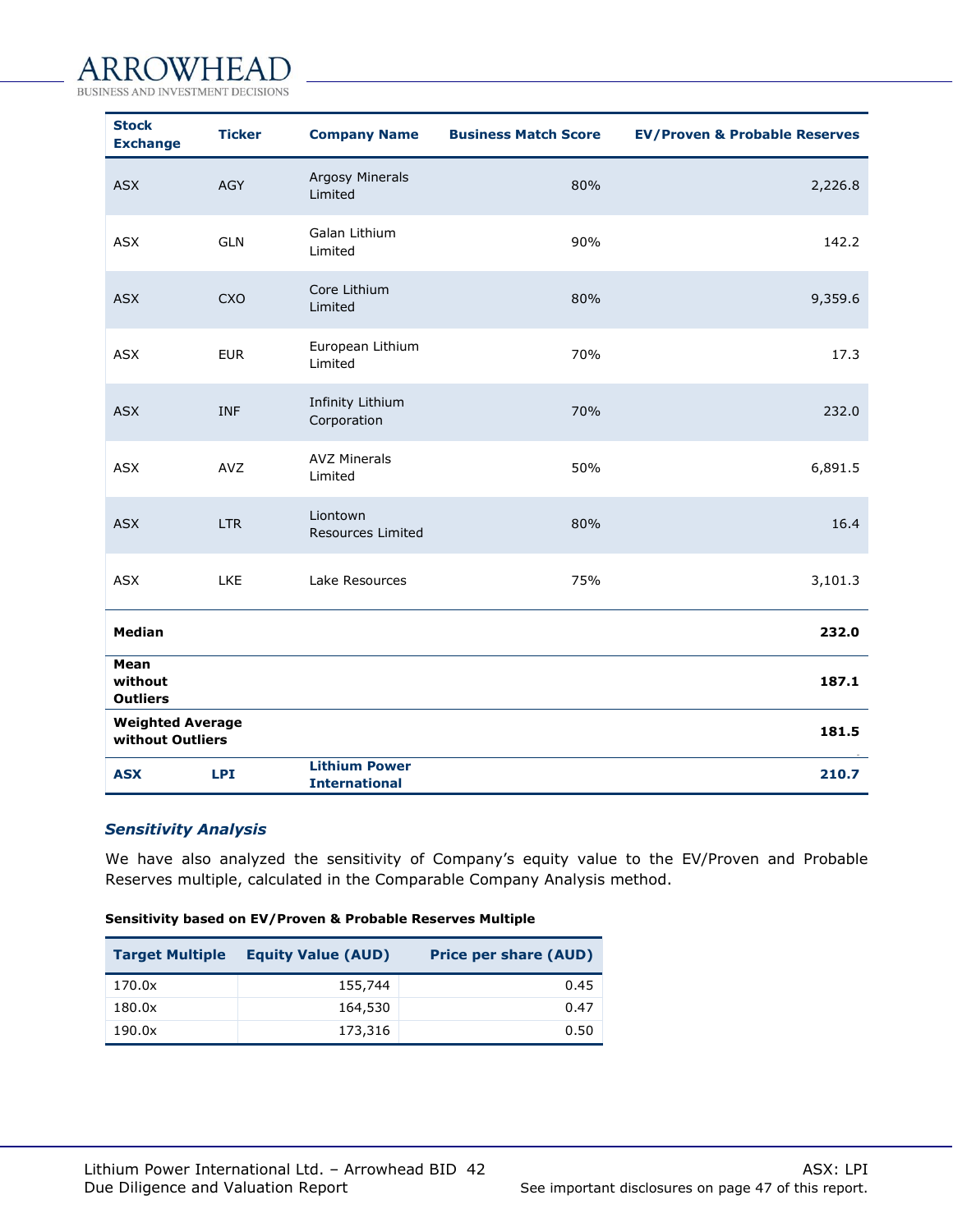

# **2. Discounted Cash Flow (DCF) Approach for valuing LPI's MSB project**

- **Valuation Methodology:** The Arrowhead fair valuation for Lithium Power International is based on the Discounted Cash Flow (DCF) analysis of the Company's investment in MSB, Chile joint venture project.
- **Time Horizon:** The time period chosen is based on the production reserves available for the asset under MSB joint venture. Period chosen for valuation is 20 years (2023 – 2042).
- **Terminal Value:** Terminal Value is considered to be zero as the production reserves are depleted by the end of FY 2042.

The following table calculates the cost of equity for LPI. The expected return on the market is assumed for the broader market. We have additionally assumed a company-specific risk to account for the risk involved in bringing the lithium mine into the production stage:

#### **Cost of Equity**

| <b>Valuation</b>                 |          |
|----------------------------------|----------|
| Risk free rate (Rf)              | 2.10%    |
| Beta                             | 1.6      |
| Expected Return on Market        | $9.00\%$ |
| Additional Company-specific Risk | $3.50\%$ |
| Cost of Equity                   | 16.64%   |

The following tables summarize the Free Cash Flow to Equity computation for LPI, which is subsequently discounted at the Cost of Equity.

| <b>FCFE</b> (All figures in AUD thousands)          |                          |                          |                              |                              |           |           |
|-----------------------------------------------------|--------------------------|--------------------------|------------------------------|------------------------------|-----------|-----------|
|                                                     | 2023                     | 2024                     | 2025                         | 2026                         | 2027      | 2028      |
| Tax Adjusted Net Income - LPI                       | (3,705)                  | (3,831)                  | (3,870)                      | 44,291                       | 96,862    | 112,739   |
| Add: Depreciation and<br>Amortization - LPI         | 3                        | 2                        | $\mathbf{1}$                 | 0                            | 0         | $\Omega$  |
| Add: Amortization Expense -<br><b>MSB</b>           | $\overline{\phantom{a}}$ | $\overline{\phantom{a}}$ | $\overline{\phantom{a}}$     | 8,673                        | 15,488    | 17,037    |
| Less: Increase in Non-Cash<br>Working Capital - LPI | 20                       | 21                       | 7                            | 725                          | 885       | 316       |
| Less: Increase in Non-Cash<br>Working Capital - MSB | $\overline{\phantom{a}}$ | $\overline{\phantom{a}}$ |                              | $\overline{\phantom{a}}$     |           |           |
| Less: Investment in MSB - LPI                       | 23,624                   | 112,213                  | 89,663                       | $\qquad \qquad \blacksquare$ | -         |           |
| Less: Capital Expenditure - LPI                     | ۰                        | $\overline{\phantom{a}}$ | $\qquad \qquad \blacksquare$ | $\overline{\phantom{a}}$     | -         |           |
| Add: Increase in Debt - MSB                         | 23,624                   | 112,213                  | 89,663                       | (15, 566)                    | (16, 811) | (18, 156) |
| <b>Free Cash Flow to Equity</b>                     | (3,722)                  | (3,850)                  | (3,876)                      | 36,674                       | 94,654    | 111,304   |
| <b>Present Value</b>                                | (3, 191)                 | (2,830)                  | (2, 443)                     | 19,814                       | 43,843    | 44,200    |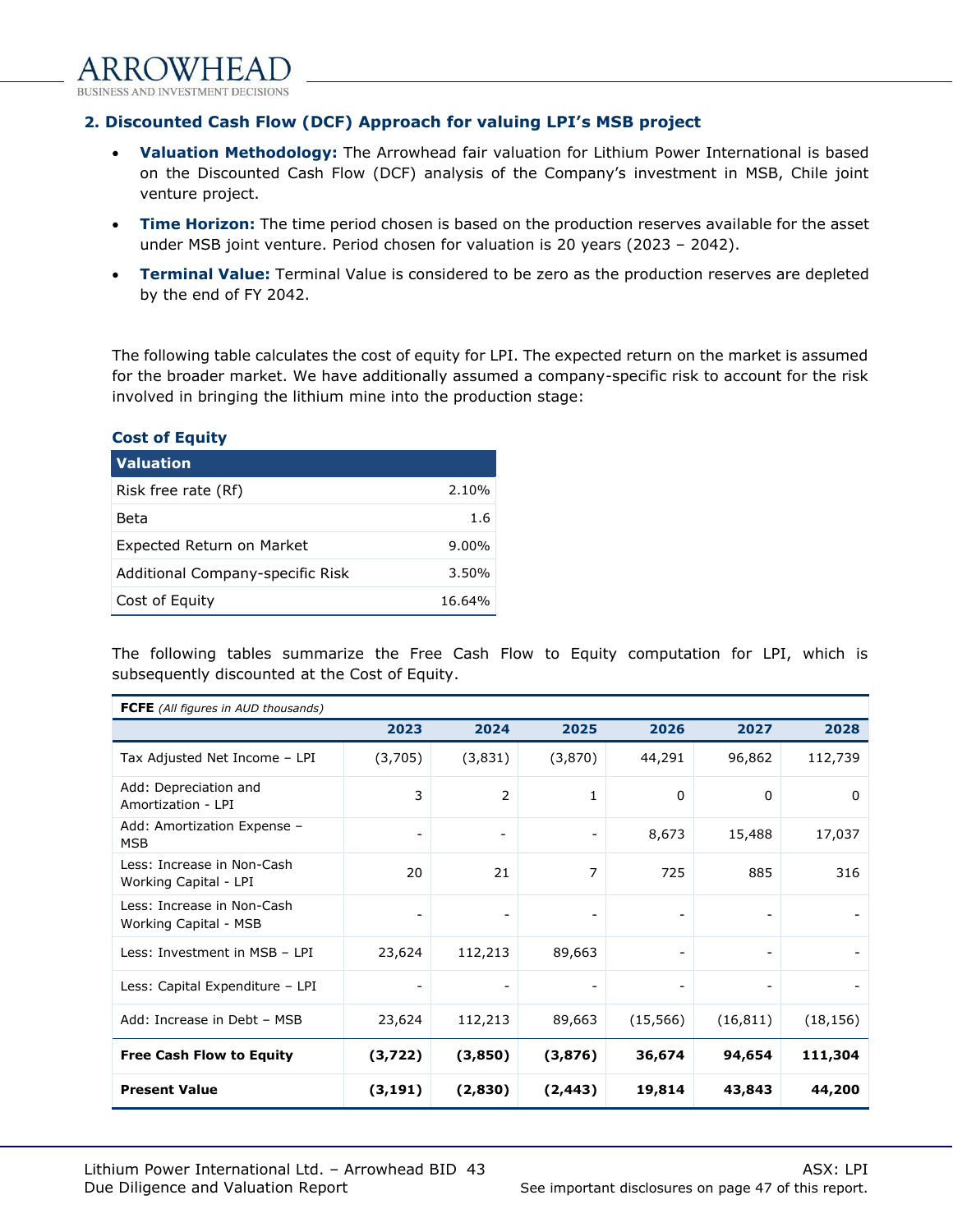| <b>FCFE</b> (All figures in AUD thousands)          |                          |                          |         |                          |           |           |
|-----------------------------------------------------|--------------------------|--------------------------|---------|--------------------------|-----------|-----------|
|                                                     | 2029                     | 2030                     | 2031    | 2032                     | 2033      | 2034      |
| Tax Adjusted Net Income - LPI                       | 116,396                  | 120,213                  | 124,132 | 238,124                  | 233,019   | 241,759   |
| Add: Depreciation and<br>Amortization - LPI         | 0                        | $\mathbf{0}$             | 0       | 0                        | $\Omega$  | 0         |
| Add: Amortization Expense -<br><b>MSB</b>           | 17,037                   | 17,037                   | 17,037  | 32,099                   | 30,034    | 30,034    |
| Less: Increase in Non-Cash<br>Working Capital - LPI | 86                       | 81                       | 92      | 2,158                    | (86)      | 175       |
| Less: Increase in Non-Cash<br>Working Capital - MSB | $\overline{\phantom{a}}$ | $\overline{\phantom{a}}$ |         | $\overline{\phantom{a}}$ |           |           |
| Less: Investment in MSB - LPI                       | 12,374                   | 58,777                   | 46,966  | $\overline{\phantom{a}}$ | -         |           |
| Less: Capital Expenditure - LPI                     | $\overline{\phantom{a}}$ |                          |         | $\overline{\phantom{a}}$ |           |           |
| Add: Increase in Debt - MSB                         | (7, 235)                 | 37,600                   | 24,094  | (32, 855)                | (35, 484) | (38, 322) |
| <b>Free Cash Flow to Equity</b>                     | 113,738                  | 115,992                  | 118,205 | 235,211                  | 227,656   | 233,296   |
| <b>Present Value</b>                                | 38,723                   | 33,857                   | 29,581  | 50,464                   | 41,875    | 36,791    |

| <b>FCFE</b> (All figures in AUD thousands)          |                          |                          |                          |                          |                              |          |
|-----------------------------------------------------|--------------------------|--------------------------|--------------------------|--------------------------|------------------------------|----------|
|                                                     | 2035                     | 2036                     | 2037                     | 2038                     | 2039                         | 2040     |
| Tax Adjusted Net Income - LPI                       | 249,205                  | 256,986                  | 263,422                  | 284,558                  | 292,535                      | 299,727  |
| Add: Depreciation and<br>Amortization - LPI         | 0                        | 0                        | 0                        | 0                        | $\mathbf{0}$                 | 0        |
| Add: Amortization Expense -<br><b>MSB</b>           | 30,034                   | 30,034                   | 30,034                   | 30,866                   | 29,398                       | 29,398   |
| Less: Increase in Non-Cash<br>Working Capital - LPI | 170                      | 157                      | 132                      | 410                      | 162                          | 169      |
| Less: Increase in Non-Cash<br>Working Capital - MSB | $\blacksquare$           |                          |                          |                          |                              |          |
| Less: Investment in MSB - LPI                       | $\overline{\phantom{a}}$ | $\overline{\phantom{a}}$ | $\overline{\phantom{a}}$ | $\overline{\phantom{a}}$ | $\qquad \qquad \blacksquare$ |          |
| Less: Capital Expenditure - LPI                     | $\overline{\phantom{a}}$ | $\overline{\phantom{a}}$ |                          | $\overline{\phantom{a}}$ |                              |          |
| Add: Increase in Debt - MSB                         | (41, 388)                | (11,093)                 | (11,980)                 | (12, 939)                | (13, 974)                    | (15,092) |
| <b>Free Cash Flow to Equity</b>                     | 237,680                  | 275,770                  | 281,343                  | 302,076                  | 307,797                      | 313,865  |
| <b>Present Value</b>                                | 32,135                   | 31,966                   | 27,959                   | 25,737                   | 22,483                       | 19,656   |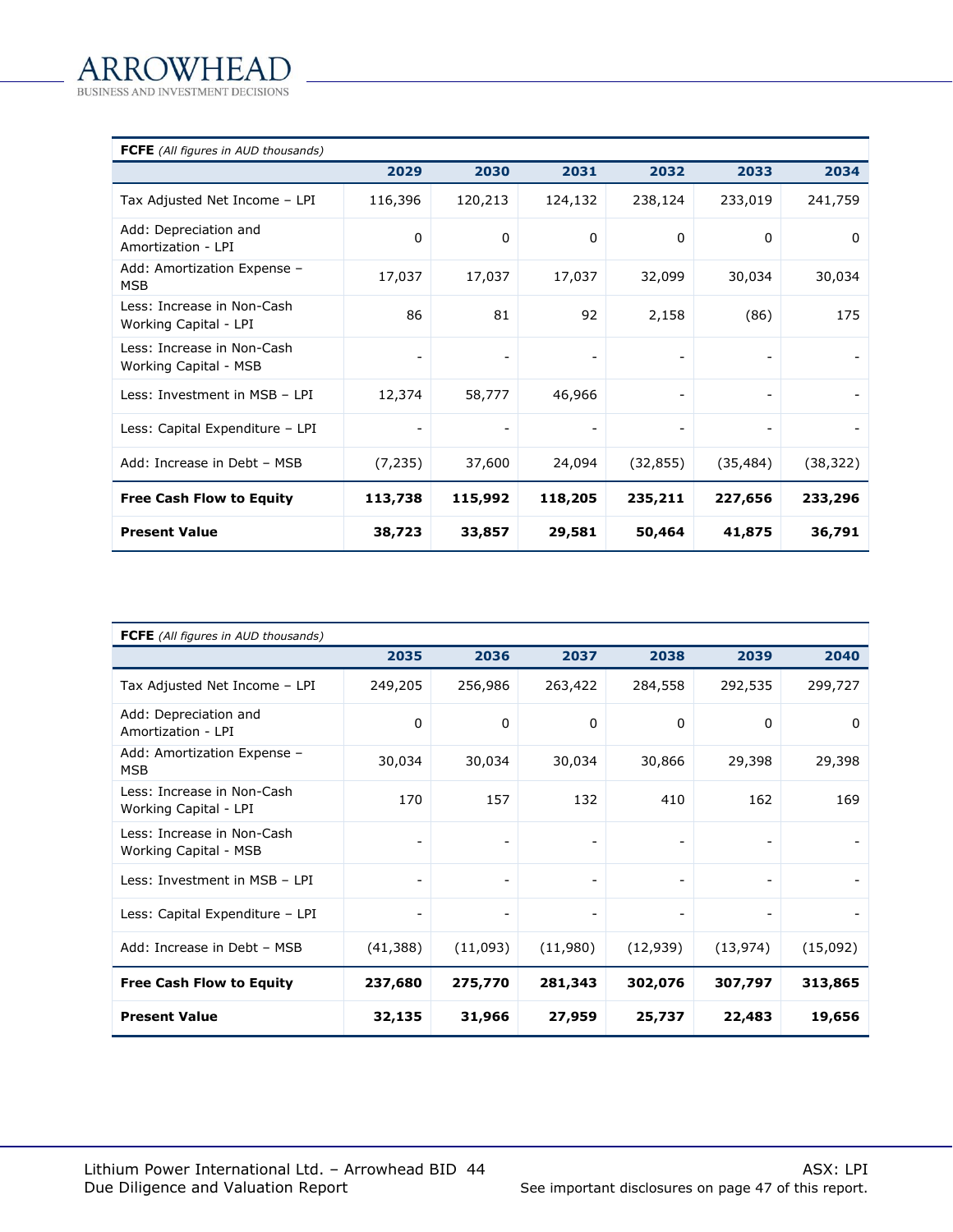BUSINESS AND INVESTMENT DECISIONS

| <b>FCFE</b> (All figures in AUD thousands)          |           |         |
|-----------------------------------------------------|-----------|---------|
|                                                     | 2041      | 2042    |
| Tax Adjusted Net Income - LPI                       | 307,189   | 314,848 |
| Add: Depreciation and<br>Amortization - I PI        | 0         | 0       |
| Add: Amortization Expense -<br><b>MSB</b>           | 29,398    | 29,398  |
| Less: Increase in Non-Cash<br>Working Capital - LPI | 153       | 157     |
| Less: Increase in Non-Cash<br>Working Capital - MSB |           |         |
| Less: Investment in MSB - LPI                       |           |         |
| Less: Capital Expenditure - LPI                     |           |         |
| Add: Increase in Debt - MSB                         | (16, 299) |         |
| <b>Free Cash Flow to Equity</b>                     | 320,135   | 344,089 |
| <b>Present Value</b>                                | 17,188    | 15,839  |

*(All figures in AUD thousands)*

| <b>Valuation</b>                            |         |
|---------------------------------------------|---------|
| Equity Value as on 6/30/2022                | 523,647 |
| Equity Value as on 5/24/2022                | 515,539 |
| Number of Shares Outstanding (in thousands) | 349,145 |
| <b>Value per Share (AUD)</b>                | 1.48    |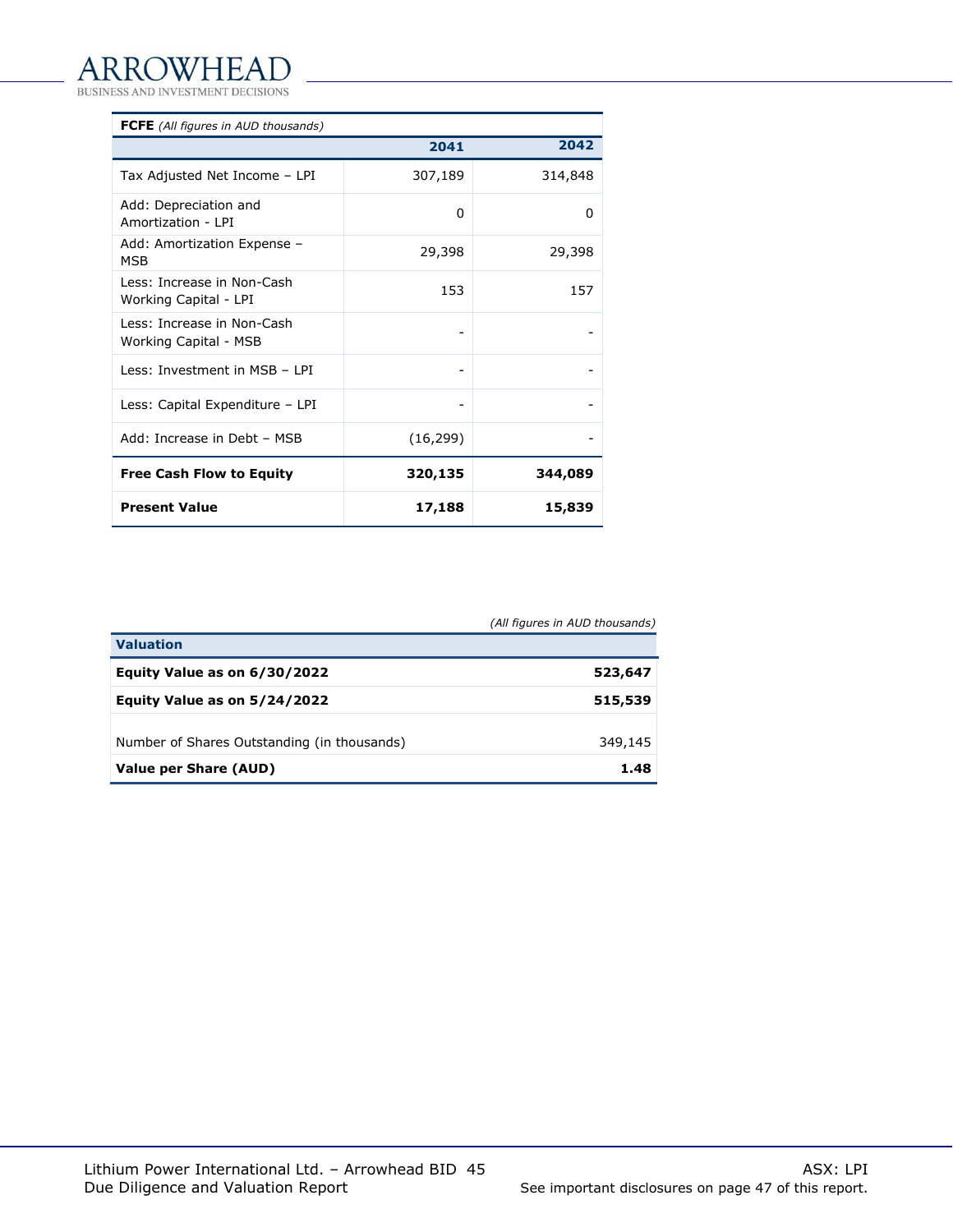

The equity value of the Company is sensitive to cost of equity. The following table captures the sensitivity of LPI's Value to these assumptions.

|                       | (All figures in AUD thousands) |
|-----------------------|--------------------------------|
| <b>Cost of Equity</b> | <b>Equity Value</b>            |
| 10%                   | 1,029,988                      |
| 11%                   | 921,599                        |
| 12%                   | 826,741                        |
| 13%                   | 743,507                        |
| 14%                   | 670,285                        |
| 15%                   | 605,708                        |
| 16%                   | 548,615                        |
| 17%                   | 498,016                        |
| 18%                   | 453,065                        |
| 19%                   | 413,038                        |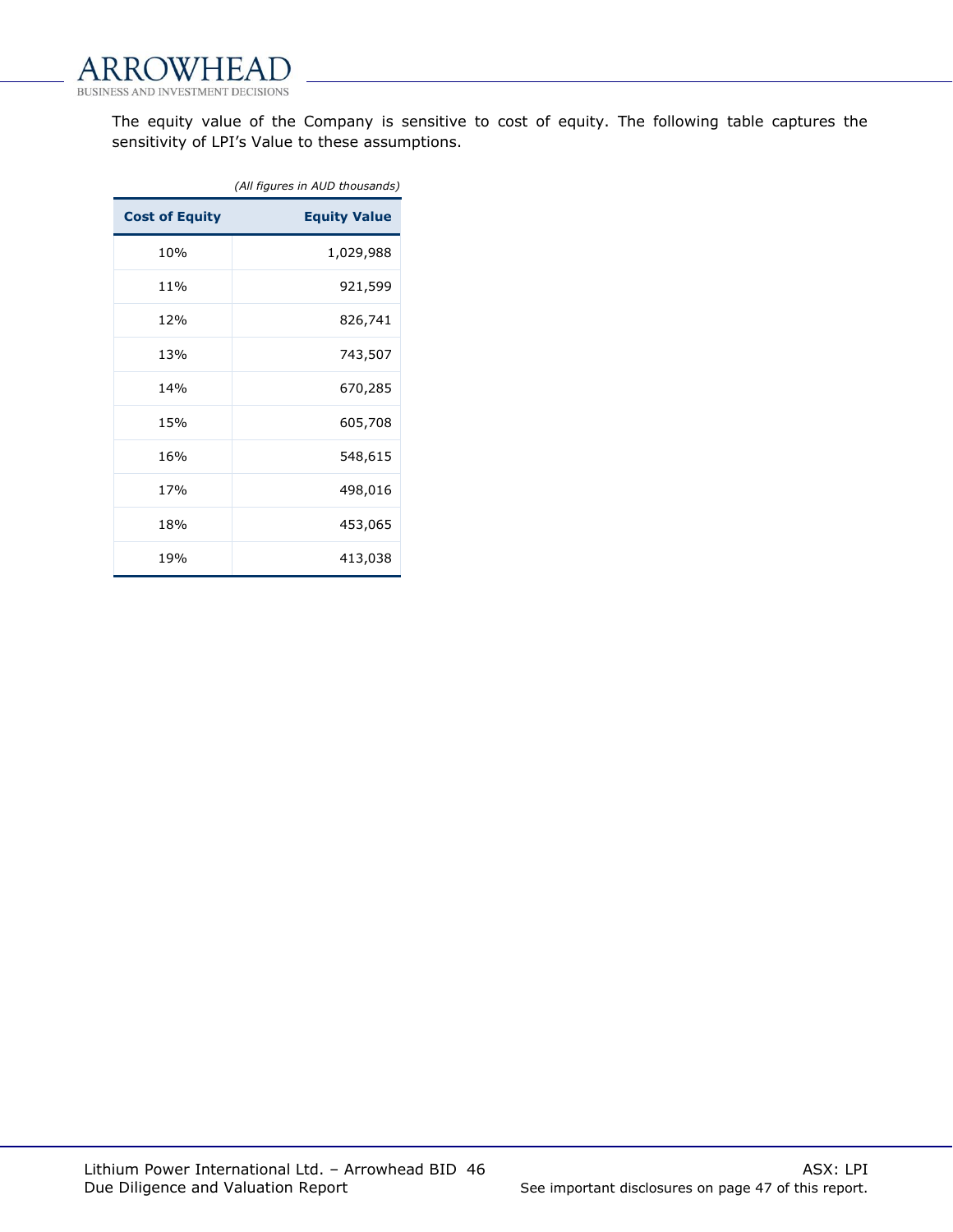

# <span id="page-46-0"></span>**Analyst Certifications**

We, Dhruv Sawhney and Aman Sabherwal, certify that all of the views expressed in this research report accurately reflect our personal views about the subject security and the subject company.

# **Important disclosures**

Arrowhead Business and Investment Decisions, LLC received fees in 2021 and will receive fees in 2022 from Lithium Power International Ltd. for researching and drafting this report and for a series of other services to Lithium Power International Ltd., including distribution of this report, investor relations and networking services. Neither Arrowhead BID nor any of its principals or employees own any long or short positions in Lithium Power International Ltd. Arrowhead BID's principals have a mandate for investment banking services from Lithium Power International Ltd. and expect to receive compensation for investment banking activities from Lithium Power International Ltd. in 2022.

Aside from certain reports published on a periodic basis, the large majority of reports are published by Arrowhead BID at irregular intervals as appropriate in the analyst's judgment.

Any opinions expressed in this report are statements of our judgment to this date and are subject to change without notice.

This report was prepared for general circulation and does not provide investment recommendations specific to individual investors. As such, any of the financial or other moneymanagement instruments linked to the company and company valuation described in this report, hereafter referred to as "the securities", may not be suitable for all investors.

Investors must make their own investment decisions based upon their specific investment

objectives and financial situation utilizing their own financial advisors as they deem necessary. Investors are advised to gather and consult multiple information sources before making investment decisions. Recipients of this report are strongly advised to read the information on Arrowhead Methodology section of this report to understand if and how the Arrowhead Due Diligence and Arrowhead Fair Value Bracket integrate alongside the rest of their stream of information and within their decision taking process.

Past performance of securities described directly or indirectly in this report should not be taken as an indication or guarantee of future results. The price, value of, and income from any of the financial securities described in this report may rise as well as fall and may be affected by simple and complex changes in economic, financial and political factors.

Should a security described in this report be denominated in a currency other than the investor's home currency, a change in exchange rates may adversely affect the price of, value of, or income derived from the security.

This report is published solely for information purposes and is not to be considered as an offer to buy any security, in any state.

Other than disclosures relating to Arrowhead Business and Investment Decisions, LLC, the information herein is based on sources we believe to be reliable but is not guaranteed by us and does not purport to be a complete statement or summary of the available data.

Arrowhead Business and Investment Decisions, LLC is not responsible for any loss, financial or other, directly or indirectly linked to any price movement or absence of price movement of the securities described in this report.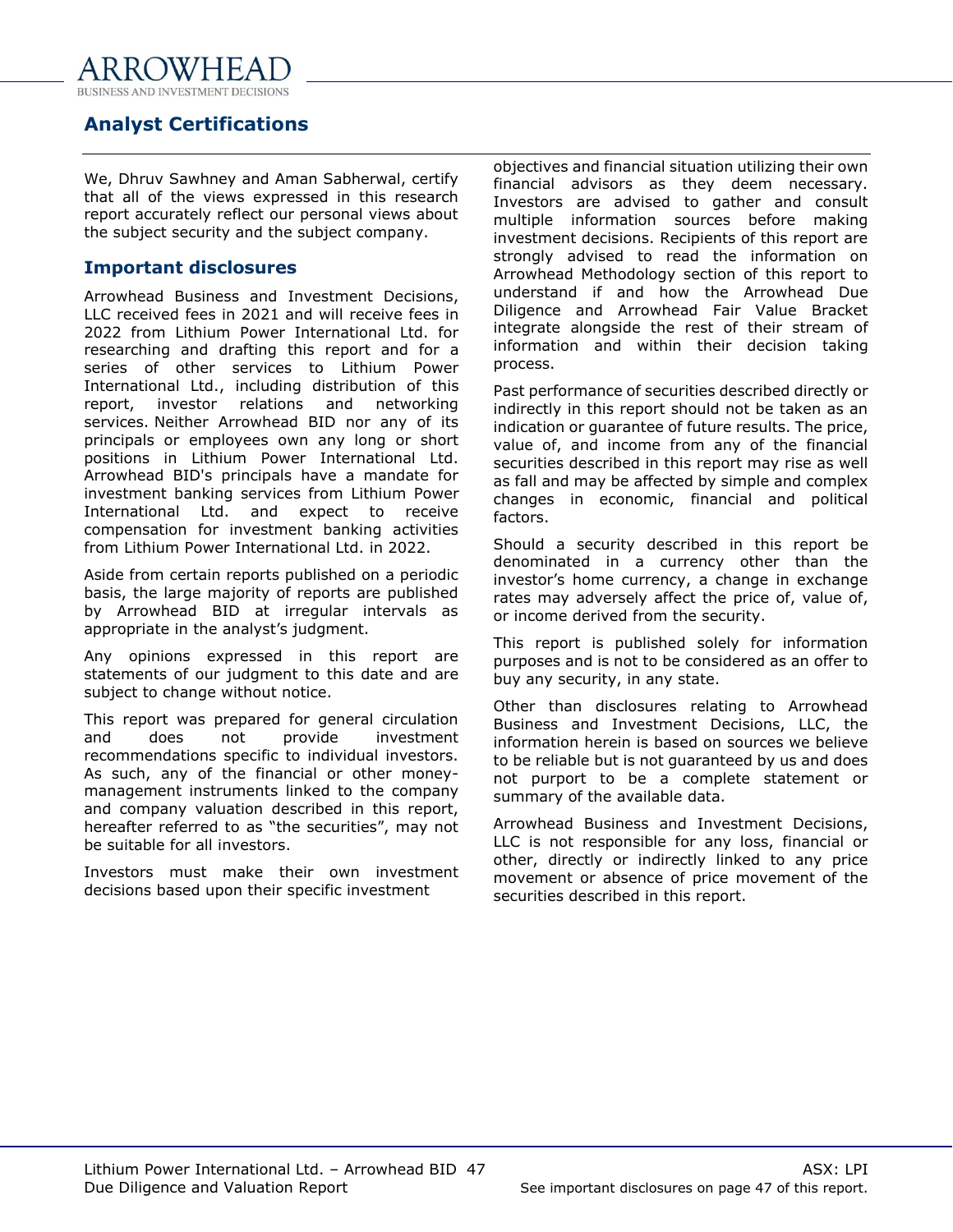

**BUSINESS AND INVES TMENT DECISIONS** 

# <span id="page-47-0"></span>**Appendix**

# **Glossary**

| <b>LPI</b>       | Lithium Power International                              |
|------------------|----------------------------------------------------------|
| JV               | Joint Venture                                            |
| <b>MSB</b>       | Minera Salar Blanco S.A.                                 |
| <b>DFS</b>       | Definitive Feasibility Study                             |
| MoU              | Memorandum of Understanding                              |
| Mitsui           | Mitsui & Co., Ltd.                                       |
| <b>DLE</b>       | Direct Lithium Extraction                                |
| <b>GEA Messo</b> | <b>GEA Messo GmbH</b>                                    |
| CL1              | Centenario Lithium Limited                               |
| <b>LPIH</b>      | Lithium Power International Holdings (Argentina) Pty Ltd |
| CP               | <b>Competent Person</b>                                  |
| QP               | Qualified Person                                         |
| <b>LCE</b>       | Lithium Carbonate Equivalent                             |
| <b>EPC</b>       | Engineering, Procurement and Construction                |
| <b>IRR</b>       | <b>Internal Rate of Return</b>                           |
| <b>NPV</b>       | Net Present Value                                        |
| <b>EIA</b>       | <b>Environmental Impact Assessment</b>                   |
| <b>CEOL</b>      | Special Contract for the Operation of Lithium            |
| <b>PPM</b>       | Parts Per Million                                        |
| <b>LCT</b>       | Lithium-Caesium-Tantalum                                 |
| <b>EDC</b>       | Export Development Canada                                |
| <b>JBIC</b>      | Japan Bank for International Cooperation                 |
| <b>EFA</b>       | <b>Export Finance Australia</b>                          |
| Vertex           | Vertex Lithium Corporation                               |